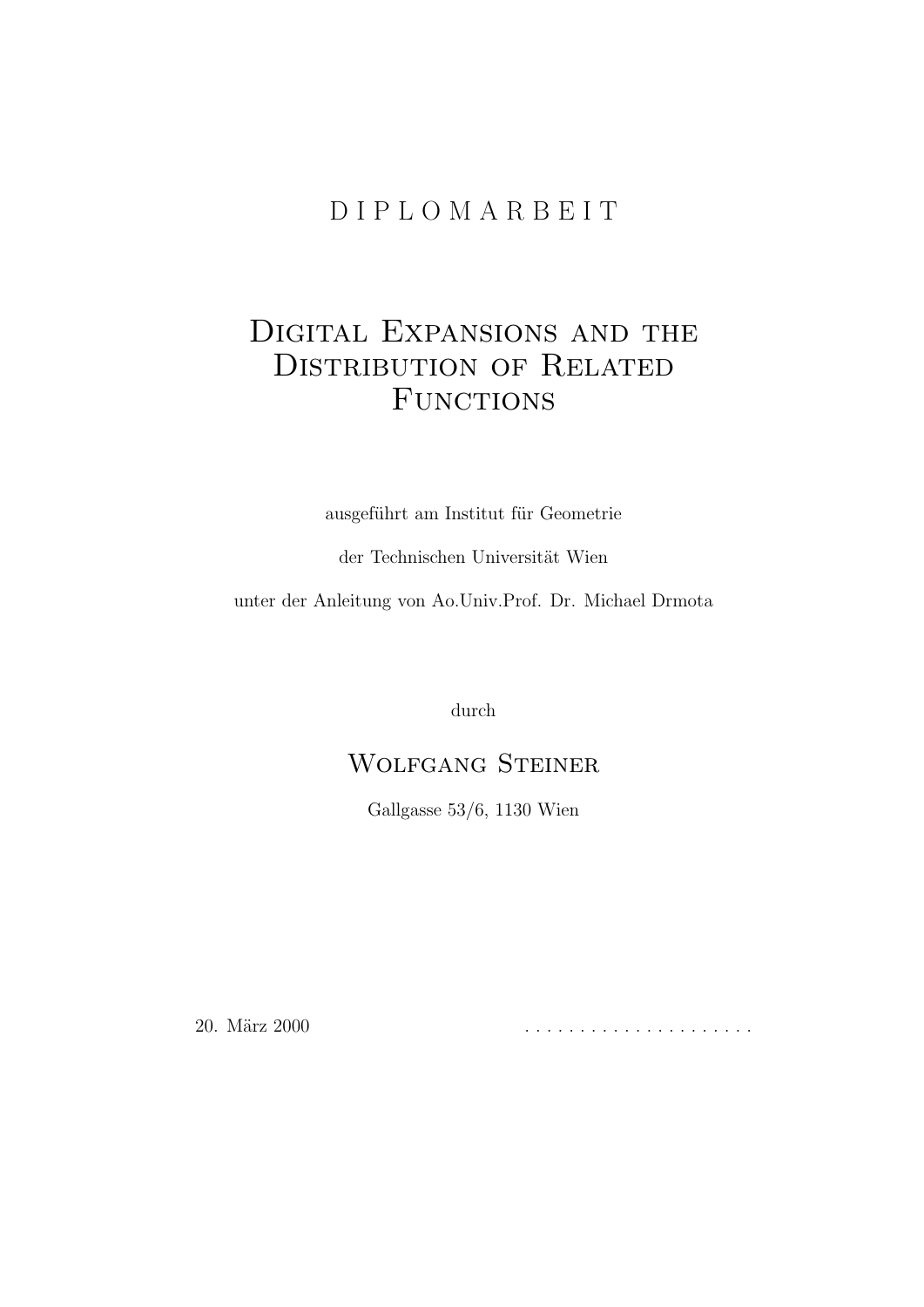## **Contents**

| 1              |         | <b>Introduction and Notations</b>                                        | $\bf{2}$                |
|----------------|---------|--------------------------------------------------------------------------|-------------------------|
| $\bf{2}$       |         | <b>Digital Expansions</b>                                                | $\overline{\mathbf{4}}$ |
|                | 2.1     |                                                                          | $\overline{4}$          |
|                | 2.2     |                                                                          | $\overline{5}$          |
|                | 2.3     |                                                                          | $-5$                    |
|                | 2.4     |                                                                          | $\overline{5}$          |
|                | 2.5     | Expansions Related to Parry's $\alpha$ -Expansion                        | $\overline{7}$          |
| 3              |         | <b>Number Systems in Integral Domains</b>                                | 12                      |
|                | $3.1\,$ |                                                                          | 12                      |
|                | 3.2     |                                                                          | 12                      |
| $\overline{4}$ |         | The Distribution of the Sum of Digits Function and Related               |                         |
|                |         | <b>Functions</b>                                                         | 15                      |
|                | 4.1     | $q$ -Additive Functions on Integers $\ldots \ldots \ldots \ldots \ldots$ | 15                      |
|                | 4.2     | b-Additive Functions on Gaussian Integers                                | 18                      |
| 5              |         | The Distribution of Patterns in Expansions Related to                    |                         |
|                |         | $\alpha$ -Numbers                                                        | 19                      |
|                | 5.1     |                                                                          | 21                      |
|                | 5.2     |                                                                          | 30                      |
|                | 5.3     |                                                                          | 38                      |
|                | 5.4     |                                                                          | 43                      |
|                | 5.5     |                                                                          | 47                      |
|                | 5.6     |                                                                          | 50                      |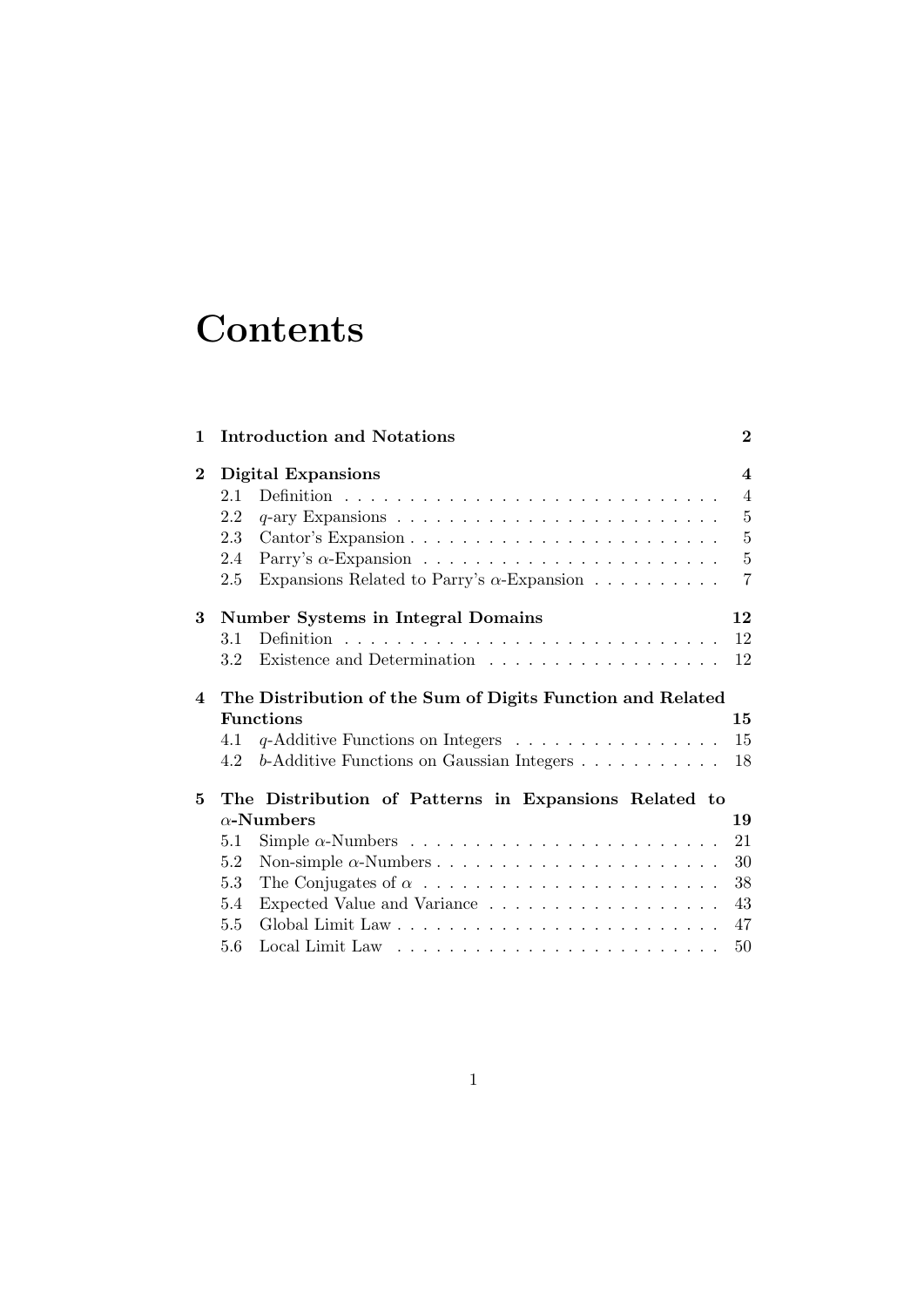### Chapter 1

## Introduction and Notations

The distribution of the sum of digits function is very well known, especially for  $q$ -ary digital expansions (e.g. decimal, binary expansions). This work will present other types of digital expansions as well as generalizations of the sum of digits function and show that the distribution of these functions satisfies a central limit theorem.

More precisely, a problem posed by Drmota [8] is partially solved. Drmota studied the distribution of patterns in digital expansions related to specific finite recurrences and obtained a global and a local limit law. He wondered if corresponding laws hold for infinite linear recurrences related to the Parry expansion of a real number  $\alpha > 1$ . Now, the global limit law can be proved for (infinite) linear recurrences related to  $\alpha$ -numbers (Section 5.5). In addition, the local limit law can be proved for a larger set of finite recurrences (those related to simple  $\alpha$ -numbers, Section 5.6).

The Parry expansion (including  $\alpha$ -numbers and simple  $\alpha$ -numbers) and other digital expansions of non-negative integers and real numbers will be presented in Chapter 2. Chapter 3 deals with number systems in general integral domains, e.g. in the Gaussian integers. Chapter 4 recapitulates what is known about the distribution of the sum of digits function and related functions, whereas Chapter 5 contains the new results on this domain.

As in Drmota's work [8], adjacency matrices of generalized De Bruijn graphs are used. Drmota's conjecture that the characteristic polynomial of these graphs is in principle the characteristic polynomial of the underlying linear recurrence will be proved in Section 5.1.

Throughout the work the following notations will be used: N will denote the set of non-negative integers, Z the set of integers, Q the set of rational numbers,  $\bf{R}$  the set of real numbers, and  $\bf{C}$  the set of complex numbers.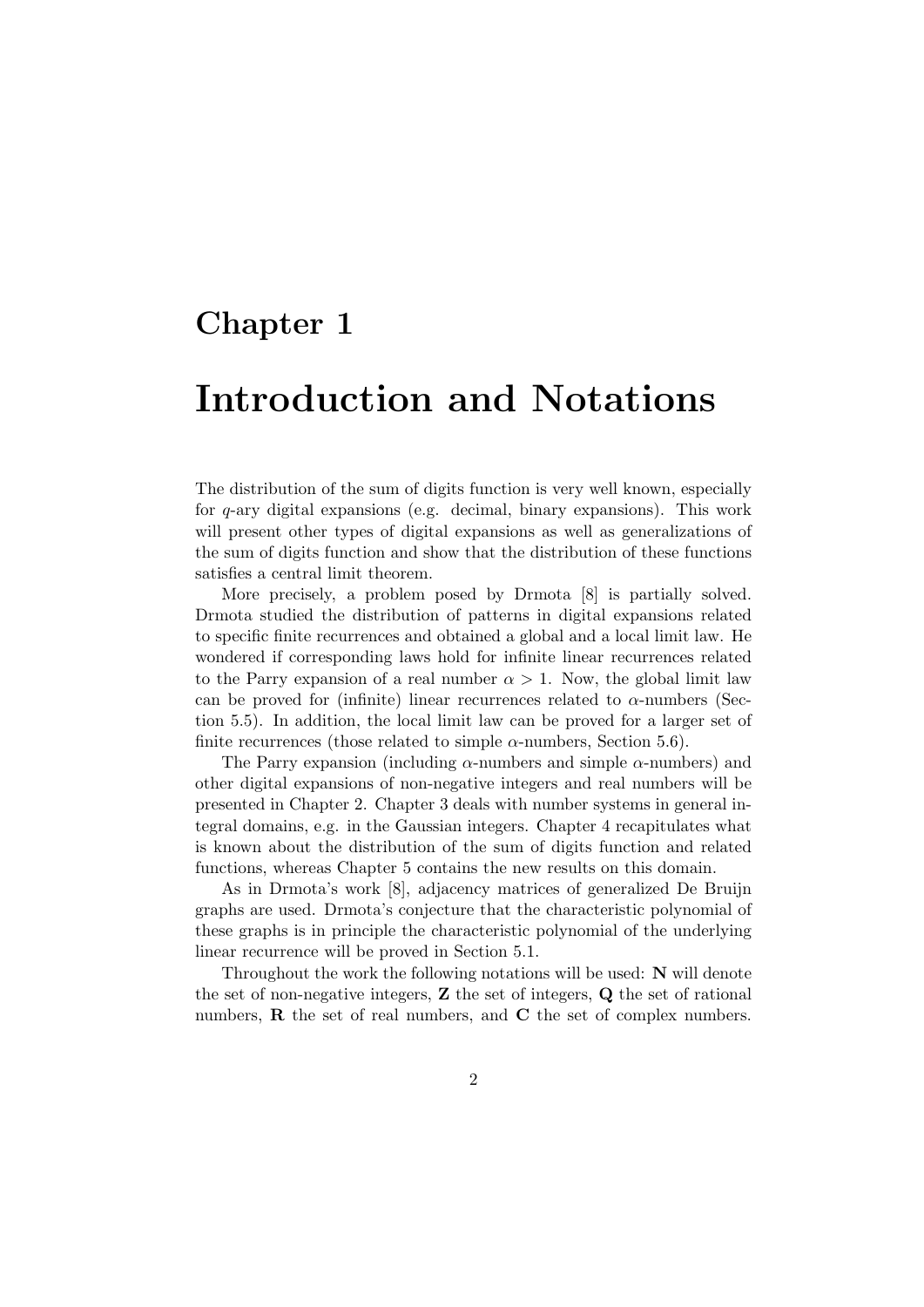$R[x]$  will denote the polynomial ring over a ring  $R$ ,  $\mathbf{Q}(\alpha)$  the extension field of **Q** generated by  $\alpha$  and  $N_{K/\mathbf{Q}}(\beta)$  the norm of  $\beta \in K$  over **Q**. The relation "<" will denote the lexicographic order for sequences.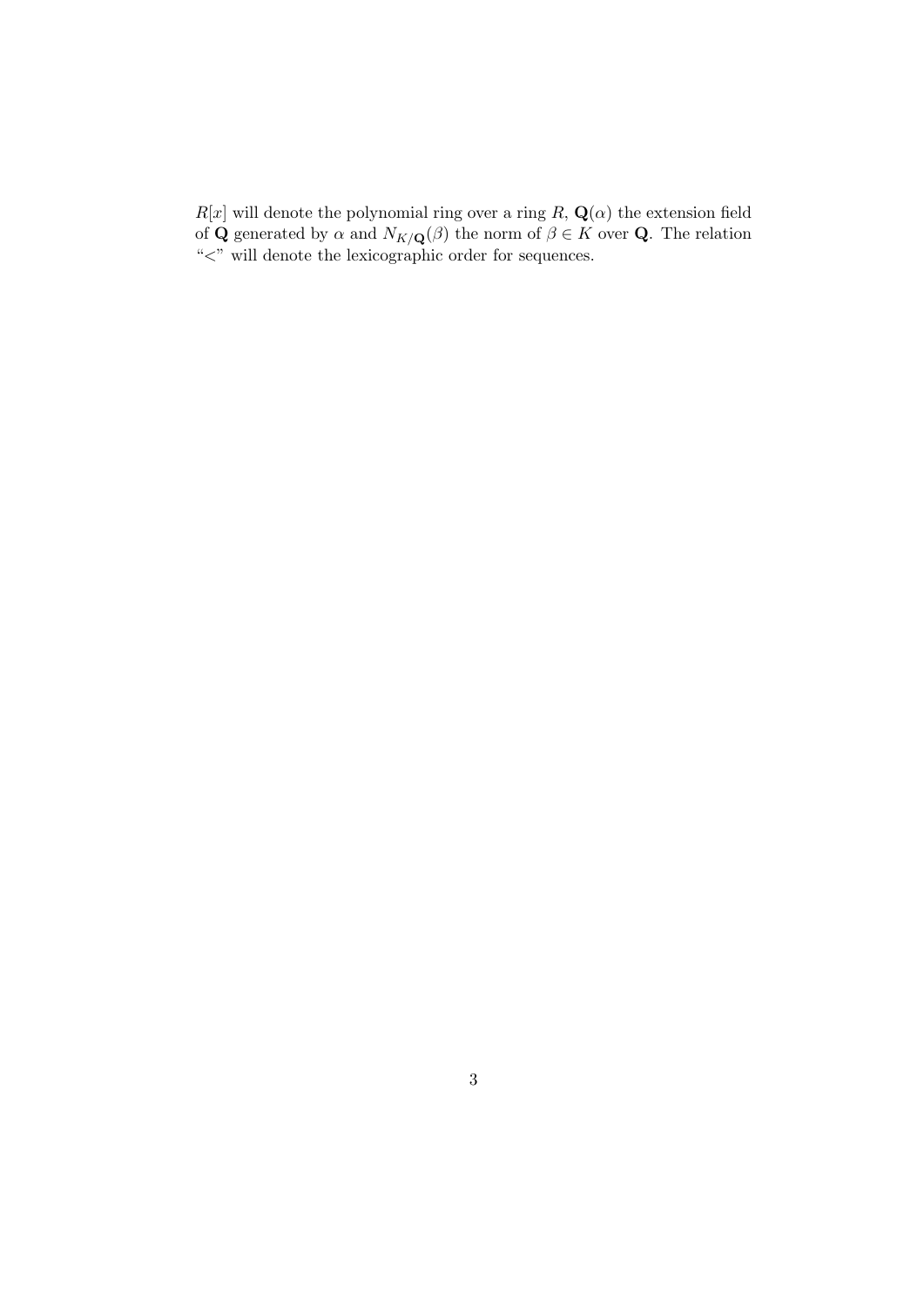### Chapter 2

## Digital Expansions

In this chapter some of the most important digital expansions of integers and real numbers will be presented, with the focus on Parry's  $\alpha$ -expansion which will be needed in Chapter 5.

#### 2.1 Definition

Let  $G = (G_j)_{j \geq 0}$  be a strictly increasing sequence of integers with  $G_0 = 1$ . Then every non-negative integer  $n$  has a (unique) proper  $G$ -ary digital expansion

$$
n = \sum_{j \ge 0} \epsilon_j(n) G_j
$$

with integer digits  $\epsilon_i(n) \geq 0$  provided that

$$
\sum_{j=0}^{k} \epsilon_j(n) G_j < G_{k+1} \quad \forall k \in \mathbf{N} \tag{2.1}
$$

A sequence  $(\epsilon_j)_{j\geq0}$  shall be called realizable if there exists an n with  $\epsilon_j = \epsilon_j (n) \; \forall j \in \mathbf{N}.$ 

For real numbers let  $G = (G_j)_{j \in \mathbf{Z}}$  be a strictly increasing sequence of real numbers with  $G_0 = 1$ ,  $\lim_{j \to -\infty} G_j = 0$ . Then every non-negative real number  $x$  has a (unique) proper  $G$ -ary digital expansion

$$
x = \sum_{j \in \mathbf{Z}} \epsilon_j(x) G_j
$$

with integer digits  $\epsilon_j (x) \geq 0$  provided that

$$
\sum_{j\leq k} \epsilon_j(x) G_j < G_{k+1} \quad \forall k \in \mathbf{Z} \tag{2.2}
$$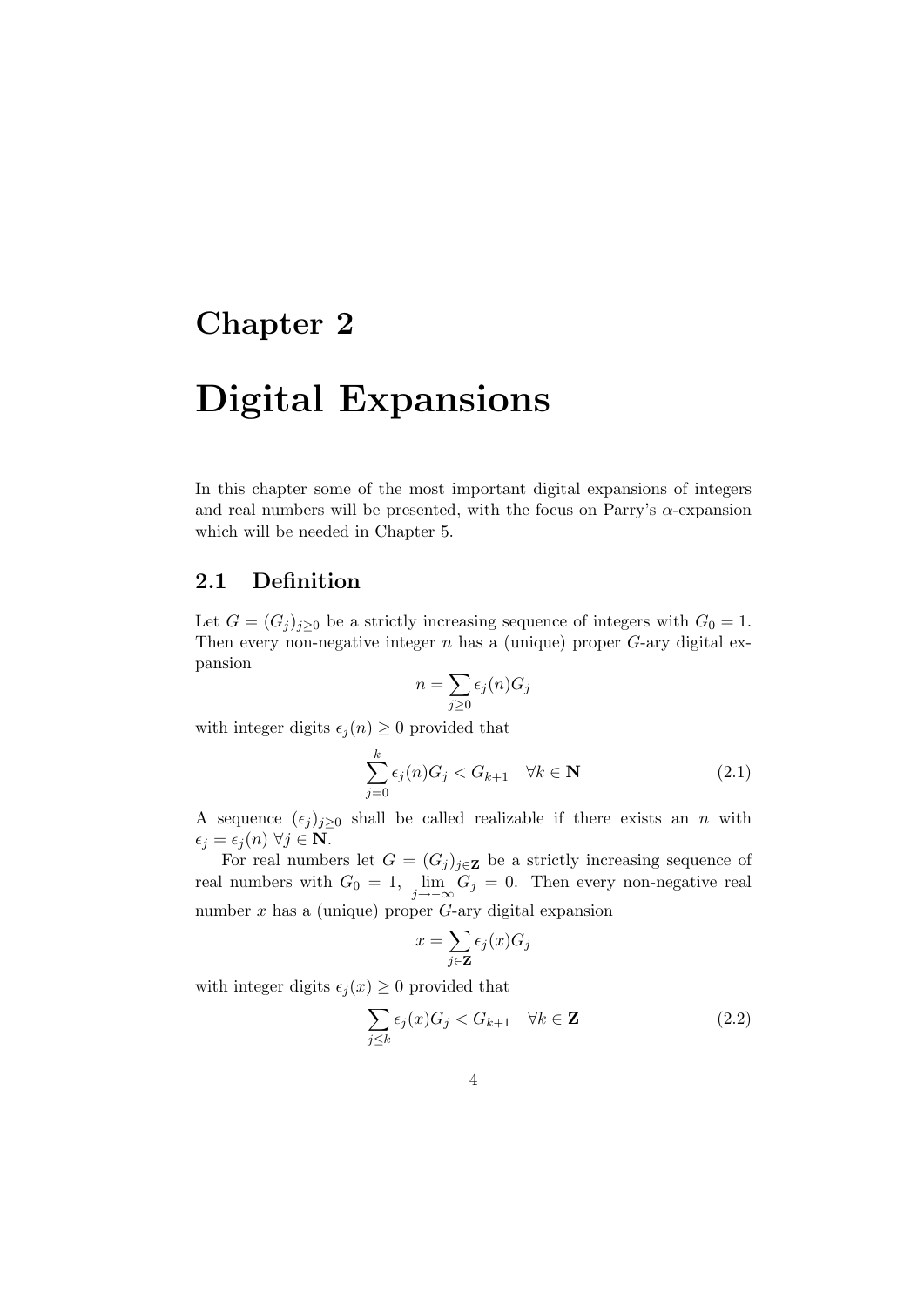A sequence  $(\epsilon_i)_{i\in\mathbf{Z}}$  shall be called realizable if there exists an x with  $\epsilon_j = \epsilon_j (x) \ \forall j \in \mathbf{Z}.$ 

### 2.2  $q$ -ary Expansions

q-ary expansions are the classical cases  $G_j = q^j$  (with  $q > 1$  an integer). The digits  $\epsilon_j$  are in  $\{0, 1, \ldots, q - 1\}$ . For integers j runs in N, for real numbers in Z.

A sequence is realizable iff  $\epsilon_j \neq 0$  only for a finite number of  $j \geq 0$  and (for real numbers) its "negative tail" is not  $(q-1, q-1, \ldots)$ , i.e. it exists no  $k < 0$  such that  $\epsilon_j = q - 1 \ \forall j \leq k$ .

#### 2.3 Cantor's Expansion

In a Cantor's expansion the sequence  $G$  is defined as

$$
G_j = \begin{cases} q_1 q_2 \dots q_j & \text{for } j > 0\\ 1 & \text{for } j = 0\\ \frac{1}{q_{-1} q_{-2} \dots q_{-j}} & \text{for } j < 0 \end{cases}
$$

where  $q_j \in \mathbf{N}, q_j \geq 2$ . Then

$$
\epsilon_j \in \left\{ \begin{array}{l} \{0, 1, \dots, q_{j+1} - 1\} & \text{for } j \ge 0 \\ \{0, 1, \dots, q_j - 1\} & \text{for } j < 0 \end{array} \right..
$$

Like in q-ary expansions j runs in  $N$  for integers and in  $Z$  for real numbers and a sequence is realizable iff  $\epsilon_j \neq 0$  only for a finite number of  $j \geq 0$  and (for real numbers) it exists no  $k < 0$  so that  $\epsilon_i = q_i - 1 \ \forall j \leq k$ .

In q-ary expansions and Cantor's expansions the digits are independent.

#### 2.4 Parry's  $\alpha$ -Expansion

Instead of choosing  $q \in \mathbb{N}$  like in q-ary expansions we choose  $\alpha \in \mathbb{R}, \ \alpha > 1$ .

Rényi [36] proved that every non-negative real number x has an  $\alpha$ expansion

$$
x = \epsilon_0(x) + \frac{\epsilon_{-1}(x)}{\alpha} + \frac{\epsilon_{-2}(x)}{\alpha^2} + \cdots
$$
 (2.3)

where  $\epsilon_0(x) = [x], \epsilon_{-1}(x) = [\alpha \langle x \rangle], \epsilon_{-2}(x) = [\alpha \langle \alpha \langle x \rangle]$  etc. and [x] denotes the integral part,  $\langle x \rangle$  the fractional part of x. In the sequel the sequence  $(\epsilon_0(x), \epsilon_{-1}(x), \ldots)$  will be called  $\alpha$ -expansion as well.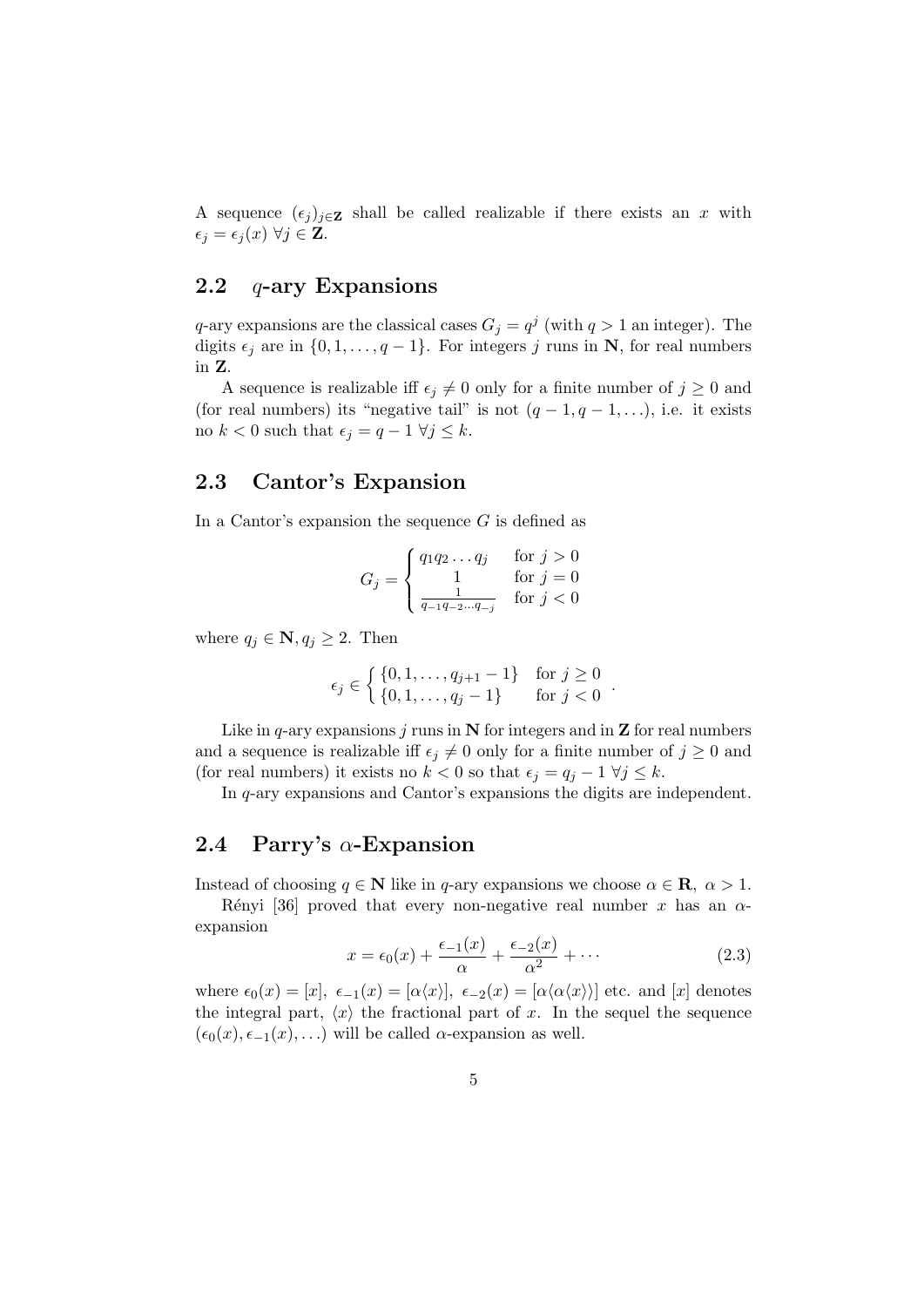Let the  $\alpha$ -expansion of  $\alpha$  be

$$
\alpha = a_1 + \frac{a_2}{\alpha} + \frac{a_3}{\alpha^2} + \cdots. \tag{2.4}
$$

Parry [34] showed the following relation between the  $\alpha$ -expansions of a real number x and of  $\alpha$ :

$$
(\epsilon_k(x), \epsilon_{k-1}(x), \ldots) < (a_1, a_2, \ldots) \,\,\forall k < 0 \tag{2.5}
$$

and, in particular,

$$
(a_k, a_{k+1}, \ldots) < (a_1, a_2, \ldots) \,\,\forall k > 1. \tag{2.6}
$$

 $(*<"$  denotes the lexicographic order.)

Conversely, if a sequence  $(a_1, a_2, \ldots)$  satisfies the relation  $(2.6)$ , we have a real number  $\alpha$  with  $\alpha$ -expansion  $(a_1, a_2, \ldots)$ .

Those  $\alpha$  which have recurrent "tails" in their  $\alpha$ -expansions, i.e.  $a_{j+m} = a_j \forall j > n$  for some integers n and m, are called  $\alpha$ -numbers. The α-numbers which have a finite α-expansion are called simple  $α$ -numbers.

With  $G_j := \alpha^j \,\forall j \leq 0$ ,  $(\epsilon_j(x))_{j \leq 0}$  constitutes the G-ary digital expansion of  $x \in [0, 1)$ .

If we set  $G_j := \alpha^j \ \forall j \in \mathbb{Z}$ , the relation  $(2.5)$  is valid for all real numbers x and for all integers  $k$ . (To see this, it suffices to look at the digital expansion of  $x/\alpha^M$  with M so that  $x < \alpha^M$ .)

A sequence is realizable iff  $\epsilon_j > 0$  only for a finite number of  $j \geq 0$ , (2.5) holds and, if  $\alpha$  is a simple  $\alpha$ -number with  $\alpha$ -expansion  $(a_1, \ldots, a_q)$ , the sequence  $(\epsilon_k, \epsilon_{k-1}, \ldots)$  does not coincide with  $(c_j)_{j\geq 1}$  for a  $k \in \mathbf{Z}$ :

$$
c_j = \begin{cases} a_k & \text{if } j \equiv k \not\equiv 0 \pmod{q}, \ 0 < k < q \\ a_q - 1 & \text{if } j \equiv 0 \pmod{q} \end{cases}.
$$

Clearly  $\alpha$  lies between  $a_1$  and  $a_1 + 1$ .

If  $\alpha$  is a simple  $\alpha$ -number with  $\alpha$ -expansion

$$
\alpha = a_1 + \frac{a_2}{\alpha} + \dots + \frac{a_r}{\alpha^{r-1}},
$$

it is a root of the polynomial

$$
x^r - a_1x^{r-1} - \ldots - a_{r-1}x - a_r
$$

which is called characteristic polynomial of  $\alpha$ .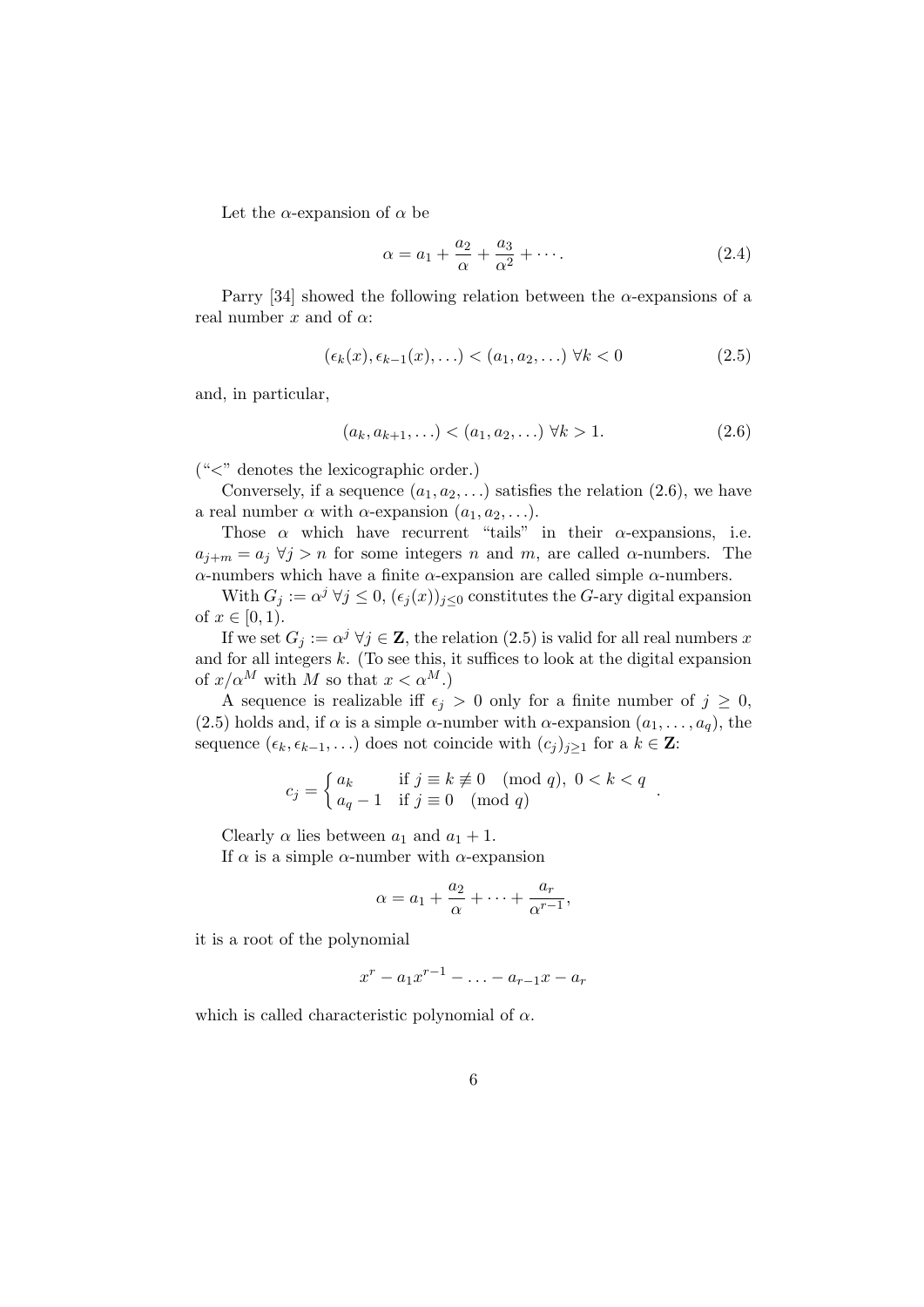If  $\alpha$  is a non-simple  $\alpha$ -number with n and m as above, it is a root of the polynomial

$$
(x^{n+m}-a_1x^{n+m-1}-\cdots-a_{n+m-1}x-a_{n+m})-(x^n-a_1x^{n-1}-\cdots-a_{n-1}x-a_n).
$$

This polynomial is called characteristic polynomial, if  $n$  and  $m$  are minimal with this property.

The digits in these expansions are dependent.

*Example 2.1.* Let  $\alpha$  be the (only) positive root of  $x = 1 + \frac{1}{x}$  ( $\alpha \approx 1.618$ ). Clearly  $\alpha$  is a simple  $\alpha$ -number with

$$
(a_1, a_2, \ldots) = (1, 1, 0, 0, 0, \ldots).
$$

Hence the realizable sequences are exactly those where  $\epsilon_i \in \{0, 1\}$  and no two subsequent digits are 1.

*Example 2.2.* Let  $\alpha$  be the positive root of  $x^3 - 2x^2 - 1$  ( $\alpha \approx 2.206$ ). Then

$$
(a_1, a_2, \ldots) = (2, 0, 1, 0, 0, 0, \ldots).
$$

The possible subblocks of length 3 of a digital expansion are therefore

 $(0, 0, 0), (0, 0, 1), (0, 0, 2), (0, 1, 0), (0, 1, 1), (0, 1, 2), (0, 2, 0), (1, 0, 0),$ 

$$
(1,0,1), (1,0,2), (1,1,0), (1,1,1), (1,1,2), (1,2,0), (2,0,0).
$$

Example 2.3. Let  $\alpha$  be the root satisfying  $\alpha > 1$  of

$$
x^3 - 2x^2 - 3x + 1 = (x^3 - 2x^2 - 2x - 1) - (x - 2) \qquad (\alpha \approx 2.912).
$$

Then  $\alpha$  is a non-simple  $\alpha$ -number and

$$
(a_1, a_2, \ldots) = (2, 2, 1, 2, 1, 2, 1, 2, 1, 2, 1, \ldots).
$$

#### 2.5 Expansions Related to Parry's  $\alpha$ -Expansion

The above sequence G cannot be used for digital expansions of integers since the  $G_i$  are in general no integers, but we can use the  $\alpha$ -expansion of  $\alpha$  to build a sequence  $G$  with a recurrence. The recurrence can be infinite or finite:

If infinitely many  $a_j \neq 0$ ,

$$
G_j = \sum_{i=1}^{j} a_i G_{j-i} + 1 \ \forall j > 0
$$
\n(2.7)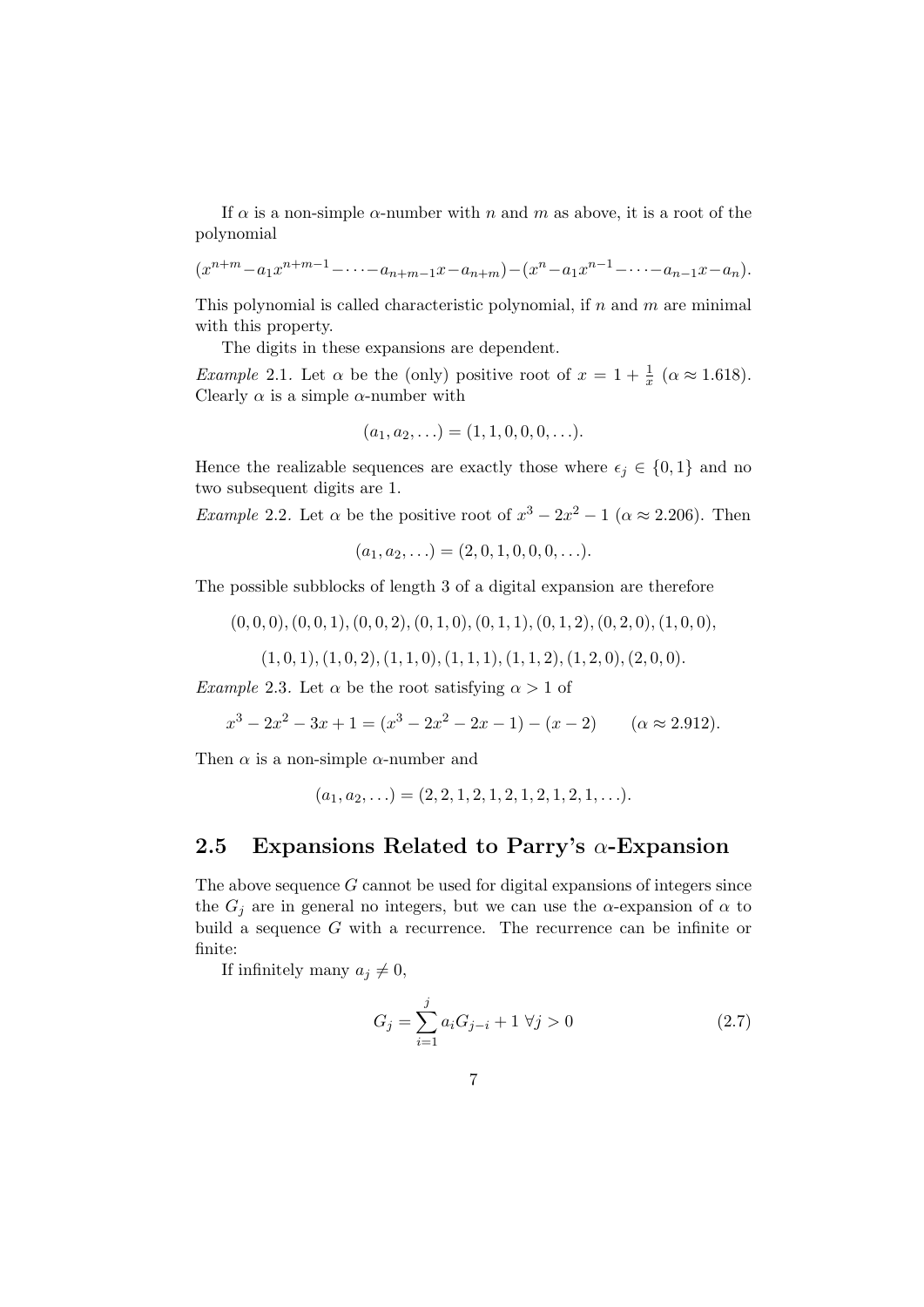if  $\alpha$  is a simple  $\alpha$ -number, i.e.  $a_r \neq 0$ ,  $a_j = 0 \ \forall j > r$ 

$$
G_{j} = \begin{cases} \sum_{i=1}^{j} a_{i} G_{i-j} + 1 & \text{for } j < r\\ \sum_{i=1}^{r} a_{i} G_{j-i} & \text{for } j \ge r \end{cases}
$$
 (2.8)

Proposition 2.1 shows that the realizable sequences are exactly those which appear in Parry's  $\alpha$ -expansions.

**Proposition 2.1.** Let G be defined as in (2.7) or (2.8) and  $(a_j)_{j\geq 1}$  satisfy (2.6). A sequence  $(\epsilon_j)_{j\in\mathbf{Z}}$  with  $\epsilon_j = 0 \ \forall j < 0$  is realizable iff

- 1.  $(\epsilon_{j-1}, \epsilon_{j-2}, ...) < (a_1, a_2, ...) \ \forall j \geq 1$
- 2.  $\epsilon_j \neq 0$  only for a finite number of  $j \in \mathbf{Z}$ .

*Proof.* If 1. and 2. hold, we have to show  $\sum_{n=1}^{m}$  $\sum_{j=0}^{m} \epsilon_j G_j < G_{m+1}$   $\forall m \in \mathbf{N}$ .

To do this, we define  $M := \max\{j \in \mathbf{N} : \epsilon_j \neq 0\}$  and use induction on M. The hypothesis is valid for  $M = 0$  and we conclude from  $M - 1$  to M:

If we set  $\epsilon_M = 0$ , we have

$$
\sum_{j=0}^{m} \epsilon_j G_j < G_{m+1} \ \forall m \le M-1
$$

because of the hypothesis. Hence it suffices to show

$$
\sum_{j=0}^{M} \epsilon_j G_j < G_{M+1}.
$$

If  $\epsilon_M < a_1$ , then

$$
\sum_{j=0}^{M} \epsilon_j G_j \le (a_1 - 1)G_M + \sum_{j=0}^{M-1} \epsilon_j G_j < a_1 G_M \le G_{M+1}.
$$

If  $\epsilon_k < a_{M-k+1}$  and  $(\epsilon_M, \epsilon_{M-1}, \ldots, \epsilon_{k+1}) = (a_1, a_2, \ldots, a_{M-k}),$  then

$$
\sum_{j=0}^{M} \epsilon_j G_j = \sum_{i=0}^{M} \epsilon_{M-i} G_{M-i} = \sum_{i=0}^{M-k-1} a_i G_{M-i} + \sum_{j=0}^{k} \epsilon_j G_j < \sum_{i=0}^{M-k} a_i G_{M-i} \le G_{M+1}.
$$

To show the other direction, we use the following lemma: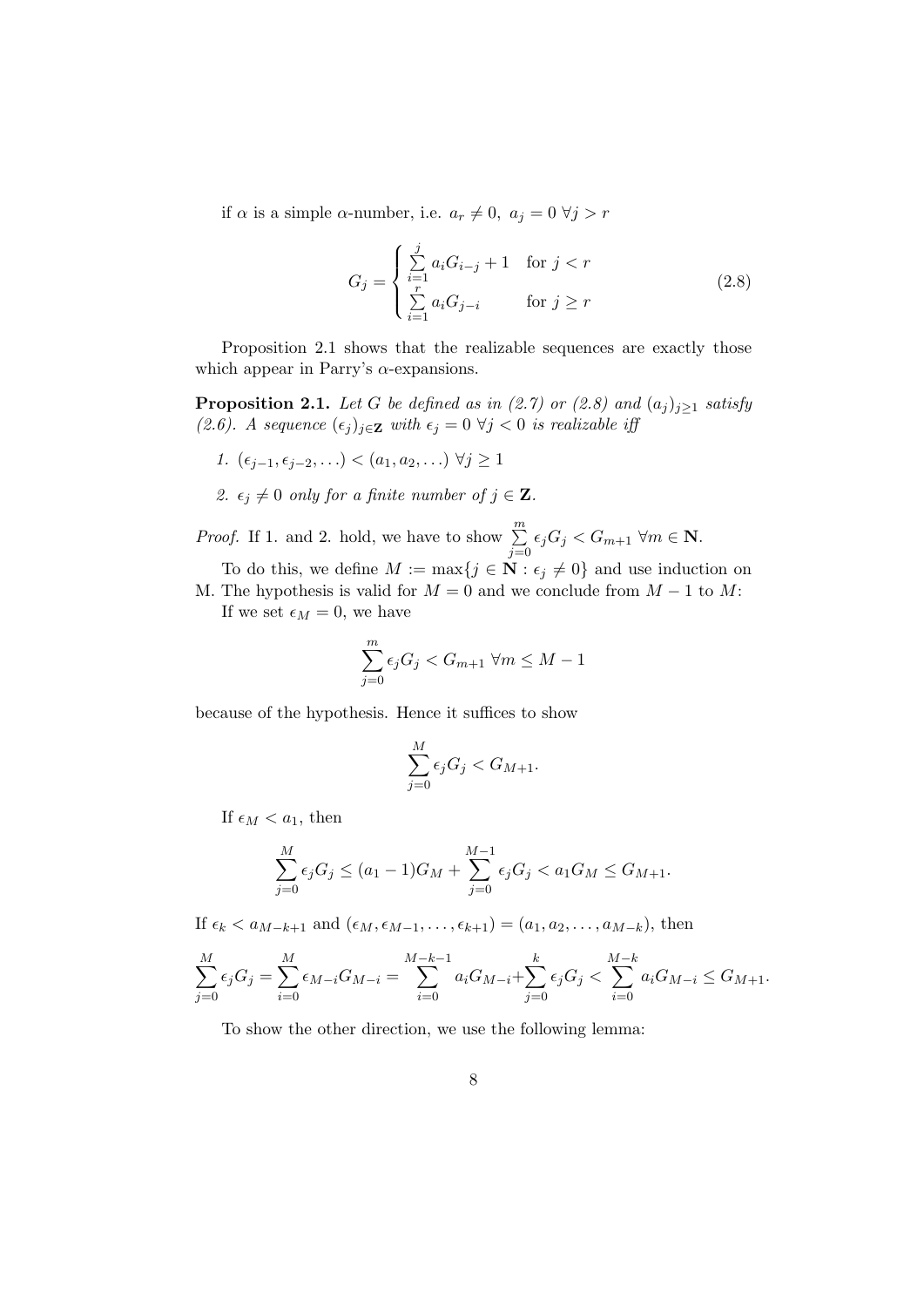**Lemma 2.1.** Let G be defined as in (2.7) or (2.8) and  $(a_j)_{j\geq 1}$  satisfy (2.6). Then

$$
G_{j-k} > \sum_{i=k+1}^{j} a_i G_{j-i} \ \forall j \ge 1, \ 1 \le k < j. \tag{2.9}
$$

 $\Box$ 

 $\Box$ 

Proof. With the part of the Theorem 2.1 which is already shown and (2.6),  $\sum$ j  $\sum_{i=k+1} a_i G_{j-i}$  is a digital expansion and therefore

$$
\sum_{i=k+1}^{j} a_i G_{j-i} < G_{j-k}.
$$

If  $(\epsilon_j)_{j\in\mathbf{Z}}$  is realizable, then 2. is obvious. To prove 1., we assume ">" in 1. Then we have some  $k \geq 1$  so that

$$
\epsilon_{j-k} > a_k, \ (\epsilon_{j-1}, \epsilon_{j-2}, \ldots, \epsilon_{j-k+1}) = (a_1, a_2, \ldots, a_{k-1})
$$

and

$$
\sum_{i=1}^{k} \epsilon_{j-i} G_{j-i} \ge \sum_{i=1}^{k} a_i G_{j-i} + G_{j-k} > \sum_{i=1}^{j} a_i G_{j-i} = G_j.
$$

Hence (2.1) is violated and the sequence  $(\epsilon_j)_{j\in\mathbf{Z}}$  is not realizable.

If "=" holds in 1., i.e.  $(\epsilon_{j-1}, \epsilon_{j-2}, \ldots) = (a_1, a_2, \ldots)$ , we are in the finite case. Then (2.1) is violated because of

$$
\sum_{i=1}^{j} \epsilon_{j-i} G_{j-i} = \sum_{i=1}^{r} a_i G_{j-i} = G_j
$$

and the sequence  $(\epsilon_j)_{j\in\mathbf{Z}}$  is not realizable.

Proposition 2.2 shows together with Lemma 2.1 that (2.9) is almost equivalent to (2.6).

**Proposition 2.2.** Let G be defined as in  $(2.7)$  or  $(2.8)$ . If  $(2.9)$  holds, then

$$
(a_k, a_{k+1}, \ldots) \le (a_1, a_2, \ldots) \ \forall k > 1 \tag{2.10}
$$

If G is defined by a finite recurrence,  $(2.10)$  is equivalent to  $(2.6)$ . If G is defined by an infinite recurrence, it can always be built with a sequence  $(a<sup>'</sup>)$  $j'_j)_{j\geq 1}$  which satisfies (2.6).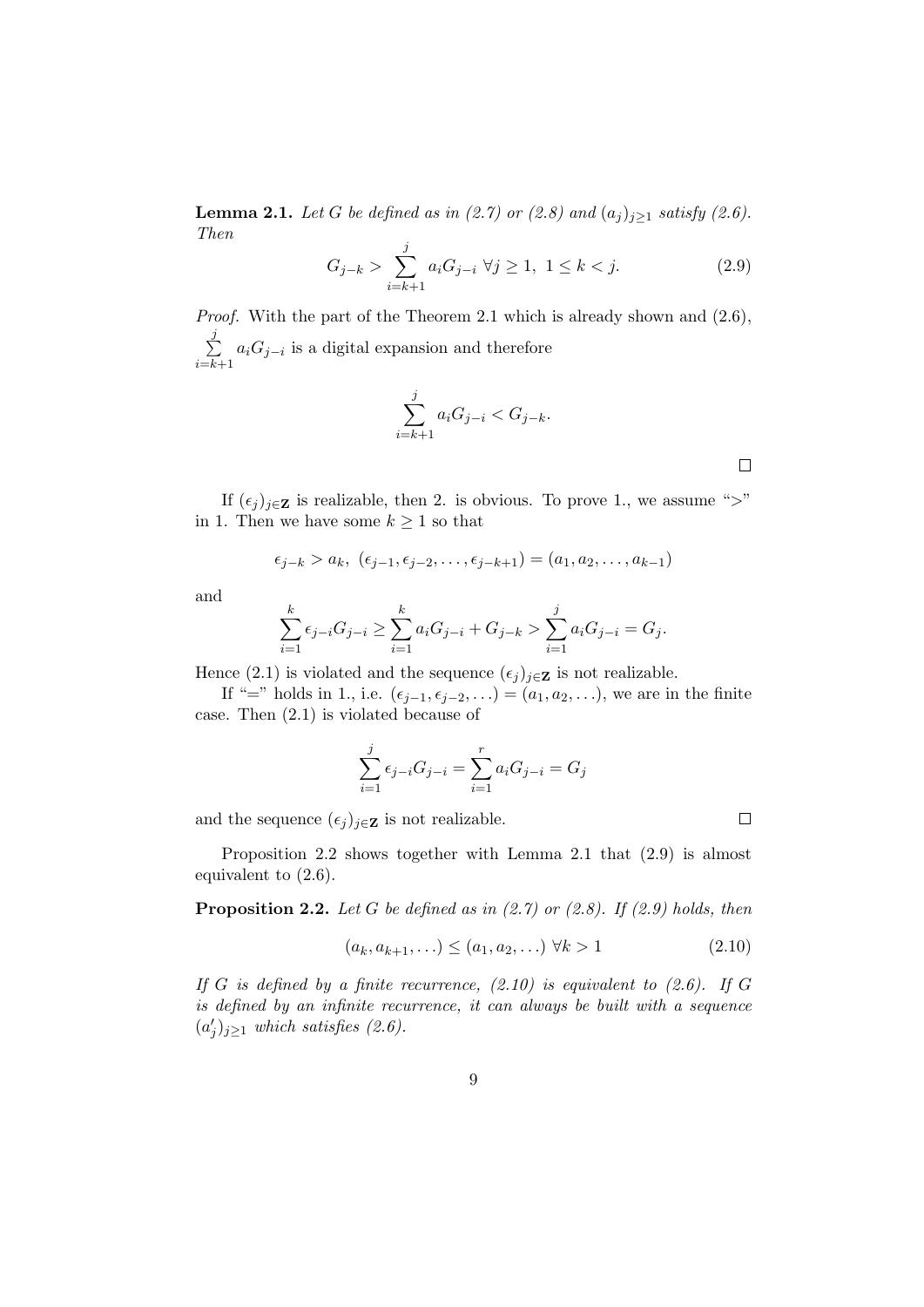*Proof.* We assume that ">" in  $(2.10)$  for some k. Then

$$
a_j > a_{j-k}, (a_{k+1}, a_{k+2}, \dots, a_{j-1}) = (a_1, a_2, \dots, a_{j-k-1})
$$

for some  $j > k$ . For all  $l \in \mathbb{N}$  with  $l \geq j$ 

$$
G_{l-k} = \underbrace{a_1 G_{l-k-1} + \dots + a_{j-k-1} G_{l-j+1}}_{C} + a_{j-k} G_{l-j} + \underbrace{a_{j-k+1} G_{l-j-1} + \dots + a_r G_{l-k-r}}_{A}
$$

and

$$
G_{l-k} > \underbrace{a_{k+1}G_{l-k-1} + \cdots + a_{j-1}G_{l-j+1}}_{C} + a_j G_{l-j} + \underbrace{a_{j+1}G_{l-j-1} + \cdots + a_r G_{l-r}}_{B}.
$$

This implies

$$
0\leq A < G_{l-j},\ 0\leq B < G_{l-j},\ A-B > (a_j-a_{j-k})G_{l-j}\geq G_{l-j}
$$

which is a contradiction.

In the finite case, "=" is impossible in (2.10) since  $a_{r+j} = 0$  and  $a_r \neq 0$ . Therefore (2.10) and (2.6) are equivalent.

If  $(a_j)_{j\geq 1}$  is periodic, i.e.  $(a_k, a_{k+1}, \ldots) = (a_1, a_2, \ldots)$ , then the sequence  $G'$  built with  $(a')$  $'_{j})_{j\geq 1}$  :

$$
(a'_1, a'_2, \dots, a'_{k-1}) = (a_1, a_2, \dots, a_{k-2}, a_{k-1} + 1), a'_j = 0 \,\forall j \ge k
$$

is identic with  $G$ , because the realizable sequences are identic. If  $k$  is minimal with this property,  $(a)$  $(j)_{j\geq 1}$  satisfies (2.6). To show this, we assume

> $(a<sub>1</sub>)$  $j'$ ,  $a'_{j+1}, \ldots, a'_{k-1}, 0, \ldots, 0) > (a'_{j})$  $a'_1, a'_2, \ldots, a'_{k-1}$

 $(*="$  is impossible). With  $(2.10)$  we have

$$
(a_j, a_{j+1}, \dots, a_{k-1}) = (a_1, a_2, \dots, a_{k-j})
$$

and

$$
(a_j, a_{j+1}, \ldots) = (a_1, a_2, \ldots, a_{k-j}, a_1, a_2, \ldots) \ge (a_1, a_2, \ldots)
$$

which is a contradiction to  $(2.10)$  or the minimality of k.

 $\Box$ 

*Example 2.4.* For the finite recurrence with  $(a_1, a_2) = (1, 1)$ , the elements of the resulting sequence G are the Fibonacci numbers  $1, 2, 3, 5, 8, \ldots$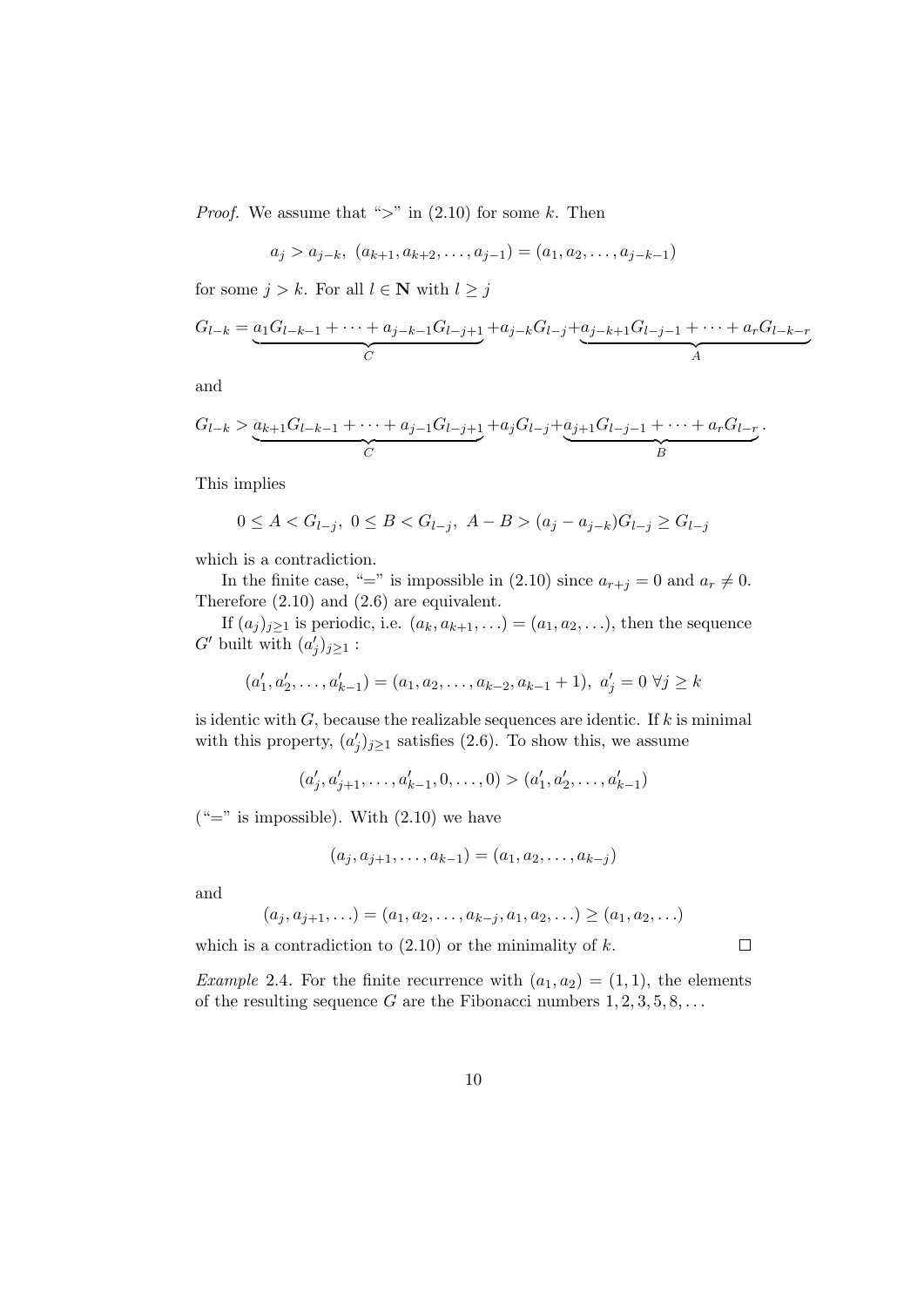Example 2.5. For the finite recurrence with  $(a_1, a_2) = (2, 0, 1)$ , the resulting sequence G is  $(1, 3, 7, 15, 33, 73, 161, ...)$ . The digital expansion of 160 is

$$
(\epsilon_5,\ldots,\epsilon_0)=(2,0,0,2,0,0).
$$

*Example* 2.6. For the infinite recurrence related to the non-simple  $\alpha$ -number of Example 2.3, the resulting sequence G is  $(1, 3, 7, 18, 56, 163, \ldots)$ . The digital expansion of 162 is

$$
(\epsilon_4, \ldots, \epsilon_0) = (2, 2, 1, 2, 1).
$$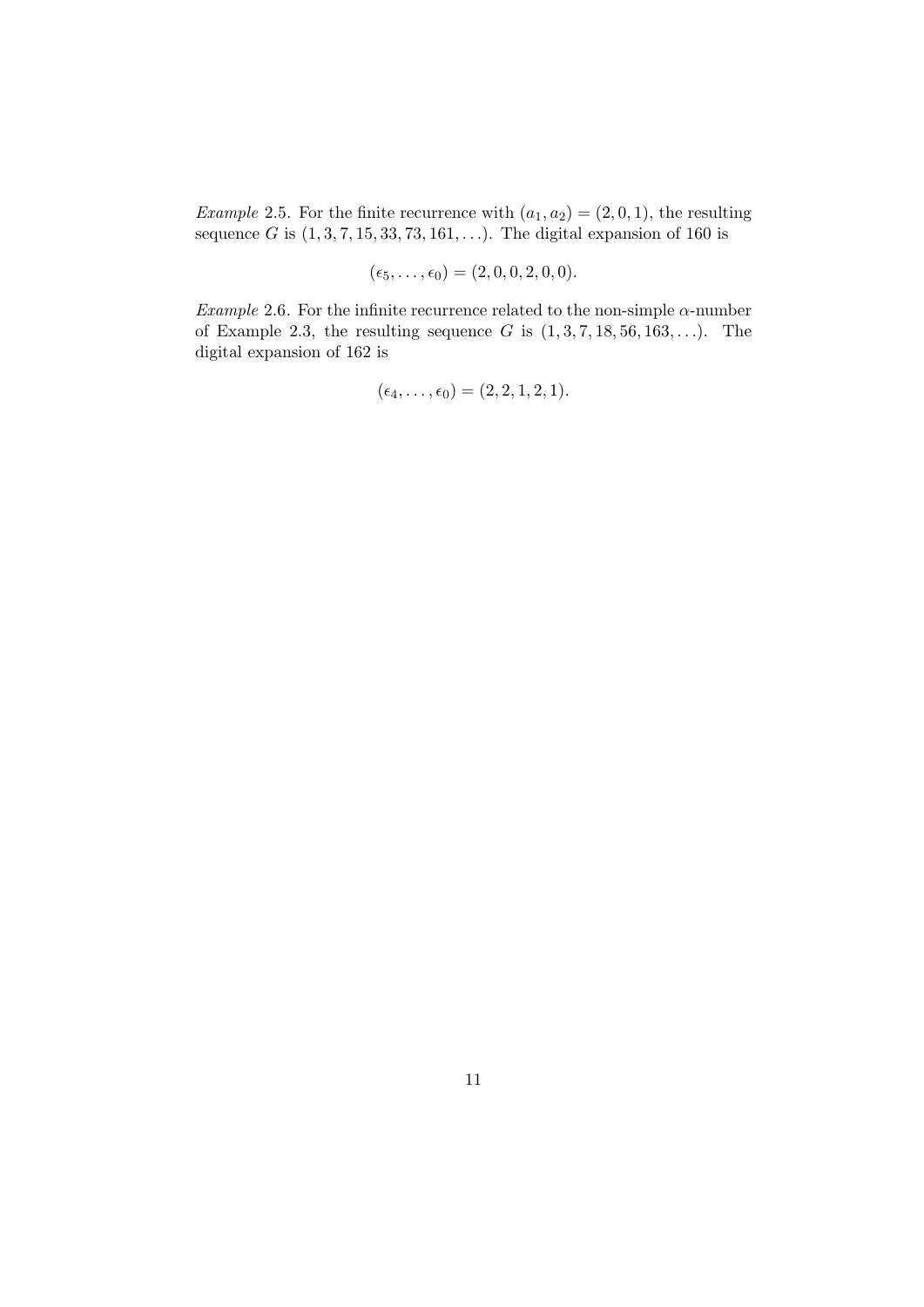### Chapter 3

## Number Systems in Integral Domains

The concept of digital expansions of integers and real numbers can be generalized to the concept of number systems in integral domains. In this chapter we will give conditions for the existence of number systems in an integral domain and focus on quadratic fields over Q where all number systems are known. For the sake of shortness the proofs of the theorems will be omitted. They can be found in the cited papers.

### 3.1 Definition

Let R be an integral domain,  $\alpha \in R$ ,  $\mathcal{N} = \{n_1, n_2, \ldots, n_m\} \subset \mathbf{Z}$ .  $\{\alpha, \mathcal{N}\}\$ is called a number system in R if any  $\gamma \in R$  has a unique representation

$$
\gamma = c_0 + c_1 \alpha + \dots + c_h \alpha^h : c_j \in \mathcal{N} \,\forall j \in \{0, 1, \dots, h\}, c_h \neq 0 \,\text{if } h \neq 0 \,\text{ (3.1)}
$$

If  $\mathcal{N} = \mathcal{N}_0 = \{0, 1, \dots, m\}$  for some  $m \geq 1$ , then  $\{\alpha, \mathcal{N}\}\)$  is called canonical number system (CNS).

 $\alpha$  is called base and N is called set of digits of  $\{\alpha, \mathcal{N}\}.$ 

### 3.2 Existence and Determination

The question of determining all the CNS in some special algebraic number fields has been raised by Kátai and Szabó [26] and completely solved for Gaussian integers: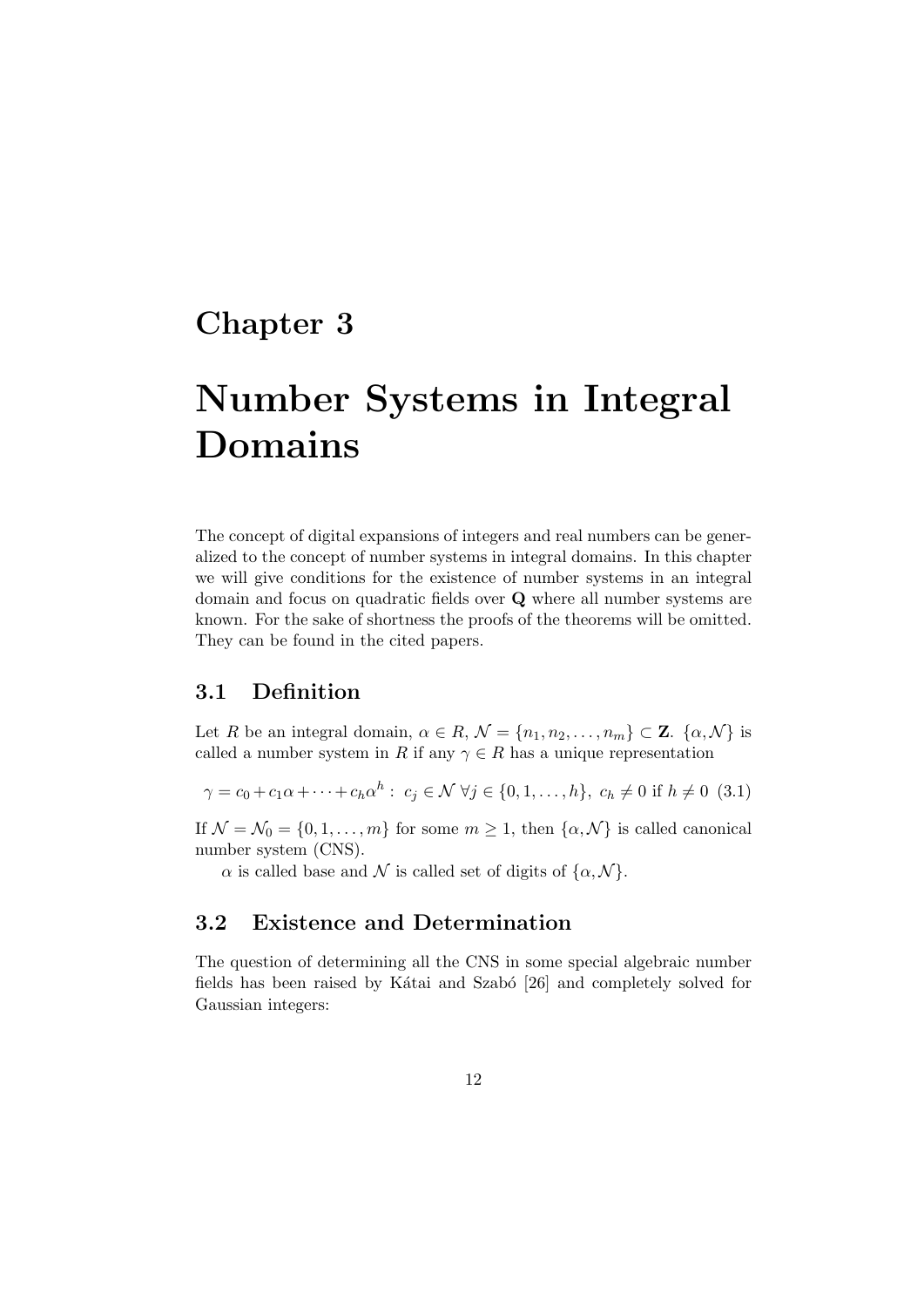**Theorem 3.1.**  $\{\alpha, \mathcal{N}_0\}$  is a CNS in the ring of Gaussian integers  $\mathbf{Z}[i]$  iff  $Re(\alpha) < 0, Im(\alpha) = \pm 1, \ \mathcal{N}_0 = \{0, 1, ..., |\alpha|^2 - 1\}.$ 

For the other imaginary quadratic fields and real quadratic fields this has be done by Kátai and Kovács  $[24, 25]$ :

**Theorem 3.2.** Let  $N \geq 2$ ,  $-N \not\equiv 1 \pmod{4}$ .  $\{\alpha, \mathcal{N}_0\}$  is a CNS in  $\mathbf{Q}(i\sqrt{N})$  iff

$$
\alpha = A \pm i\sqrt{N}, \ 0 \le -2A \le A^2 + N \ge 2, \ A \ is \ integer.
$$

Let  $N \ge 2$ ,  $-N \equiv 1 \pmod{4}$ .  $\{\alpha, \mathcal{N}_0\}$  is a CNS in  $\mathbf{Q}(i)$  $(N)$  iff

$$
\alpha = \frac{1}{2}(B \pm i\sqrt{N}), \ -1 \le -B \le \frac{1}{4}(B^2 + N) \ge 2, \ B \ \text{is an odd integer}.
$$

**Theorem 3.3.** Let  $N \neq 1 \pmod{4}$ .  $\{\alpha, \mathcal{N}_0\}$  is a CNS in  $\mathbf{Q}$  $(N)$  iff

$$
\alpha = A \pm \sqrt{N}, \ 0 \le -2A \le A^2 - N \ge 2, \ A \ is \ integer.
$$

Let  $N \equiv 1 \pmod{4}$ .  $\{\alpha, \mathcal{N}_0\}$  is a CNS in  $\mathbf{Q}(\sqrt{N})$  iff

$$
\alpha = \frac{1}{2}(B \pm \sqrt{N}), \ 0 < -B \le \frac{1}{4}(B^2 - N) \ge 2, \ B \ \text{is an odd integer}.
$$

These CNS can be used to represent all complex numbers and real numbers respectively: √

**Theorem 3.4.** If  $\{\alpha, \mathcal{N}_0\}$  is a CNS in  $\mathbf{Q}(i)$ N), then every complex number z can be written as

$$
z = \sum_{i=k}^{-\infty} a_i \alpha^i \qquad (a_i \in \mathcal{N}_0 \ \forall i \in \{k, k-1, \ldots\}).
$$

If  $\{\alpha, \mathcal{N}_0\}$  is a CNS in  $\mathbf{Q}$ ( N), then every real number x can be written as

$$
x = \sum_{i=k}^{-\infty} a_i \alpha^i \qquad (a_i \in \mathcal{N}_0 \ \forall i \in \{k, k-1, \ldots\}).
$$

Kovács [30] solved the problem of the existence of CNS for algebraic number fields of higher degree:

**Theorem 3.5.** Let  $\mathbf{Q}(\vartheta)$  be an  $n^{th}$  degree extension of  $\mathbf{Q}, n \geq 3$ . In  $\mathbf{Q}[\vartheta]$ there exists CNS iff there exists  $\alpha \in \mathbf{Q}[\vartheta]$ , such that  $\{1, \alpha, \ldots, \alpha^{n-1}\}\$  is an integer-basis in  $\mathbf{Q}(\vartheta)$ .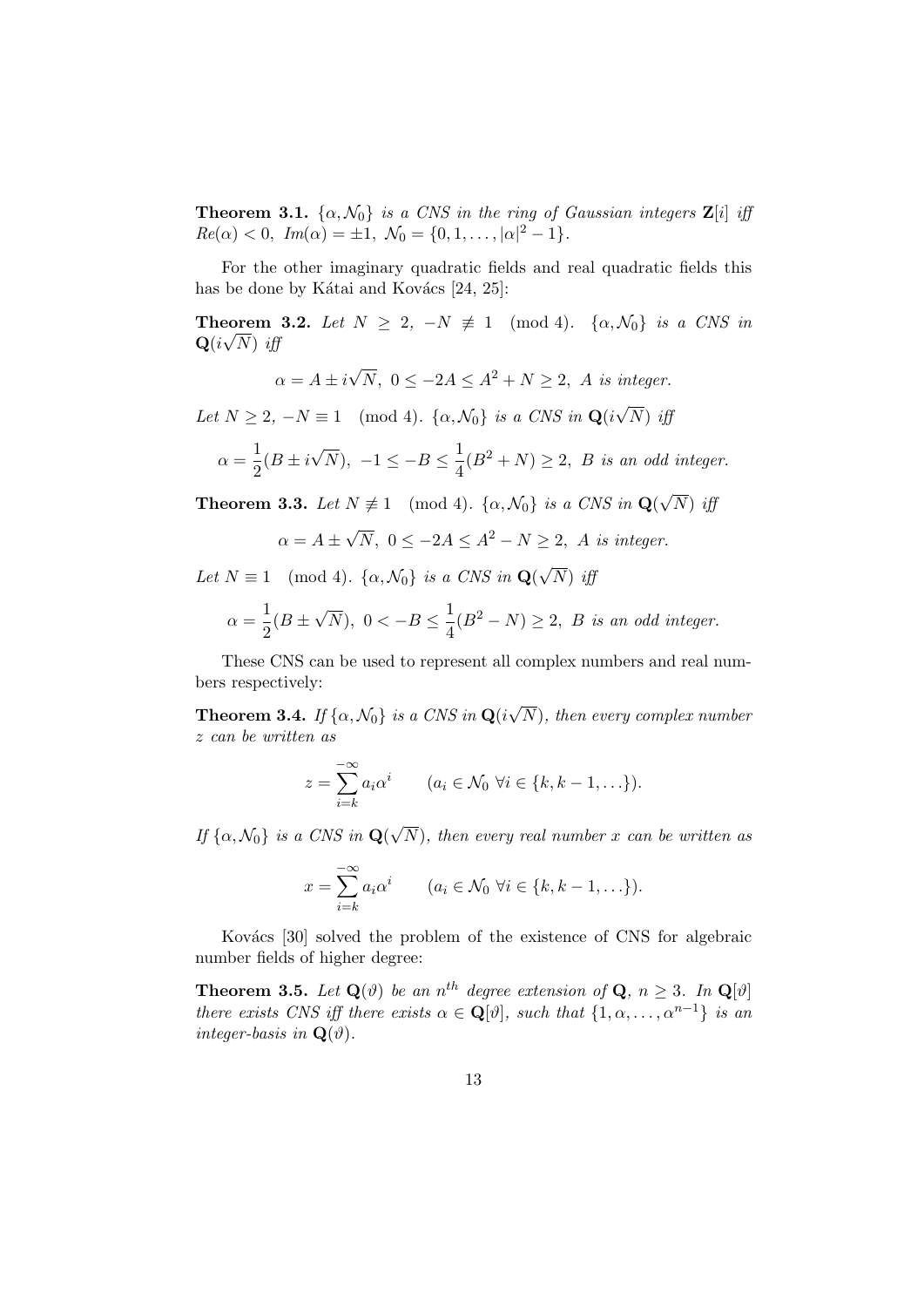Finally Kovács and Pethő [31] gave a necessary and sufficient condition for the existence of number systems in an integral domain  $R$ :

**Theorem 3.6.** There exists a number system in  $R$  iff

- 1.  $R = \mathbf{Z}[\alpha]$  for an  $\alpha$ , algebraic over **Q**, if char  $R = 0$
- 2.  $R = F_p[x]$ , where  $F_p$  denotes the finite field with p elements and x is transcendental over  $F_p$ , if char $R = p$ , p is a prime

They described the number systems in  $R = F_p[x]$ :

**Theorem 3.7.**  $\{\alpha, \mathcal{N}\}\)$  is a number system in  $F_p[x]$  iff  $\alpha = a_0 + a_1x$ , where  $a_0, a_1 \in F_p, a_1 \neq 0 \text{ and } \mathcal{N} = \mathcal{N}_0 = \{0, 1, \ldots, p - 1\}.$ 

and in  $R = \mathbf{Z}[\alpha]$ , where  $K = \mathbf{Q}(\alpha)$  is of degree n and  $\gamma = \gamma^{(1)}, \ldots, \gamma^{(n)}$ denote the conjugates of  $\gamma \in K$ :

**Theorem 3.8.** Let  $\alpha$  be an algebraic integer over **Q**. Let  $\beta \in \mathbf{Z}[\alpha]$ ,  $\mathcal{N} \subset \mathbf{Z}$ and put  $A := \max_{a \in \mathcal{N}} |a|$ .  $\{\beta, \mathcal{N}\}\$ is a number system in  $\mathbf{Z}[\alpha]$  if

- 1.  $|\beta^{(j)}| > 1 \ \forall j \in \{1, 2, ..., n\}$
- 2. N is a complete residue system mod  $|N_{K/\mathbf{Q}}(\beta)|$  containing 0
- 3.  $\alpha \in \mathbf{Z}[\beta]$
- 4. all  $\gamma \in \mathbf{Z}[\alpha]$  with

$$
|\gamma^{(j)}| \le \frac{A}{|\beta^{(j)}|-1} \,\,\forall j \in \{1,\ldots,n\}
$$

have a representation (3.1) in  $\{\beta, \mathcal{N}\}\$ 

Kovács and Pethő [31] also gave a computational algorithm to determine all CNS of orders of algebraic number fields which is based on the following theorem, where  $\alpha$  is an algebraic integer and  $\mathcal{N}_0(\alpha) = \{0, 1, \ldots, |N_{K/\mathbf{Q}}(\alpha)| - 1\}$ :

**Theorem 3.9.** Let  $\mathcal O$  be an order in the algebraic number field K. There exist  $\alpha_1, \ldots, \alpha_t \in \mathcal{O}; n_1, \ldots, n_t \in \mathbf{Z}, N_1, \ldots, N_t$  finite subsets of  $\mathbf{Z}$ , which are all effectively computable, such that  $\{\alpha, \mathcal{N}_0(\alpha)\}\$ is a CNS in  $\mathcal{O}$ , iff  $\alpha = \alpha_i - h$ for some integers i, h with  $1 \leq i \leq t$  and either  $h \geq n_i$  or  $h \in N_i$ .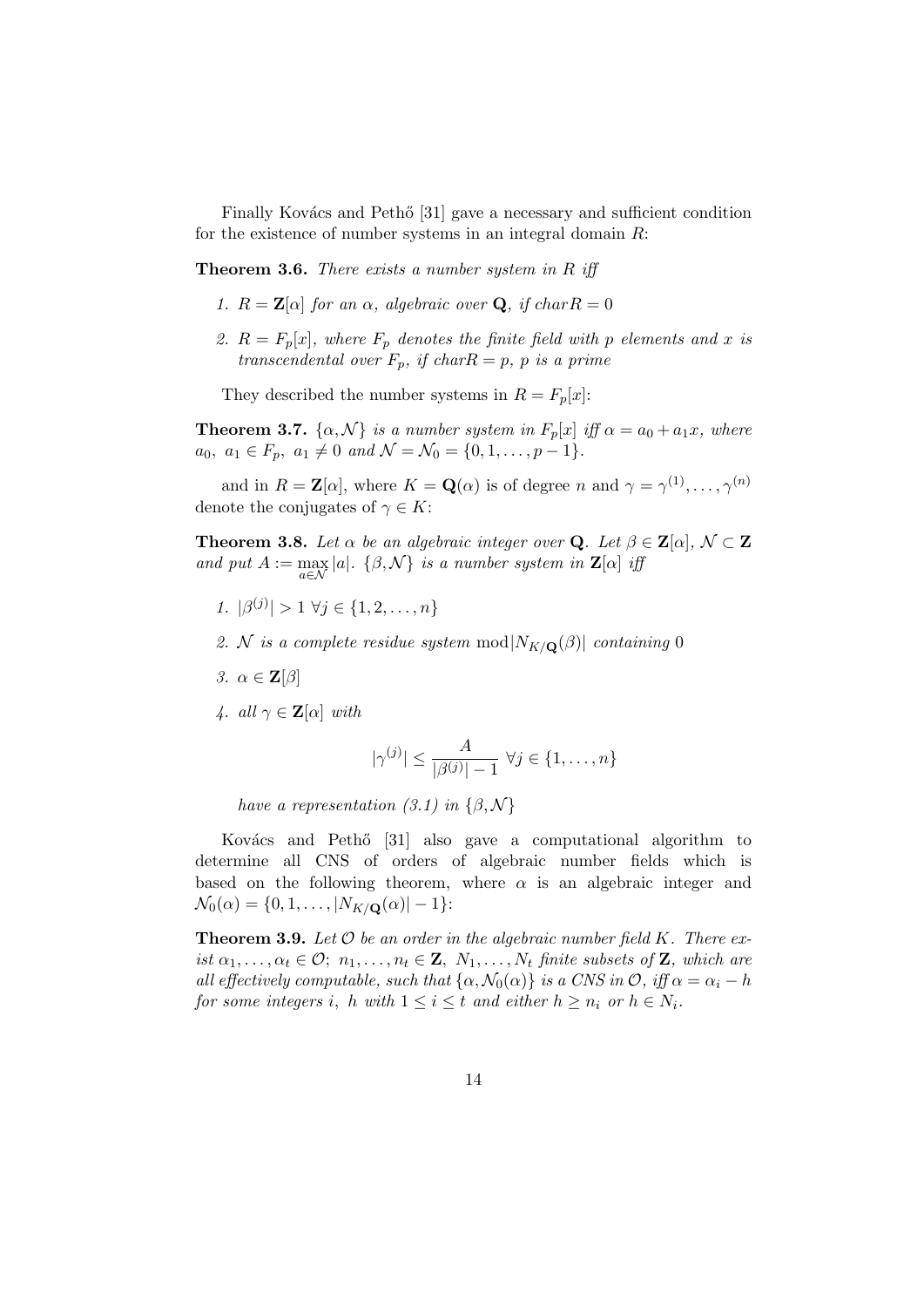### Chapter 4

# The Distribution of the Sum of Digits Function and Related Functions

The intention of this chapter is to present some of the known facts about the sum of digits function and other functions which depend on the digital expansion like  $q$ -additive functions. As in Chapter 3, the proofs are omitted for the sake of shortness and can be found in the cited papers.

### 4.1  $q$ -Additive Functions on Integers

Let  $q > 1$  be a given integer. A real-valued fucnction f, defined on the non-negative integers, is called q-additive if  $f(0) = 0$  and

$$
f(n) = \sum_{j \ge 0} f(\epsilon_j(n)q^j)
$$

where  $(\epsilon_j (n))_{j\geq 0}$  is the q-ary digital expansion of n. A special q-additive function is the sum of digits function

$$
s_q(n) = \sum_{j \geq 0} \epsilon_j(n).
$$

The statistical behaviour of the sum of digits function and  $q$ -additive functions has been well studied by several authors.

One of the first significant results was obtained by Delange [7] in 1975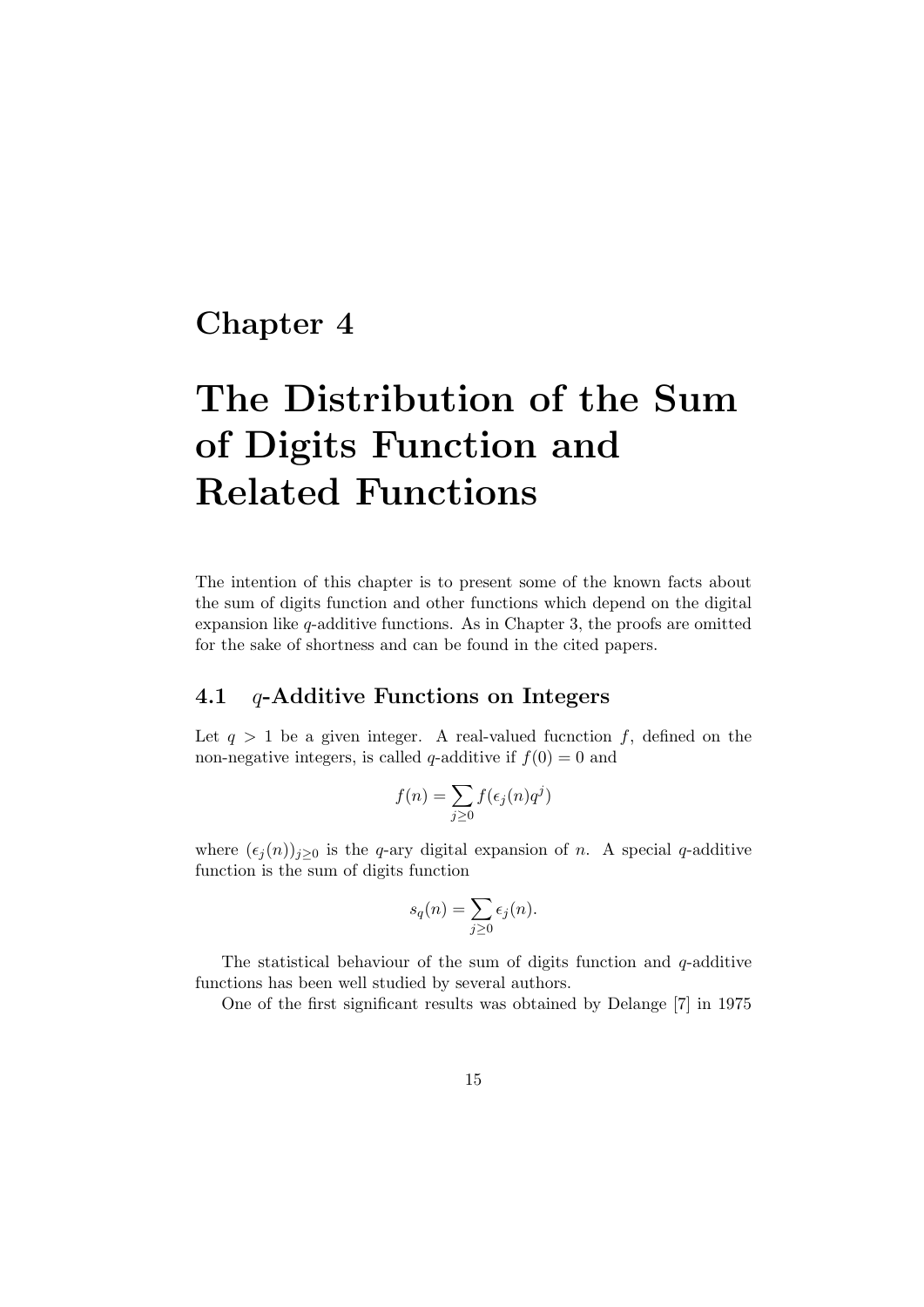who computed the average of  $s_q(n)$ :

$$
\frac{1}{N} \sum_{n < N} s_q(n) = \frac{q-1}{2} \log_q N + \gamma(\log_q N),
$$

where  $\gamma$  is a continuous, nowhere differentiable and periodic function with period 1. Other asymptotic and exact formulas are due to Bush [4], Bellman and Shapiro [3], Tenenbaum [37] and Trollope [39]. Formulas for digital expansions related to Parry's  $\alpha$ -expansion are due to Pethő and Tichy [35] and Grabner and Tichy [22, 23].

Kirschenhofer [28] and Kennedy and Cooper [27] obtained a formula for the variance

$$
\frac{1}{N} \sum_{n < N} s_q^2(n) - \frac{1}{N^2} \left( \sum_{n < N} s_q(n) \right)^2 = \frac{q^2 - 1}{12} \log_q N + \gamma(\log_q N)
$$

with a continuous fluctuation  $\gamma$  of period 1. Grabner, Kirschenhofer, Prodinger and Tichy [21] extended this result (dth moment for the case  $q = 2$ ) and showed

$$
\frac{1}{N} \sum_{n < N} s_q^d(n) = \frac{1}{2^d} (\log_2 N)^d + \sum_{i=0}^{d-1} (\log_2 N)^i \gamma_i (\log_2 N),
$$

where the  $\gamma_i$  are again continuous fluctuations of period 1. Other formulas for higher moments can be found in Coquet [6] and in Dumont and Thomas [13].

The most general result concerning the mean value of  $q$ -additive functions is due to Manstavičius [32]. Let  $E := \{0, 1, \ldots, q-1\},\$ 

$$
m_{k,q} := \frac{1}{q} \sum_{c \in E} f(cq^k), \qquad m_{2,k,q}^2 := \frac{1}{q} \sum_{c \in E} f^2(cq^k),
$$

and

$$
M_q(x) := \sum_{k=0}^{N} m_{k,q}, \qquad B_q^2(x) = \sum_{k=0}^{N} m_{2;k,q}^2
$$

with  $N = [\log_q x]$ . Then

$$
\frac{1}{x} \sum_{n < x} (f(n) - M_q(x))^2 \le c B_q^2(x),
$$

which implies

$$
\frac{1}{x}\sum_{n< x}f(n) = M_q(x) + \mathcal{O}(B_q(x)).
$$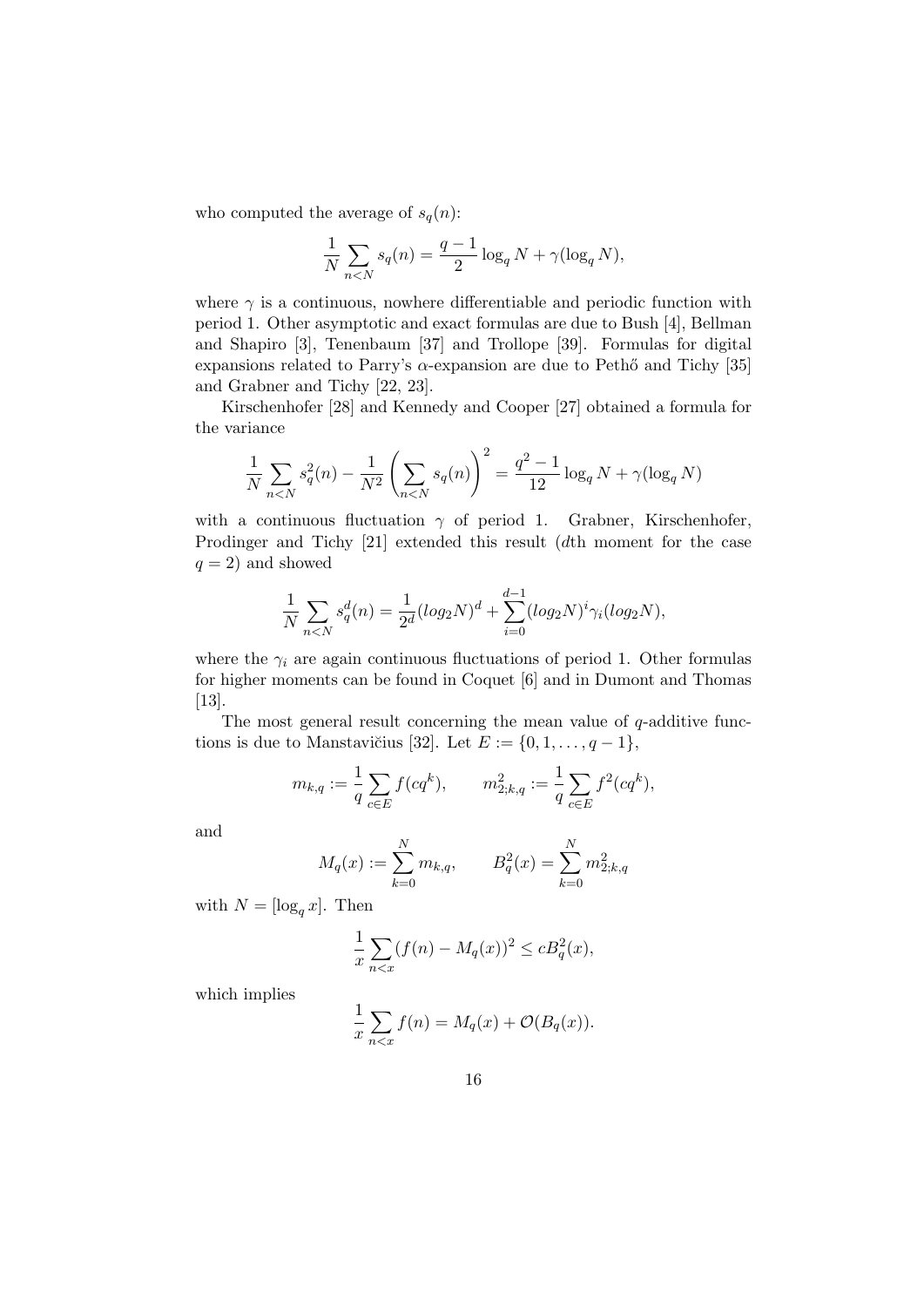There exist distributional results for  $q$ -additive functions which use the higher moments and Fréchet-Shohat's theorem. The most general theorem known concerning a central limit theorem is due to Manstavičius [32]: Suppose that, as  $x \to \infty$ ,

$$
\max_{cq^j < x} |f(cq^j)| = o(B_q(x))
$$

and that  $D_q(x) \to \infty$ , where

$$
D_q^2(x) = \sum_{k=0}^N \sigma_{k,q}^2 \text{ and } \sigma_{k,q}^2 := \frac{1}{q} \sum_{c \in E} f^2(cq^k) - m_{k,q}^2.
$$

Then, as  $x \to \infty$ 

$$
\frac{1}{x} \# \left\{ n < x \middle| \frac{f(n) - M_q(x^r)}{D_q(x^r)} < y \right\} \to \Phi(y),
$$

where  $\Phi$  is the normal distribution function.

Bassily and Kátai [2] extended this on polynomial sequences:

**Theorem 4.1.** Let f be a q-additive funciton such that  $f(cq^j) = \mathcal{O}(1)$  as  $j \to \infty$  and  $c \in E$ . Assume that  $\frac{D_q(x)}{(\log x)^{1/3}} \to \infty$  as  $x \to \infty$  and let  $P(x)$  be a polynomial with integer coefficients, degree r, and positive leading term. Then, as  $x \to \infty$ ,

$$
\frac{1}{x} \# \left\{ n < x | \frac{f(P(n)) - M_q(x^r)}{D_q(x^r)} < y \right\} \to \Phi(y).
$$

Drmota [9] studied the joint distribution of  $q_l$ -additive functions  $f_l(n)$ (if  $q_1, q_2, \ldots, q_d > 1$  are pairwisely coprime integers) and showed that the  $1/3$  in the above theorem can be replaced by  $\eta > 0$ .

Similar distribution results for the sum of digits function of number systems related to substitution automata were considered by Dumont and Thomas [14].

Drmota and Gajdosik [11] used a generating function approach to show that the sum of digits function for digital expansions related to Parry's  $\alpha$ expansion satisfies a central limit theorem.

Finally several authors studied subblocks of digital expansions and functions depending on them, e.g. Kirschenhofer [29], Barat, Tichy, and Tijdeman [1] and Cateland [5]. Drmota [8] showed that these functions satisfy a central limit theorem for expansions related to certain finite recurrences. We will extend this result on expansions related to Parry's  $\alpha$ -numbers in Chapter 5.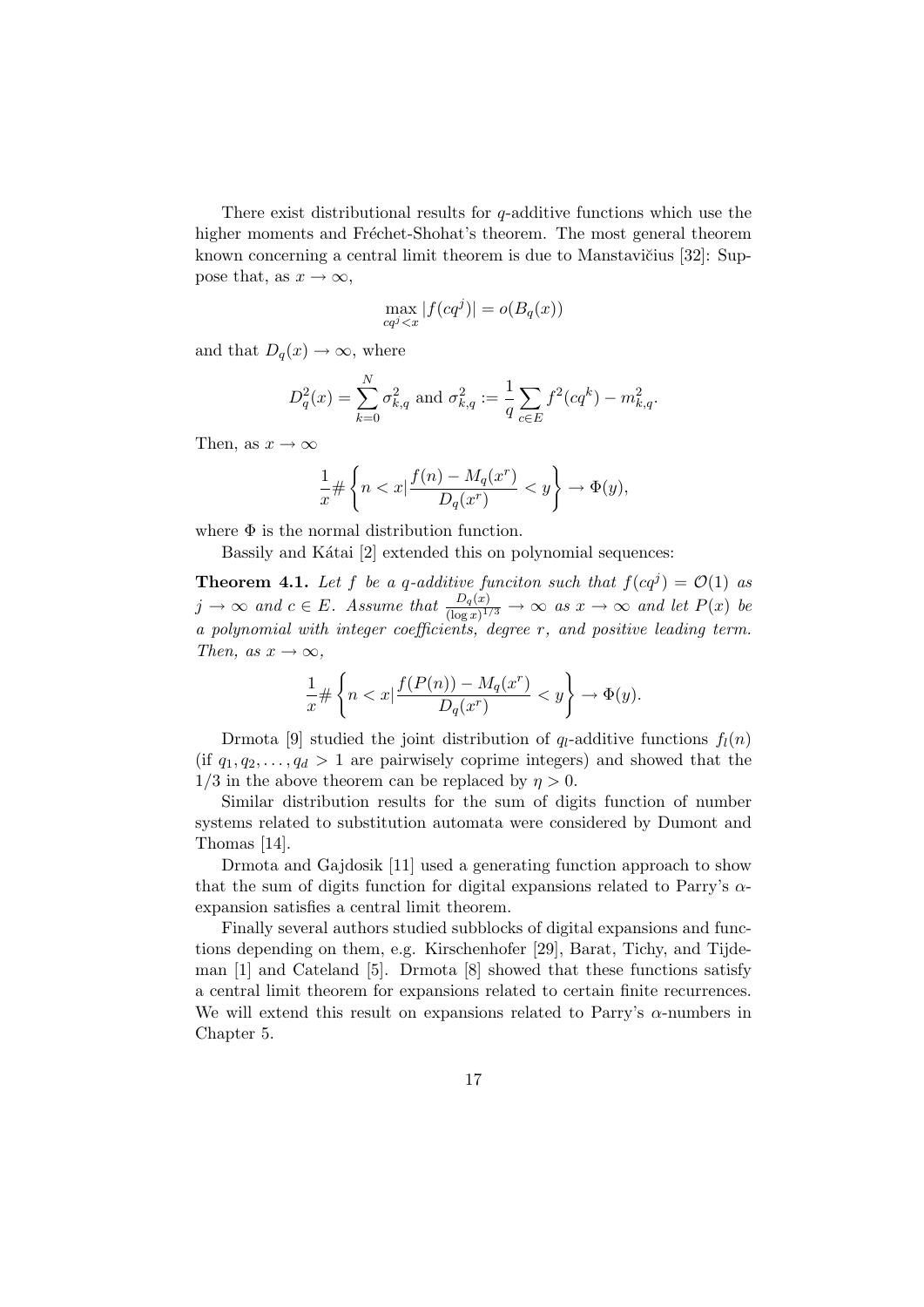### 4.2 b-Additive Functions on Gaussian Integers

Grabner, Kirschenhofer and Prodinger [20] and Thuswaldner [38] generalized Delange's result to canonical number systems in the Gaussian integers and to arbitrary canonical number systems respectively. For the Gaussian integers we have

$$
\frac{1}{N\pi + \mathcal{O}(\sqrt{N})} \sum_{|z|^2 < N} (s_b(z))^d =
$$
\n
$$
= \left(\frac{|b|^2 - 1}{2}\right)^d \log_{|b|^2}^d N + \sum_{j=0}^{d-1} \log_{|b|^2}^j N \Phi_j(\log_{|b|^2} N) + \mathcal{O}\left(\sqrt{N} \log_{|b|^2}^d N\right),
$$

where  $\Phi_0, \ldots, \Phi_{d-1}$  are continuous periodic fluctuations of period 1, b the base of a canonical number system in  $\mathbf{Z}[i]$  and  $s_b(z)$  the sum of digits function.

A treatment of the higher moments in the general case was done by Gittenberger and Thuswaldner [18].

Gittenberger and Thuswaldner [19] extended the result of Bassily and Kátai  $[2]$  to b-additive functions

$$
\left(f(0) = 0, f(\gamma) = \sum_{j \geq 0} f(c_j(\gamma)b^j) \text{ for } \gamma = \sum_{j \geq 0} a_j(\gamma)b^j \ (a_j(\gamma) \in \mathcal{N}_0)\right).
$$

**Theorem 4.2.** Let f be a b-additive function such that  $f(cb<sup>j</sup>) = \mathcal{O}(1)$  as  $j \to \infty$  and  $c \in \mathcal{N}_0$ . Furthermore let

$$
m_k := \frac{1}{|b|^2} \sum_{c \in \mathcal{N}_0} f(c b^k), \qquad \sigma_k^2 := \frac{1}{|b|^2} \sum_{c \in \mathcal{N}_0} f^2(c b^k) - m_k^2,
$$

and

$$
M(x) := \sum_{k=0}^{L} m_k, \qquad D^2(x) = \sum_{k=0}^{L} \sigma_k^2
$$

with  $L = [\log_{|b|} x]$ . Assume that  $\frac{D(x)}{(\log x)^{1/3}} \to \infty$  as  $x \to \infty$  and let  $P(x)$  be a polynomial with integer coefficients and degree r. Then, as  $x \to \infty$ ,

$$
\frac{1}{\# \{z||z|^2 < x\}} \# \left\{ |z|^2 < x \big| \frac{f(P(z)) - M(x^r)}{D(x^r)} < y \right\} \to \Phi(y),
$$

where  $\Phi$  is the normal distribution function.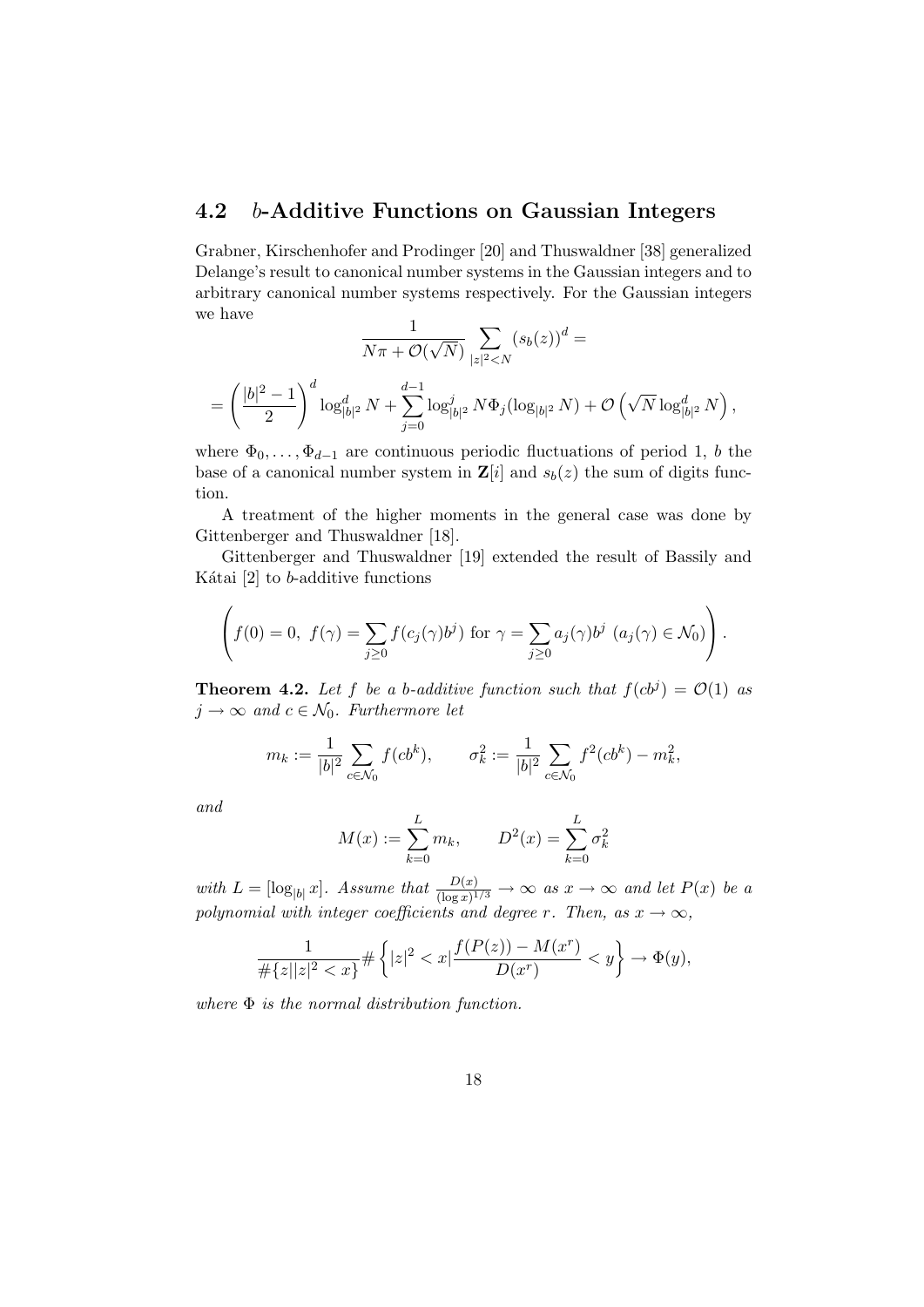### Chapter 5

# The Distribution of Patterns in Expansions Related to α-Numbers

The aim of this chapter is to present some new results on the distribution of functions F depending on subblocks of digital expansions related to  $\alpha$ numbers  $\alpha$  (see Sections 2.4, 2.5). We will prove asymptotic normality of the distribution of  $X_N$ , which will be defined in the sequel, and derive a local limit law if F attains only integer values and  $\alpha$  is a simple  $\alpha$ -number. The methods are adapted from [8], [16], [11] and [12].

Let  $\alpha$  be an  $\alpha$ -number, G defined as in Section 2.5 and

$$
\mathcal{B}_L = \{ (\epsilon_{L-1}(n), \epsilon_{L-2}(n), \ldots, \epsilon_0(n)) : n < G_L \}
$$

be the set of blocks  $B \subseteq \{0, 1, ..., a_1\}^L$  of length L which actually occur in digital expansions. In the  $q$ -ary case we trivially have

$$
\mathcal{B}_L = \{0, 1, \ldots, q-1\}^L.
$$

Let  $F : \mathcal{B}_{L+1} \to \mathbf{R}$  be any given function (for some  $L \geq 0$ ) with  $F(0, 0, \ldots, 0) = 0.$ 

Furthermore, set

$$
s_F(n) = \sum_{j\geq 0} F\left(\epsilon_{j+L}(n), \epsilon_{j+L-1}(n), \ldots, \epsilon_j(n)\right).
$$

This means that we consider a weighted sum over all subsequent digital patterns of length  $L + 1$  of the digital expansion of n. For example, for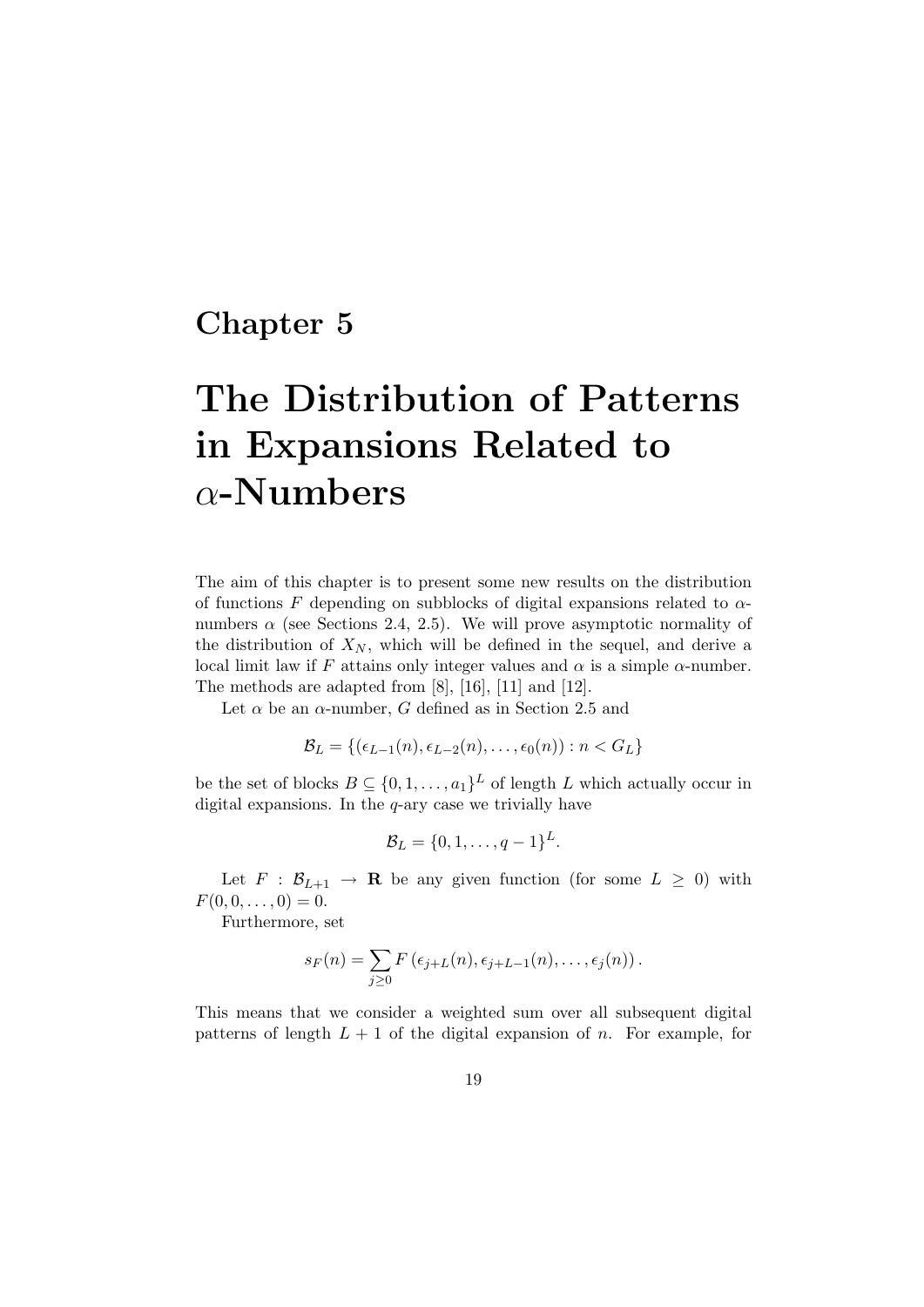$L = 0$  and  $F(\epsilon) = \epsilon$  we just obtain the sum-of-digits function, or if  $L = 1$ and  $F(\epsilon, \eta) = 1 - \delta_{\epsilon, \eta}$  ( $\delta_{x,y}$  denoting the Kronecker delta) then  $s_F(n)$  is just counting the number of times that a digit is different from the preceding one etc.

In order to get an insight into the distribution of  $s_F(n)$ , it is convenient to consider a related sequence of random variables  $X_N, N \geq 1$ , defined by

$$
\Pr[X_N \le x] = \frac{1}{N} |\{n < N : s_F(n) \le x\}|
$$

Expected value and variance of  $X_N$  are given by

$$
\mathbf{E}X_N = \frac{1}{N} \sum_{n < N} s_F(n) \quad \text{and by} \quad \mathbf{V}X_N = \frac{1}{N} \sum_{n < N} (s_F(n) - \mathbf{E}X_N)^2 \tag{5.1}
$$

We introduce the function

$$
c_N(z) = \sum_{n < N} z^{s_F(n)}
$$

and consider for any block  $B = (\eta_1, \dots, \eta_L) \in \mathcal{B}_L$  the functions

$$
a_j^B(z) := \sum_{n < G_j, (\epsilon_{j-1}(n), \ldots, \epsilon_{j-L}(n)) = B} z^{s_F(n)}.
$$

Then

$$
\sum_{B \in \mathcal{B}_L} a_j^B(z) = c_N(z).
$$

In order to obtain recurrent relations for the functions  $a_j^B$  we need the following notation:

For  $B = (\eta_1, \ldots, \eta_L) \in \mathcal{B}_L$  let  $B' = (\eta_2, \ldots, \eta_L)$  denote the block consisting of the last  $L - 1$  elements of B and  $\eta_B$  the first element  $\eta_1$ , i.e.  $B = (\eta_B, B')$ . (Similarly ' $B = (\eta_1, \ldots, \eta_{L-1})$ .) Furthermore, for  $(\epsilon, B) = (\epsilon, \eta_1, \ldots, \eta_L) \in \mathcal{B}_{L+1}$  set

$$
\kappa(\epsilon, B) = \sum_{i=0}^{L-1} (F(0, \ldots, 0, \epsilon, \eta_1, \ldots, \eta_{L-i}) - F(0, 0, \ldots, 0, \eta_1, \ldots, \eta_{L-i})) +
$$
  
 
$$
F(0, 0, \ldots, 0, \epsilon).
$$

Note that  $\kappa(0, B) = 0$ .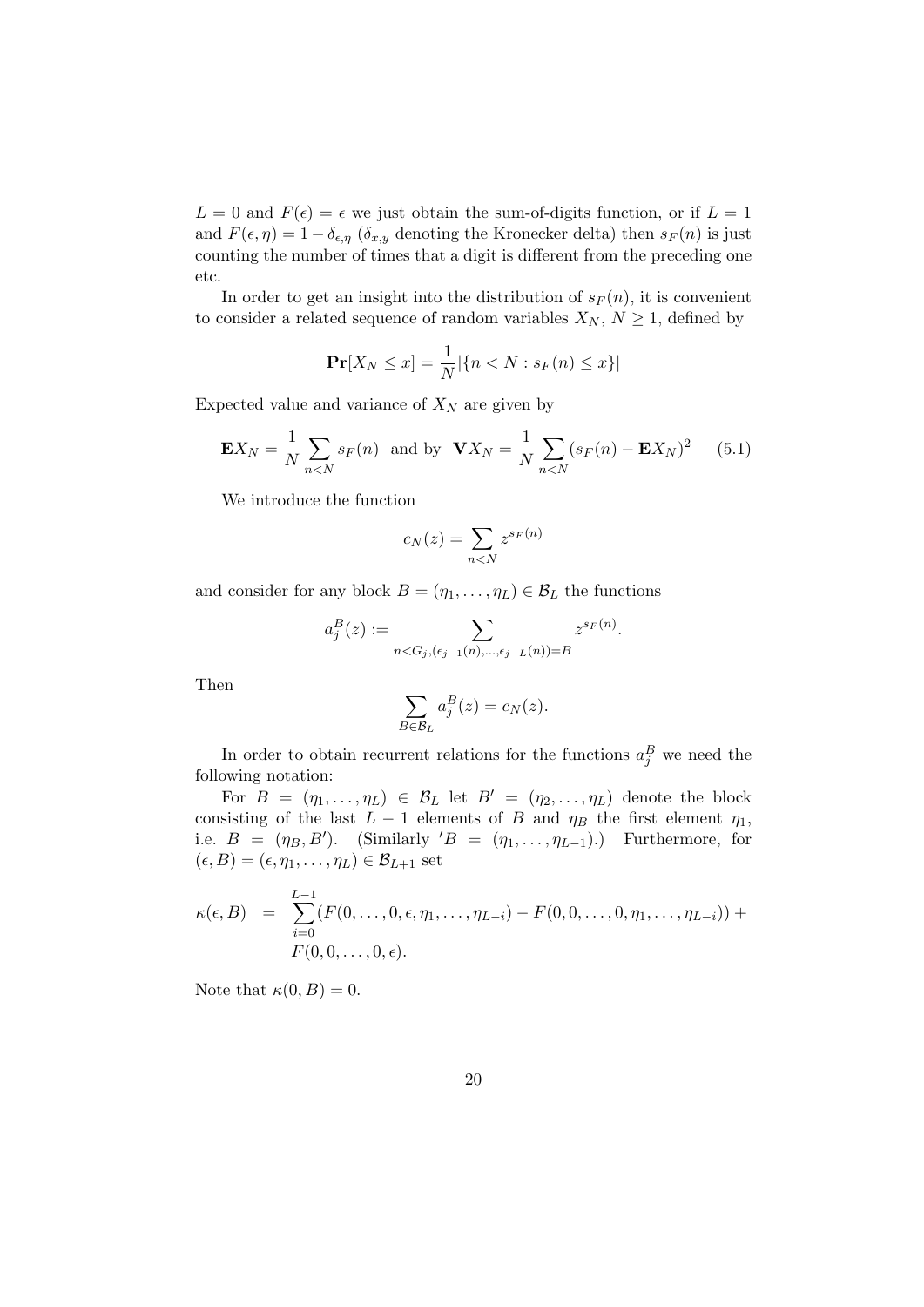#### 5.1 Simple  $\alpha$ -Numbers

In the case of simple  $\alpha$ -numbers, the coefficients of the  $\alpha$ -expansion of  $\alpha$  are  $(a_1, a_2, \ldots, a_r, 0, 0, \ldots)$  and the  $G_j$  are determined by the finite recurrence  $(2.8).$ 

Without loss of generality we may assume that  $L \geq r-1$ . (If we are only interested in  $L+1$  subsequent digits with  $L < r-1$ , then we consider a new function  $\tilde{F}: \mathcal{B}_r \to \mathbf{R}$  that does not depend on the first  $(r - L - 1)$  digits.)

**Lemma 5.1.** The functions  $a_j^B(z)$ ,  $j > L$ , are recursively given by

$$
a_j^B(z)=\sum_{C\in\mathcal{B}_L:\ C=B',\ (\eta_B,C)\in\mathcal{B}_{L+1}}a_{j-1}^C(z)z^{\kappa(\eta_B,C)}.
$$

Proof. The set

$$
\{n < G_j : (\epsilon_{j-1}(n), \ldots, \epsilon_{j-L}(n)) = B\}
$$

is divided into subsets of the form

$$
\{n < G_j : \epsilon_{j-1}(n) = \eta_B, \ (\epsilon_{j-2}(n), \epsilon_{j-3}(n), \dots, \epsilon_{j-L-1}(n)) = (B', \epsilon) = C\}
$$

$$
= \{n < G_{j-1} : (\epsilon_{j-2}(n), \epsilon_{j-3}(n), \dots, \epsilon_{j-L-1}(n)) = C\} + \eta_B G_{j-1}.
$$

Since  $\{(\eta_B, C) : C \in \mathcal{B}_L, C = B'\} \supseteq \mathcal{B}_{L+1}$ , we cover all possible cases.

Furthermore, for  $n < G_{j-1}$  with  $(\epsilon_{j-2}(n), \epsilon_{j-3}(n), \ldots, \epsilon_{j-L-1}(n)) = C$ we have

$$
s_F(n + \eta_B G_{j-1}) = s_F(n) + \kappa(\eta_B, C).
$$

 $\Box$ 

**Corollary 5.1.** The vector  $\mathbf{a}_j(z) = (a_j^B(z))_{B \in \mathcal{B}_L}$  satisfies the matrix recursion

$$
\mathbf{a}_j(z) = \mathbf{A}_L(z)\mathbf{a}_{j-1}(z) \qquad (j > L)
$$

where the  $G_L \times G_L$ -matrix  $\mathbf{A}_L(z) = (a_{B,C}(z))_{B,C \in \mathcal{B}_L}$  is given by

$$
a_{B,C}(z) = \begin{cases} z^{\kappa(\eta_B,C)} & \text{if } C = B' \text{ and } (\eta_B,C) \in \mathcal{B}_{L+1} \\ 0 & \text{otherwise} \end{cases}
$$

Example 5.1. For  $q = 2$   $(r = 1, a_1 = 2)$ , the matrix  $\mathbf{A}_2(1)$  has the form

$$
\mathbf{A}_2(1) = \begin{pmatrix} 1 & 1 & 0 & 0 \\ 0 & 0 & 1 & 1 \\ 1 & 1 & 0 & 0 \\ 0 & 0 & 1 & 1 \end{pmatrix}.
$$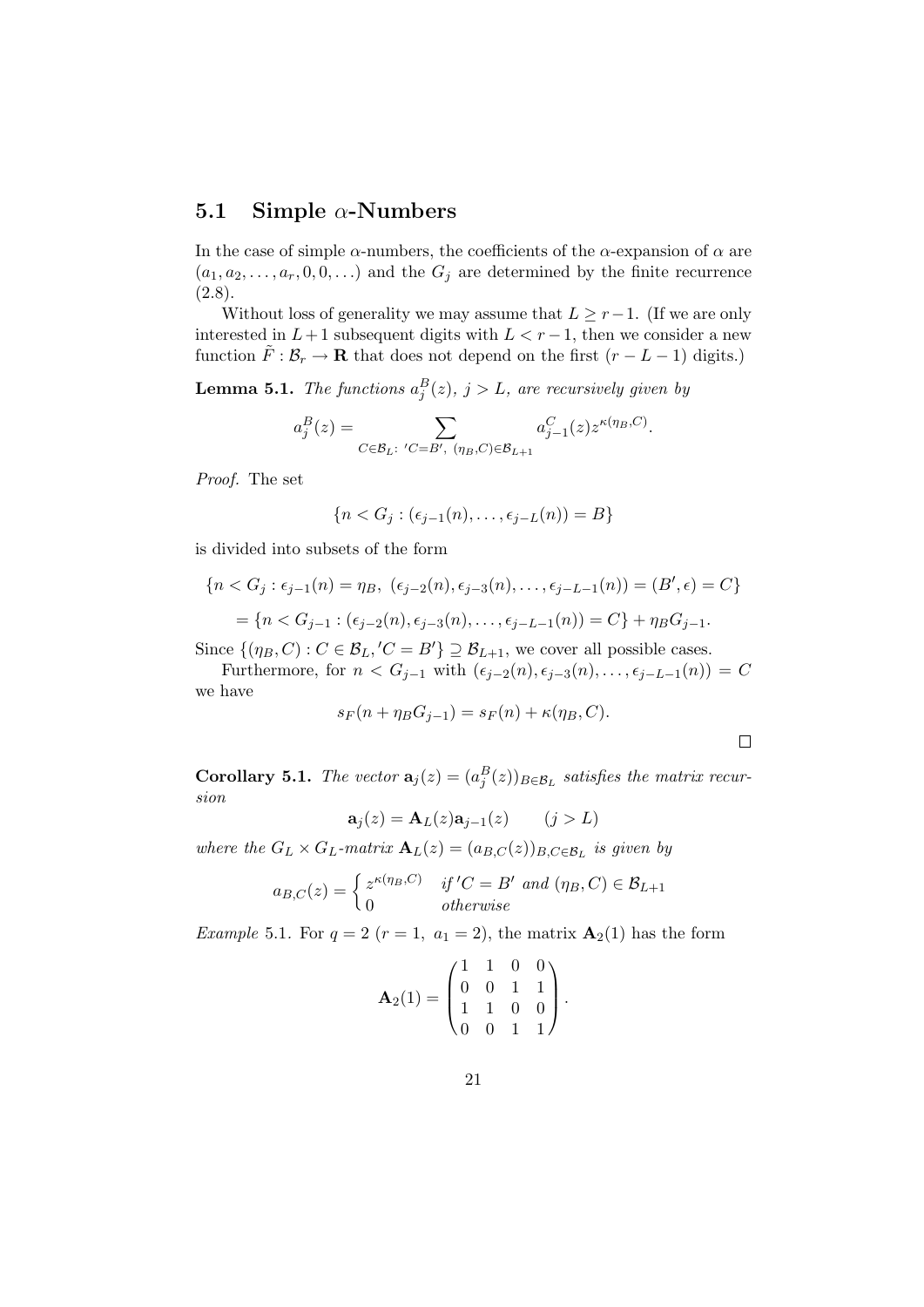*Example* 5.2. For  $r = 2$  and  $a_1 = a_2 = 1$  (the  $G_j$  are the Fibonacci numbers) we have  $B_2 = \{00, 01, 10\}$  and

$$
\mathbf{A}_2(1) = \begin{pmatrix} 1 & 1 & 0 \\ 0 & 0 & 1 \\ 1 & 1 & 0 \end{pmatrix}.
$$

Remark 5.1. In the q-ary case,  $A_L(1)$  is the adjacency matrix of the (directed) De Bruijn graph corresponding to  $\mathcal{B}_L$ .

Remark 5.2. De Bruijn graphs are Eulerian graphs since the indegree and the outdegree of all vertices are equal  $(= q)$ .

Remark 5.3. For general simple  $\alpha$ -numbers, a generalization of De Bruijn graphs can be defined by the adjacency matrix  $A_L(1)$ .

Remark 5.4. The generalized De Bruijn graph corresponding to  $A_{L+1}(1)$  is the line graph of the generalized De Bruijn graph corresponding to  $A_L(1)$  $(L \geq r - 1).$ 

Remark 5.5. If D is a digraph,  $\mathcal{L}(D)$  its linegraph and  $\mathbf{A}(D)$ ,  $\mathbf{A}(\mathcal{L}(D))$  the adjacency matrices, then we have for the characteristic polynomials

$$
\chi(\mathbf{A}(D))(x) = x^{q-p} \chi(\mathbf{A}(\mathcal{L}(D)))(x)
$$

where  $q$  denotes the number of edges and  $p$  the number of vertices.

**Theorem 5.1.** The characteristic polynomial of  $A_L(1)$  is

$$
\chi(\mathbf{A}_L(1))(x) = x^{G_L - r} p(x),
$$

where

$$
p(x) = xr - a1xr-1 - a2xr-2 - \dots - ar-1x - ar
$$

is the characteristic polynomial of  $\alpha$  (and of the finite recurrence).

*Proof.* First we remark that  $\#(\mathcal{B}_L) = G_L$  and for each  $B \in \mathcal{B}_L$ 

$$
B=(\epsilon_{L-1}(i-1),\epsilon_{L-2}(i-1),\ldots,\epsilon_0(i-1))
$$

for some  $i \in \{0, 1, \ldots, G_L - 1\}.$ 

The conditions  $B' = 'C$  and  $(\eta_B, C) \in \mathcal{B}_{L+1}$  can thus be written for  $i, j \in \{1, 2, \ldots, G_L\}$  as

$$
(\epsilon_{L-2}(i-1), \ldots, \epsilon_0(i-1)) = (\epsilon_{L-1}(j-1), \ldots, \epsilon_1(j-1))
$$
 (5.2)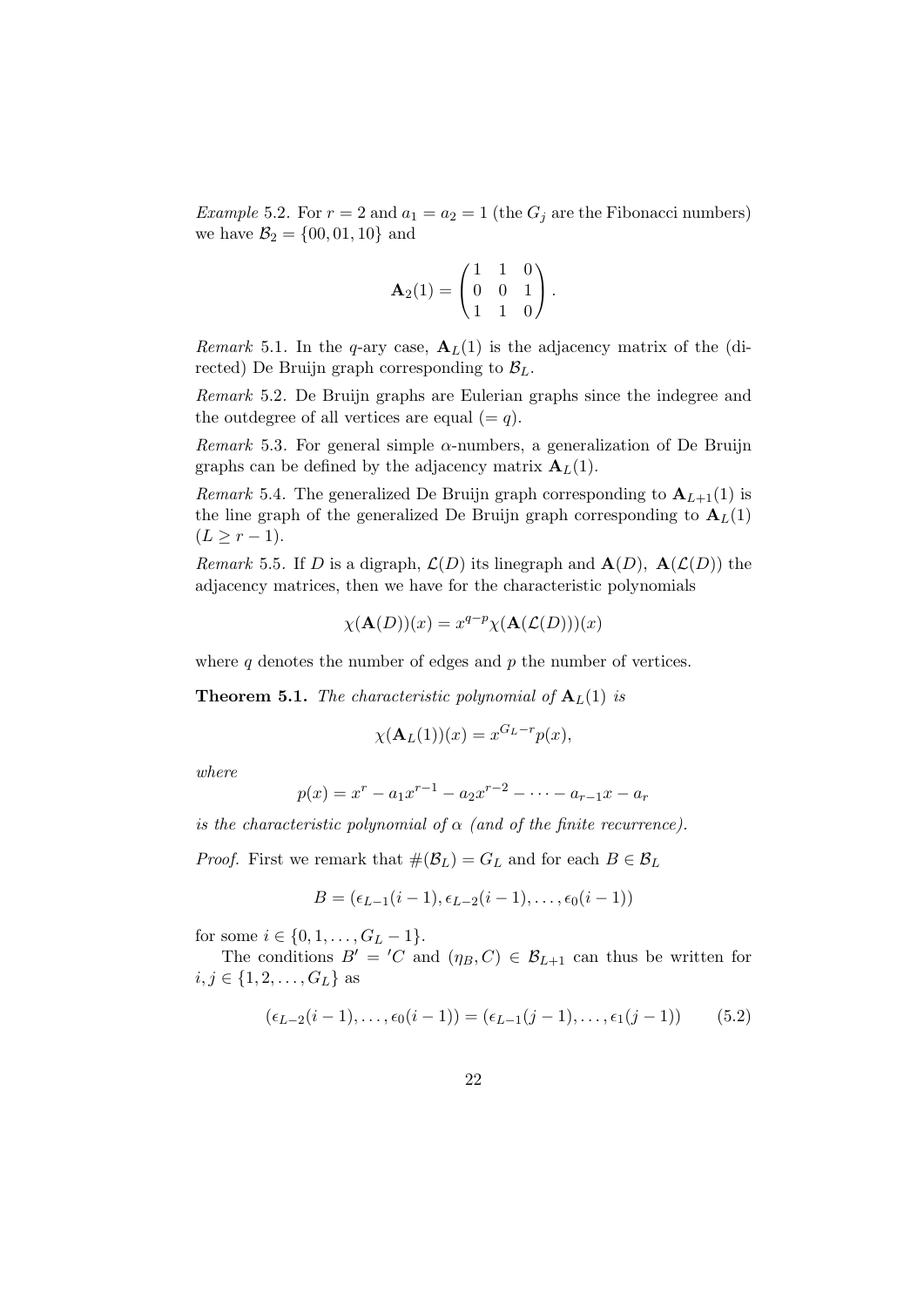and

$$
(\epsilon_{L-1}(i-1), \epsilon_{L-1}(j-1), \ldots, \epsilon_0(j-1)) \in \mathcal{B}_{L+1}
$$
 (5.3)

respectively.

Therefore the coefficients of  $\mathbf{A}_L(1) = (a_{ij}^{(L)})_{1 \leq i,j \leq G_L}$  are

$$
a_{ij}^{(L)} = \begin{cases} 1 & \text{if (5.2) and (5.3)} \\ 0 & \text{else} \end{cases}
$$

If (5.2) holds, (5.3) is violated only for

$$
L = r - 1, \ (\epsilon_{r-2}(i-1), \dots, \epsilon_0(i-1)) = (a_1, \dots, a_{r-1}),
$$

$$
(\epsilon_{r-2}(j-1), \dots, \epsilon_0(j-1)) = (a_2, \dots, a_{r-1}, x)
$$

with  $a_r \leq x \leq a_1$ .

Hence we have for  $L \geq r$ 

$$
a_{ij}^{(L)} = \begin{cases} 1 & \text{if } (5.2) \\ 0 & \text{else} \end{cases}
$$

and

$$
a_{i+kG_{L-1},j}^{(L)} = a_{i,j}^{(L)},
$$

because of

$$
(\epsilon_{L-1}(i + kG_{L-1} - 1), \epsilon_{L-2}(i + kG_{L-1} - 1), \dots, \epsilon_0(i + kG_{L-1} - 1))
$$
  
= (\epsilon\_{L-1}(i - 1) + k, \epsilon\_{L-2}(i - 1), \dots, \epsilon\_0(i - 1)).

We define a matrix  $\mathbf{P}_L := (p_{ij}^{(L)})_{1 \leq i,j \leq G_L}$  with

$$
p_{i,j}^{(L)} := \begin{cases} 1 & \text{if } i = j \\ -1 & \text{if } j \leq G_{L-1}, i = j + kG_{L-1}, k > 0 \\ 0 & \text{else} \end{cases}.
$$

Hence  ${\bf P}_L^{-1} = (p_{ij}^{(-L)})_{1 \le i,j \le G_L}$  is

$$
p_{i,j}^{(-L)} = \begin{cases} 1 & \text{if } i = j \\ 1 & \text{if } j \le G_{L-1}, i = j + kG_{L-1}, k > 0 \\ 0 & \text{else} \end{cases}.
$$

With  $P_L$  we create a matrix  $\mathbf{A}'_L = (a'_{ij})_{1 \leq i,j \leq G_L}$  which is similar to  $\mathbf{A}_L(1)$ .  $-1$ 

$$
\mathbf{A}'_L := \mathbf{P}_L \mathbf{A}_L \mathbf{P}_L^-
$$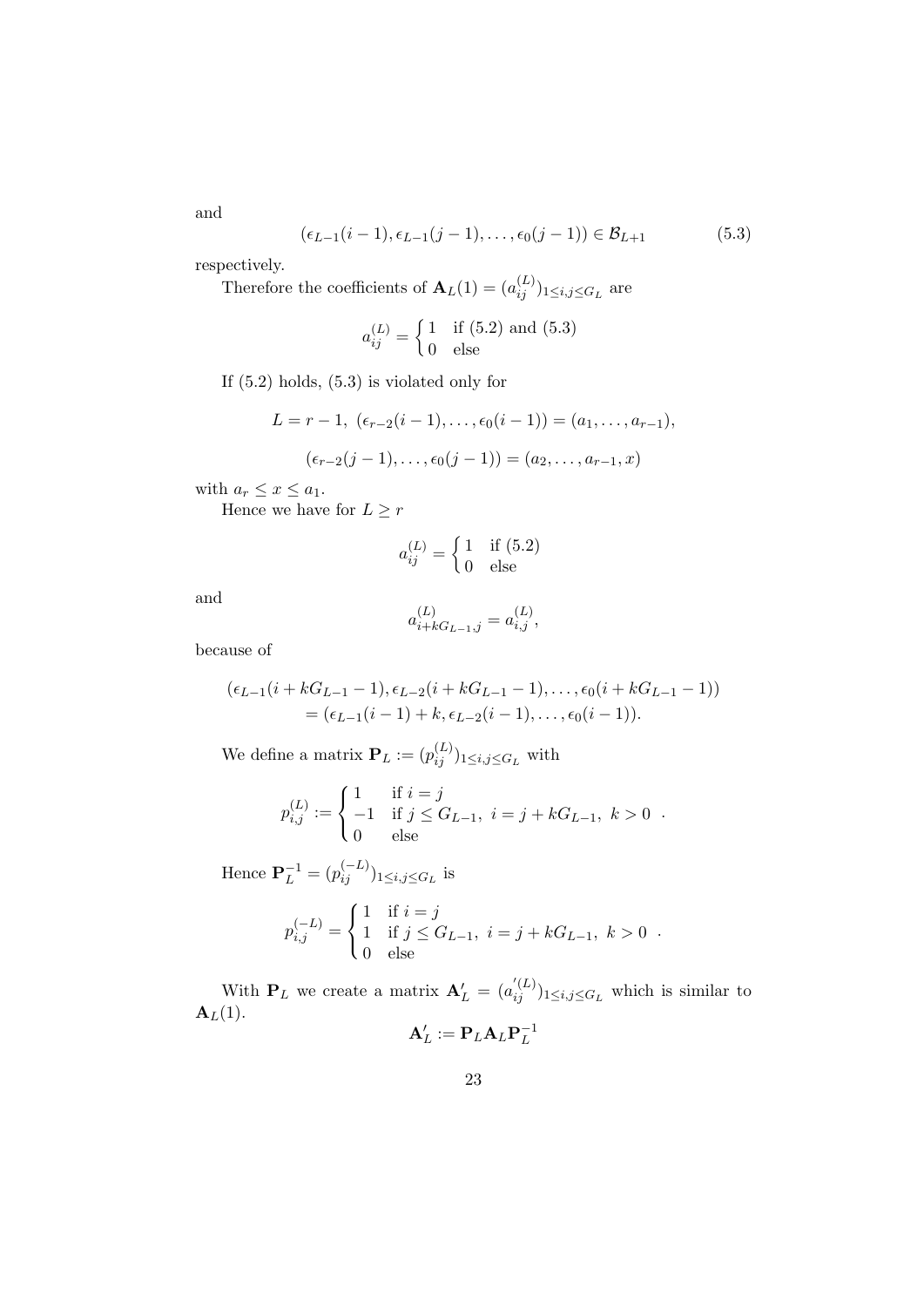In the construction of  $\mathbf{A}'_L$  the rows i of  $\mathbf{A}_L(1)$  are subtracted of the rows  $i+kG_{L-1}$  and the columns  $i+kG_{L-1}$  are added to the columns i. Therefore

$$
a_{ij}^{'(L)} = 0 \quad \forall i \in \{G_{L-1}+1, G_{L-1}+2, \ldots, G_L\}, j \in \{1, 2, \ldots, G_L\}.
$$

Now we look at the matrix

$$
\mathbf{A}_{L-1} = (a_{ij}^{(L-1)})_{1 \le i,j \le G_{L-1}} := \mathbf{A}'_L \begin{pmatrix} 1 & 2 & \dots & G_{L-1} \\ 1 & 2 & \dots & G_{L-1} \end{pmatrix}
$$

(this notation means the rows and columns  $1, 2, ..., G_{L-1}$  of  $\mathbf{A}'_L$ ).

We show that  $\mathbf{A}_{L-1} = \mathbf{A}_{L-1}(1)$ , i.e. the two definitions are equivalent.  $a_{ij}^{(L-1)} = 1$  holds not only when (5.2) holds, but also when

$$
(\epsilon_{L-2}(i-1), \ldots, \epsilon_0(i-1)) = (\epsilon_{L-1}(j + kG_{L-1}), \ldots, \epsilon_1(j + kG_{L-1} - 1))
$$

$$
= (k, \epsilon_{L-2}(j-1), \ldots, \epsilon_1(j-1))
$$

for a  $k \in \{0, 1, \ldots, a_1\}$  with  $j + kG_{L-1} \leq G_L$ . Therefore

$$
a_{ij}^{(L-1)} = \begin{cases} 1 & \text{if } (\epsilon_{L-3}(i-1), \dots, \epsilon_0(i-1)) = (\epsilon_{L-2}(j-1), \dots, \epsilon_1(j-1)) \\ 0 & \text{else} \end{cases}
$$

For  $L = r$  we have to check  $a_{ij}^{(r-1)} = 0$  for

$$
(\epsilon_{r-1}(i-1),\ldots,\epsilon_0(i-1))=(0,a_1,a_2,\ldots,a_{r-1}),
$$

$$
(\epsilon_{r-1}(j-1),\ldots,\epsilon_0(j-1))=(0,a_2,\ldots,a_{r-1},x)
$$

with  $a_r \leq x \leq a_1$ , i.e.

$$
a_{i,j+kG_{r-1}} = 0 \t\t (j+kG_{r-1} \le G_r).
$$

This is true because we had otherwise

$$
k = \epsilon_{r-1}(j + kG_{r-1} - 1) = \epsilon_{r-2}(i - 1) = a_1
$$

and  $k < a_1$  because of  $j + kG_{r-1} \leq G_r$ .

We have

$$
\chi(\mathbf{A}_L(1))(x) = \chi(\mathbf{A}'_L)(x) = x^{G_L - G_{L-1}} \chi(\mathbf{A}_{L-1}(1))(x)
$$

and hence

$$
\chi(\mathbf{A}_L(1))(x) = x^{G_L - G_{r-1}} \chi(\mathbf{A}_{r-1}(1))(x)
$$
\n(5.4)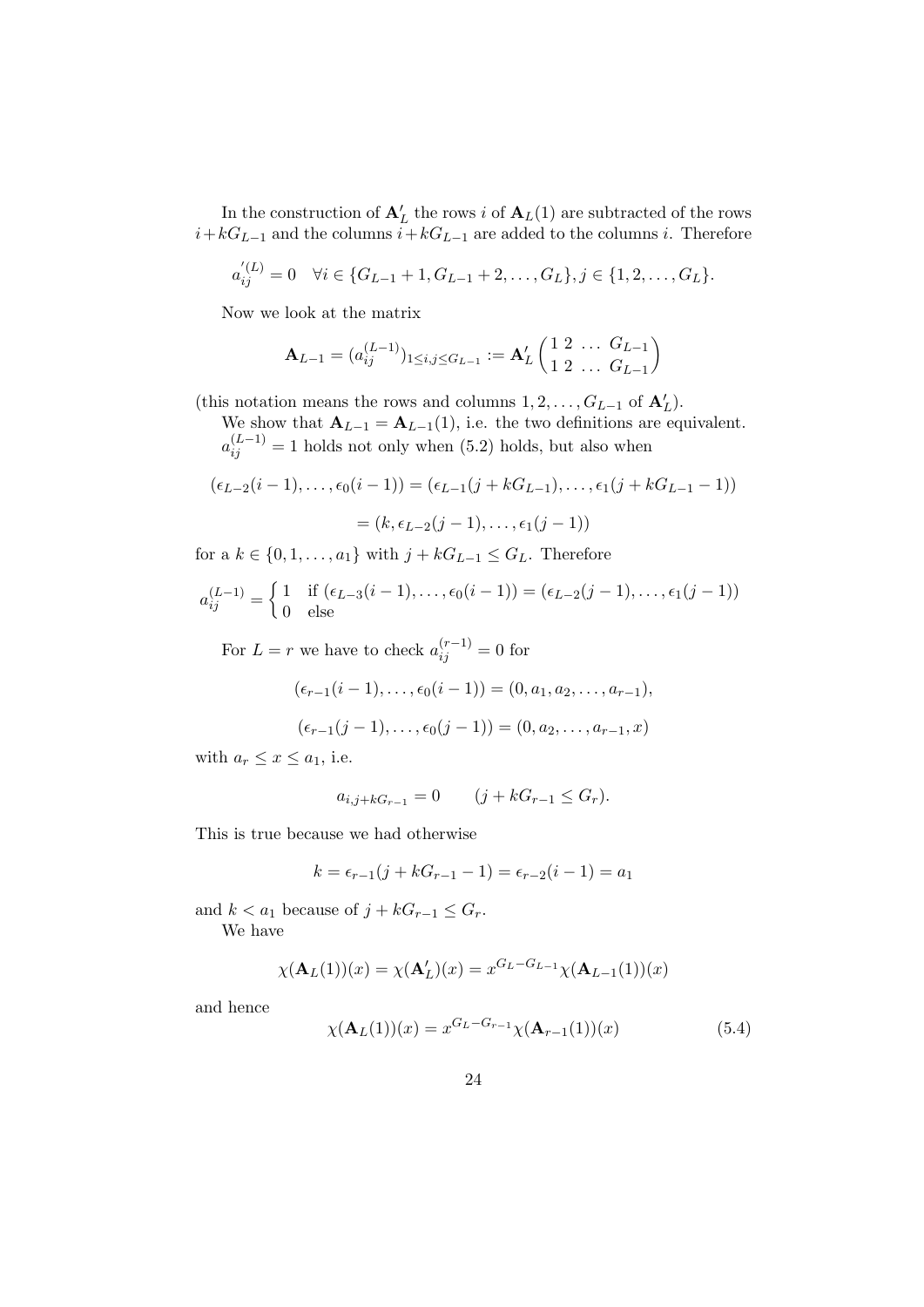Now we look at  $\mathbf{A}_{r-1}(1)$ . For  $i < G_{r-1}$ ,  $j \leq G_{r-1}$  (but not for  $i = G_{r-1}$ )  $a_{ij}^{(r-1)} = \begin{cases} 1 & \text{if } (\epsilon_{r-3}(i-1), \ldots, \epsilon_0(i-1)) = (\epsilon_{r-2}(j-1), \ldots, \epsilon_1(j-1)) \\ 0 & \text{else} \end{cases}$ 0 else

and

$$
a_{i+kG_{r-2},j}^{\left(r-1\right)}=a_{i,j}^{\left(r-1\right)}.
$$

We define the matrix  $\mathbf{P}_{r-1} := (p_{ij}^{(r-1)})_{1 \le i,j \le G_{r-1}}$  with

$$
p_{i,j}^{(r-1)} := \begin{cases} 1 & \text{if } i = j \\ -1 & \text{if } j \le G_{r-2}, i = j + kG_{r-2}, k > 0 \\ 0 & \text{else} \end{cases}.
$$

Like above  $\mathbf{A}_{r-1}^{\prime} := \mathbf{P}_{r-1}\mathbf{A}_{r-1}(1)\mathbf{P}_{r-1}^{-1}$  and

$$
a'_{ij}^{(r-1)} = 0 \quad \forall i \in \{G_{r-2}+1, G_{r-2}+2, \dots, G_{r-1}-1\}, j \in \{1, 2, \dots, G_{r-1}\}.
$$

We build the matrix  ${\bf A}_{r-2} := {\bf A}' \begin{pmatrix} 1 & 2 & ... & G_{r-2} & G_{r-1} \\ 1 & 2 & ... & G_{r-2} & G_{r-1} \end{pmatrix}$  $\begin{pmatrix} 1 & 2 & \dots & G_{r-2} & G_{r-1} \\ 1 & 2 & \dots & G_{r-2} & G_{r-1} \end{pmatrix}$ , where the numeration of the rows and columns is kept, i.e.  $\mathbf{A}_{r-2} = (a_{ij}^{(r-2)})_{i,j \in \{1,2,...,G_{r-2},G_{r-1}\}}$ . (Now  $A_{r-2}$  cannot be interpreted as adjacency matrix of a generalized De Bruijn graph.) We have

$$
\chi(\mathbf{A}_{r-1}(1))(x) = \chi(\mathbf{A}_{r-1}')(x) = x^{G_{r-1} - G_{r-2} - 1} \chi(\mathbf{A}_{r-2})(x),
$$

and for  $i < G_{r-2}$ ,  $j \leq G_{r-1}$ 

$$
a_{ij}^{(r-2)} = \begin{cases} 1 & \text{if } (\epsilon_{r-4}(i-1), \ldots, \epsilon_0(i-1)) = (\epsilon_{r-3}(j-1), \ldots, \epsilon_1(j-1)) \\ 0 & \text{else} \end{cases}
$$

Hence this procedure can be iterated. We define matrices  $P_{r-l}$  for  $2 \leq l < r$  by replacing  $r - 1$  by  $r - l$  in the above definition, and

$$
\mathbf{A}_{r-l-1} := (\mathbf{P}_{r-l} \mathbf{A}_{r-l} \mathbf{P}_{r-l}^{-1}) \begin{pmatrix} 1 & 2 & \dots & G_{r-l-1} & G_{r-l} & \dots & G_{r-1} \\ 1 & 2 & \dots & G_{r-l-1} & G_{r-l} & \dots & G_{r-1} \end{pmatrix}.
$$

Now we look at  $\mathbf{A}_0$ :

$$
\mathbf{A}_0 = (a_{ij}^{(0)})_{i,j \in \{G_0, G_1, \dots, G_{r-1}\}}, \dim(\mathbf{A}_0) = r
$$

$$
a_{i1}^{(0)} = \sum_{j=1}^{G_1-1} a_{ij}^{(1)} = \sum_{\substack{j \in \{1,2,\ldots,G_2-1\} \\ j \neq k_1 G_1 \ \forall k_1 \leq a_1}} a_{ij}^{(1)} = \sum_{\substack{j \in \{1,2,\ldots,G_3-1\} \\ j \neq k_1 G_2 + k_2 G_1 \ \forall (k_1, k_2): \\(k_1, k_2) \leq (a_1, a_2), \ k_2 \leq a_1}} a_{ij}^{(2)} = \cdots
$$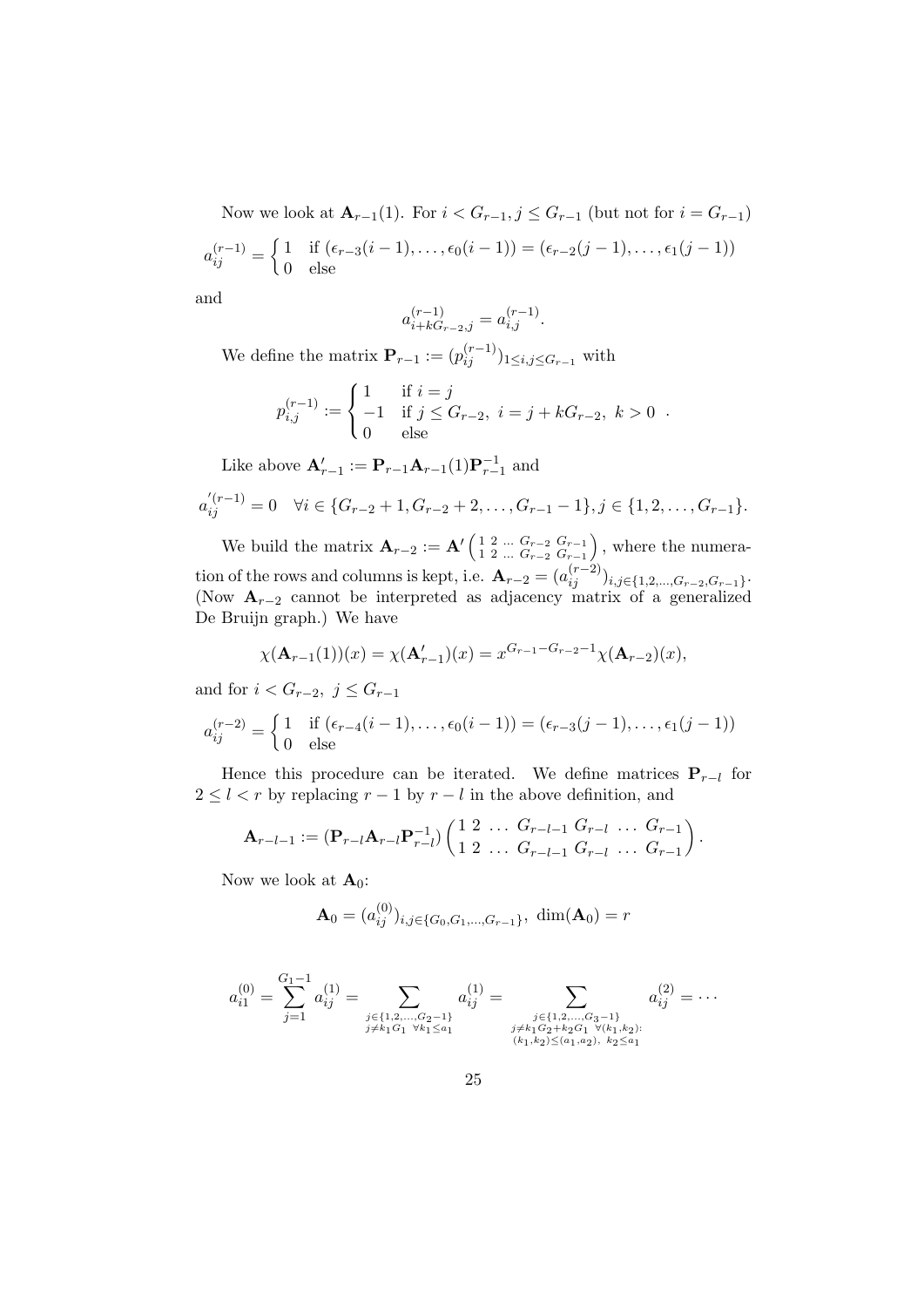$$
=\sum_{\substack{j\in\{1,2,\ldots,G_{r-1}-1\}\\(k_n,k_{n+1},\ldots,k_{r-1})\leq (a_1,a_2,\ldots,a_{r-n})}}a^{(r-1)}_{ij}=\sum_{\substack{j\in\{1,2,\ldots,G_{r-1}\}\\(k_n,k_{n+1},\ldots,k_{r-1})\leq (a_1,a_2,\ldots,a_{r-n})}}a^{(r-1)}_{ij}
$$

For  $1 \leq l < r$  we have

$$
(\epsilon_{r-2}(G_l-1),\ldots,\epsilon_0(G_l-1))=(0,\ldots,0,a_1,a_2,\ldots,a_l).
$$

Hence for  $l < r - 1$  we have  $a_{G_l,j} = 1$  iff

$$
(\epsilon_{r-2}(j-1),\ldots,\epsilon_0(j-1))=(0,\ldots,0,a_1,a_2,\ldots,a_l,x) \qquad (0\leq x\leq a_{l+1}).
$$

 $x = a_{l+1}$  implies  $j = G_{l+1}$  and  $\epsilon_0(j) = 0$ , otherwise  $\epsilon_0(j) = x + 1$ . With (5.3) we have  $a_{G_{r-1},j} = 1$  iff

$$
(\epsilon_{r-2}(j-1),...,\epsilon_0(j-1)) = (a_2,...,a_{r-1},x)
$$
  $(0 \le x < a_r).$ 

Therefore we have

$$
a_{G_l 1}^{(0)} = a_{l+1}
$$

for  $1 \leq l < r$ .

For  $1 \leq m \leq r-1$  we have

$$
a_{G_lG_m}^{(0)} = \delta_{l+1,m}
$$

To show this, we have to look at  $a_{G_{ij}}$ , where

$$
(\epsilon_{r-2}(j-1), \ldots, \epsilon_0(j-1)) = (k_1, \ldots, k_{r-m}, a_1, \ldots, a_m)
$$
  
= (0, \ldots, 0, a\_1, \ldots, a\_l, x) \qquad (0 \le x \le a\_{l+1})

for  $l < r - 1$ .

For  $m > l + 1$  all these  $a_{G_l j} = 0$ , for  $m = l + 1$  only  $a_{G_l G_m} = 1$ . For  $m < l + 1$  we must have

$$
(\epsilon_{r-2}(j-1), \ldots, \epsilon_0(j-1)) = (0, \ldots, 0, a_1, \ldots, a_{l+1-m}, a_1, \ldots, a_m)
$$
  
= (0, \ldots, 0, a\_1, \ldots, a\_l, x).

Then

 $(a_{l+2-m}, \ldots, a_l) = (a_1, \ldots, a_{m-1})$ 

and  $a_{l+1} \le a_m$  because of (2.6). With  $x \le a_{l+1}$  we have  $a_m = x = a_{l+1}$  and  $j = G_{l+1}$ .  $a_{G_lG_{l+1}} = 1$  has no influence on  $a_{G_lG_m}$ , because the column  $G_{l+1}$ is never added to another column in the construction of  $\mathbf{A}_0$ .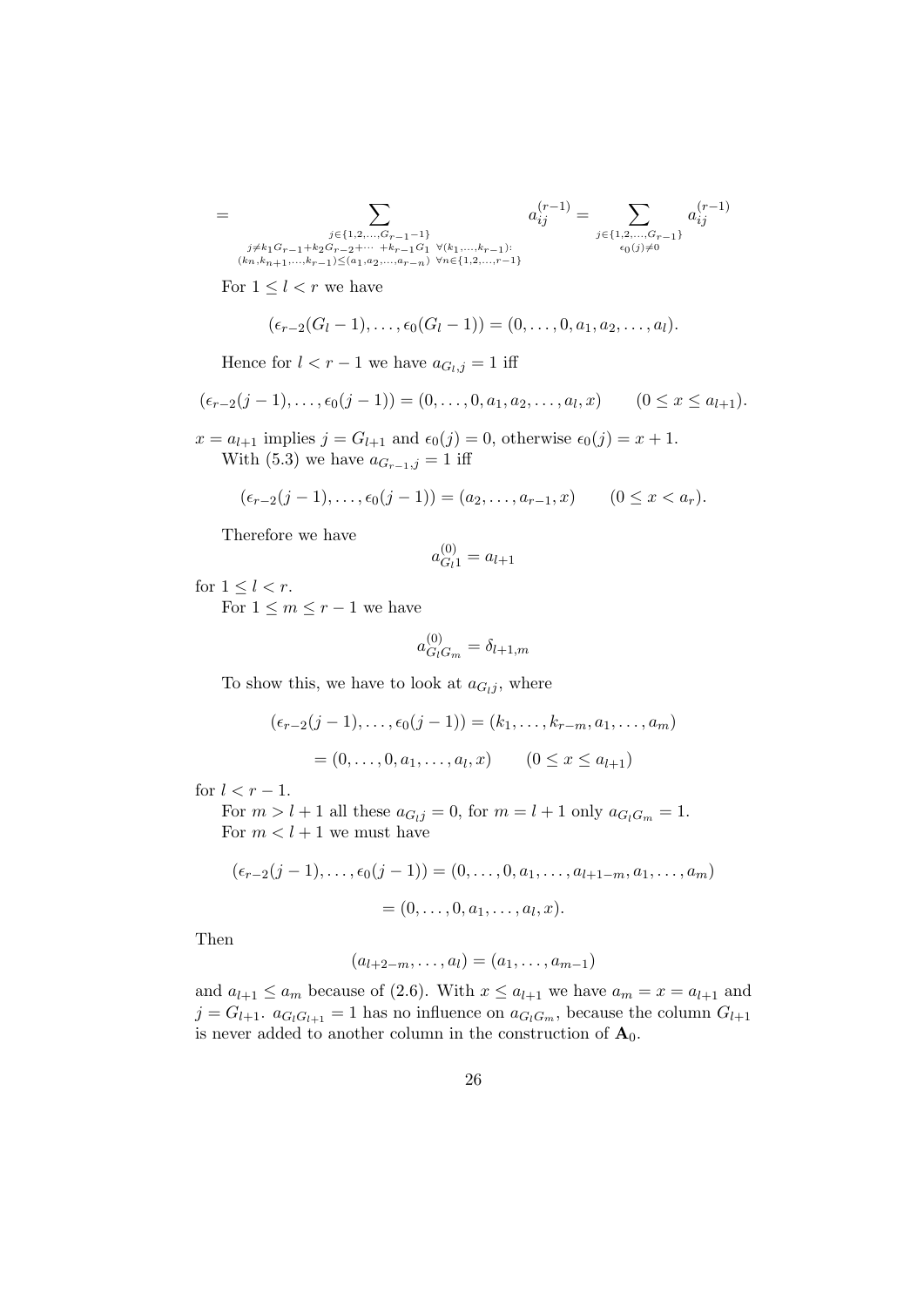For  $l = r - 1$ ,  $1 \leq m < r$  we have to look at  $a_{G_{r-1}j}$  where

$$
(\epsilon_{r-2}(j-1), \ldots, \epsilon_0(j-1)) = (k_1, \ldots, k_{r-m}, a_1, \ldots, a_m)
$$
  
=  $(a_2, \ldots, a_{r-1}, x)$   $(0 \le x \le a_1).$ 

For  $a_r \leq x \leq a_1$  we have  $a_{G_{r-1}j} = 0$ , because (5.3) does not hold. For  $0 \leq x < a_r$  we get a contradiction with

$$
(a_1, \ldots, a_m) = (a_{r-m+1}, \ldots, a_{r-1}, x) < (a_{r-m+1}, \ldots, a_r) < (a_1, \ldots, a_m).
$$

Therefore all  $a_{G_{r-1}G_m} = 0$  for  $1 \leq m < r$ . Hence  $\mathbf{A}_0$  has the form

$$
\mathbf{A}_0 = \begin{pmatrix} a_1 & 1 & 0 & \cdots & 0 \\ a_2 & 0 & 1 & \ddots & \vdots \\ \vdots & \vdots & \ddots & \ddots & 0 \\ \vdots & \vdots & & \ddots & 1 \\ a_r & 0 & \cdots & \cdots & 0 \end{pmatrix}
$$

and the characteristic polynomial of  $A_{r-1}(1)$  is

$$
\chi(\mathbf{A}_{r-1}(1))(x) = x^{G_{r-1}-r}(x^r - a_1x^{r-1} - a_2x^{r-2} - \cdots - a_{r-1}x - a_r).
$$

With (5.4) the theorem is proved.

In the special case of q-ary expansions  $\chi(\mathbf{A}_L(1))(x) = x^{q^L-1}(x-q)$ . Example 5.3.  $(a_1, a_2) = (1, 1)$  (Fibonacci numbers)

$$
G_0 = 1, G_1 = 2, G_2 = 3
$$
  
\n
$$
B_2 = \{(0,0), (0,1), (1,0)\}
$$
  
\n
$$
\underline{\begin{pmatrix} 1 & 0 & 0 \\ 0 & 1 & 0 \\ -1 & 0 & 1 \end{pmatrix}} \underline{\begin{pmatrix} 1 & 1 & 0 \\ 0 & 0 & 1 \\ 1 & 1 & 0 \end{pmatrix}} \underline{\begin{pmatrix} 1 & 0 & 0 \\ 0 & 1 & 0 \\ 1 & 0 & 1 \end{pmatrix}} = \begin{pmatrix} 1 & 1 & 0 \\ 1 & 0 & 1 \\ 0 & 0 & 0 \end{pmatrix}
$$
  
\n
$$
A_1 = A_0 = \begin{pmatrix} 1 & 1 \\ 1 & 0 \end{pmatrix}
$$
  
\n
$$
\chi(A_2)(x) = x\chi(A_0)(x) = x(x^2 - x - 1)
$$

 $\setminus$ 

 $\Box$ 

 $\overline{\phantom{a}}$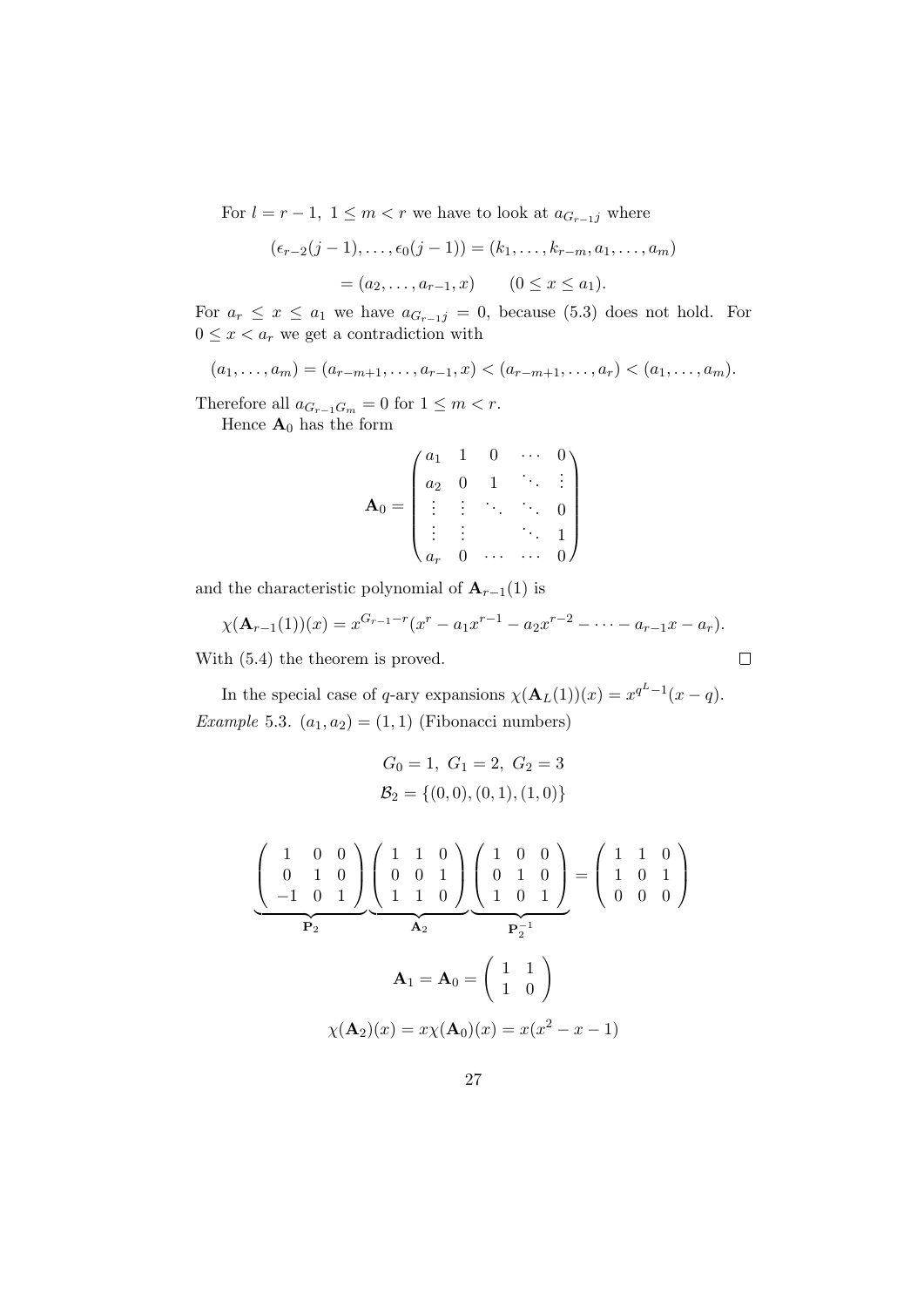Example 5.4.  $(a_1, a_2, a_3) = (2, 0, 1)$ 

$$
G_0 = 1, G_1 = 3, G_2 = 7, G_3 = 15
$$
  

$$
\mathcal{B}_3 = \{ (0, 0, 0), (0, 0, 1), (0, 0, 2), (0, 1, 0), (0, 1, 1), (0, 1, 2), (0, 2, 0), (1, 0, 0), (1, 0, 1), (1, 0, 2), (1, 1, 0), (1, 1, 1), (1, 1, 2), (1, 2, 0), (2, 0, 0) \}
$$

|                  | $\mathbf{1}$     | $\mathbf 1$      | 1                | 0                | 0                | 0                | $\boldsymbol{0}$ | 0                | 0                | 0                | 0                | 0                | $\boldsymbol{0}$ | 0                | 0                |                  |                  |
|------------------|------------------|------------------|------------------|------------------|------------------|------------------|------------------|------------------|------------------|------------------|------------------|------------------|------------------|------------------|------------------|------------------|------------------|
|                  | $\boldsymbol{0}$ | $\boldsymbol{0}$ | $\overline{0}$   | $\mathbf 1$      | $\mathbf 1$      | 1                | $\boldsymbol{0}$ | $\boldsymbol{0}$ | $\boldsymbol{0}$ | 0                | 0                | 0                | $\boldsymbol{0}$ | $\boldsymbol{0}$ | $\boldsymbol{0}$ |                  |                  |
|                  | $\boldsymbol{0}$ | $\boldsymbol{0}$ | $\boldsymbol{0}$ | $\boldsymbol{0}$ | $\boldsymbol{0}$ | $\boldsymbol{0}$ | $\mathbf{1}$     | $\boldsymbol{0}$ | $\boldsymbol{0}$ | $\boldsymbol{0}$ | $\boldsymbol{0}$ | $\boldsymbol{0}$ | $\boldsymbol{0}$ | $\boldsymbol{0}$ | $\boldsymbol{0}$ |                  |                  |
|                  | $\boldsymbol{0}$ | $\boldsymbol{0}$ | $\overline{0}$   | 0                | $\boldsymbol{0}$ | $\boldsymbol{0}$ | $\boldsymbol{0}$ | $\mathbf 1$      | $\mathbf{1}$     | $\mathbf{1}$     | 0                | 0                | $\boldsymbol{0}$ | $\boldsymbol{0}$ | $\boldsymbol{0}$ |                  |                  |
|                  | $\boldsymbol{0}$ | $\boldsymbol{0}$ | $\overline{0}$   | $\overline{0}$   | $\boldsymbol{0}$ | $\boldsymbol{0}$ | $\boldsymbol{0}$ | $\boldsymbol{0}$ | $\boldsymbol{0}$ | $\boldsymbol{0}$ | $\mathbf{1}$     | $\mathbf{1}$     | $\mathbf{1}$     | $\overline{0}$   | $\boldsymbol{0}$ |                  |                  |
|                  | $\boldsymbol{0}$ | $\boldsymbol{0}$ | $\overline{0}$   | 0                | $\boldsymbol{0}$ | $\boldsymbol{0}$ | $\boldsymbol{0}$ | $\boldsymbol{0}$ | $\boldsymbol{0}$ | $\boldsymbol{0}$ | $\overline{0}$   | $\overline{0}$   | $\boldsymbol{0}$ | $\mathbf 1$      | $\boldsymbol{0}$ |                  |                  |
|                  | $\boldsymbol{0}$ | $\boldsymbol{0}$ | $\boldsymbol{0}$ | $\boldsymbol{0}$ | $\boldsymbol{0}$ | $\boldsymbol{0}$ | $\boldsymbol{0}$ | $\boldsymbol{0}$ | $\boldsymbol{0}$ | $\overline{0}$   | $\overline{0}$   | $\boldsymbol{0}$ | $\boldsymbol{0}$ | $\boldsymbol{0}$ | $\mathbf{1}$     |                  |                  |
| ${\bf A}_3=$     | $\,1$            | $\mathbf 1$      | $\,1$            | $\boldsymbol{0}$ | $\boldsymbol{0}$ | $\boldsymbol{0}$ | $\boldsymbol{0}$ | $\boldsymbol{0}$ | $\boldsymbol{0}$ | $\boldsymbol{0}$ | 0                | 0                | $\boldsymbol{0}$ | $\boldsymbol{0}$ | $\boldsymbol{0}$ |                  |                  |
|                  | $\boldsymbol{0}$ | $\boldsymbol{0}$ | $\boldsymbol{0}$ | $1\,$            | $\mathbf{1}$     | $\mathbf{1}$     | $\boldsymbol{0}$ | $\boldsymbol{0}$ | $\boldsymbol{0}$ | 0                | $\overline{0}$   | 0                | $\overline{0}$   | $\overline{0}$   | $\boldsymbol{0}$ |                  |                  |
|                  | $\boldsymbol{0}$ | $\boldsymbol{0}$ | $\boldsymbol{0}$ | $\overline{0}$   | $\boldsymbol{0}$ | $\boldsymbol{0}$ | $\mathbf 1$      | $\boldsymbol{0}$ | $\boldsymbol{0}$ | $\boldsymbol{0}$ | $\overline{0}$   | $\boldsymbol{0}$ | $\boldsymbol{0}$ | $\overline{0}$   | $\boldsymbol{0}$ |                  |                  |
|                  | $\boldsymbol{0}$ | $\boldsymbol{0}$ | $\boldsymbol{0}$ | $\overline{0}$   | $\boldsymbol{0}$ | $\overline{0}$   | $\boldsymbol{0}$ | $\mathbf{1}$     | $1\,$            | $\mathbf{1}$     | $\overline{0}$   | $\overline{0}$   | $\overline{0}$   | $\overline{0}$   | $\boldsymbol{0}$ |                  |                  |
|                  | $\boldsymbol{0}$ | $\boldsymbol{0}$ | $\boldsymbol{0}$ | $\overline{0}$   | $\boldsymbol{0}$ | $\boldsymbol{0}$ | $\boldsymbol{0}$ | $\boldsymbol{0}$ | $\boldsymbol{0}$ | $\boldsymbol{0}$ | $\mathbf{1}$     | $\mathbf{1}$     | $\mathbf{1}$     | $\boldsymbol{0}$ | $\boldsymbol{0}$ |                  |                  |
|                  | $\boldsymbol{0}$ | $\boldsymbol{0}$ | $\boldsymbol{0}$ | $\overline{0}$   | $\boldsymbol{0}$ | $\overline{0}$   | $\boldsymbol{0}$ | $\boldsymbol{0}$ | $\boldsymbol{0}$ | $\boldsymbol{0}$ | $\overline{0}$   | $\overline{0}$   | $\overline{0}$   | $\mathbf 1$      | $\boldsymbol{0}$ |                  |                  |
|                  | $\boldsymbol{0}$ | $\boldsymbol{0}$ | $\theta$         | $\theta$         | $\boldsymbol{0}$ | $\boldsymbol{0}$ | $\boldsymbol{0}$ | $\boldsymbol{0}$ | $\boldsymbol{0}$ | $\boldsymbol{0}$ | $\boldsymbol{0}$ | $\boldsymbol{0}$ | $\boldsymbol{0}$ | $\overline{0}$   | $\mathbf 1$      |                  |                  |
|                  | $\mathbf{1}$     | $\mathbf{1}$     | $\mathbf{1}$     | 0                | $\boldsymbol{0}$ | $\boldsymbol{0}$ | $\boldsymbol{0}$ | $\boldsymbol{0}$ | $\boldsymbol{0}$ | $\boldsymbol{0}$ | $\boldsymbol{0}$ | $\boldsymbol{0}$ | $\boldsymbol{0}$ | $\overline{0}$   | $\boldsymbol{0}$ |                  |                  |
|                  |                  |                  |                  |                  |                  |                  |                  |                  |                  |                  |                  |                  |                  |                  |                  |                  |                  |
| $\mathbf 1$      | 0                |                  | 0                | $\boldsymbol{0}$ |                  | $\boldsymbol{0}$ | $\theta$         |                  | 0                | $\boldsymbol{0}$ | 0                | 0                | 0                | 0                | $\theta$         | 0                | $\boldsymbol{0}$ |
| $\boldsymbol{0}$ | $\mathbf 1$      |                  | $\boldsymbol{0}$ | $\boldsymbol{0}$ |                  | $\boldsymbol{0}$ | $\boldsymbol{0}$ |                  | $\boldsymbol{0}$ | $\boldsymbol{0}$ | $\boldsymbol{0}$ | $\boldsymbol{0}$ | $\boldsymbol{0}$ | $\boldsymbol{0}$ | $\boldsymbol{0}$ | $\boldsymbol{0}$ | $\boldsymbol{0}$ |
| $\boldsymbol{0}$ | $\boldsymbol{0}$ |                  | $\,1$            | $\boldsymbol{0}$ |                  | $\boldsymbol{0}$ | 0                |                  | 0                | $\boldsymbol{0}$ | $\boldsymbol{0}$ | 0                | 0                | 0                | $\boldsymbol{0}$ | $\boldsymbol{0}$ | $\boldsymbol{0}$ |
| $\boldsymbol{0}$ | $\boldsymbol{0}$ |                  | $\overline{0}$   | $\mathbf{1}$     |                  | $\boldsymbol{0}$ | 0                |                  | $\boldsymbol{0}$ | $\boldsymbol{0}$ | $\boldsymbol{0}$ | $\overline{0}$   | $\boldsymbol{0}$ | $\boldsymbol{0}$ | $\boldsymbol{0}$ | $\boldsymbol{0}$ | $\boldsymbol{0}$ |
| $\overline{0}$   | $\boldsymbol{0}$ |                  | $\boldsymbol{0}$ | $\boldsymbol{0}$ |                  | $\mathbf{1}$     | $\boldsymbol{0}$ |                  | $\overline{0}$   | $\overline{0}$   | $\boldsymbol{0}$ | $\overline{0}$   | $\boldsymbol{0}$ | $\boldsymbol{0}$ | $\boldsymbol{0}$ | $\overline{0}$   | $\boldsymbol{0}$ |

 $\setminus$ 

P ±1 <sup>3</sup> = 0 0 0 0 0 1 0 0 0 0 0 0 0 0 0 0 0 0 0 0 0 1 0 0 0 0 0 0 0 0 ∓1 0 0 0 0 0 0 1 0 0 0 0 0 0 0 0 ∓1 0 0 0 0 0 0 1 0 0 0 0 0 0 0 0 ∓1 0 0 0 0 0 0 1 0 0 0 0 0 0 0 0 ∓1 0 0 0 0 0 0 1 0 0 0 0 0 0 0 0 ∓1 0 0 0 0 0 0 1 0 0 0 0 0 0 0 0 ∓1 0 0 0 0 0 0 1 0 0 0 0 0 0 0 0 ∓1 0 0 0 0 0 0 1 0 ∓1 0 0 0 0 0 0 0 0 0 0 0 0 0 1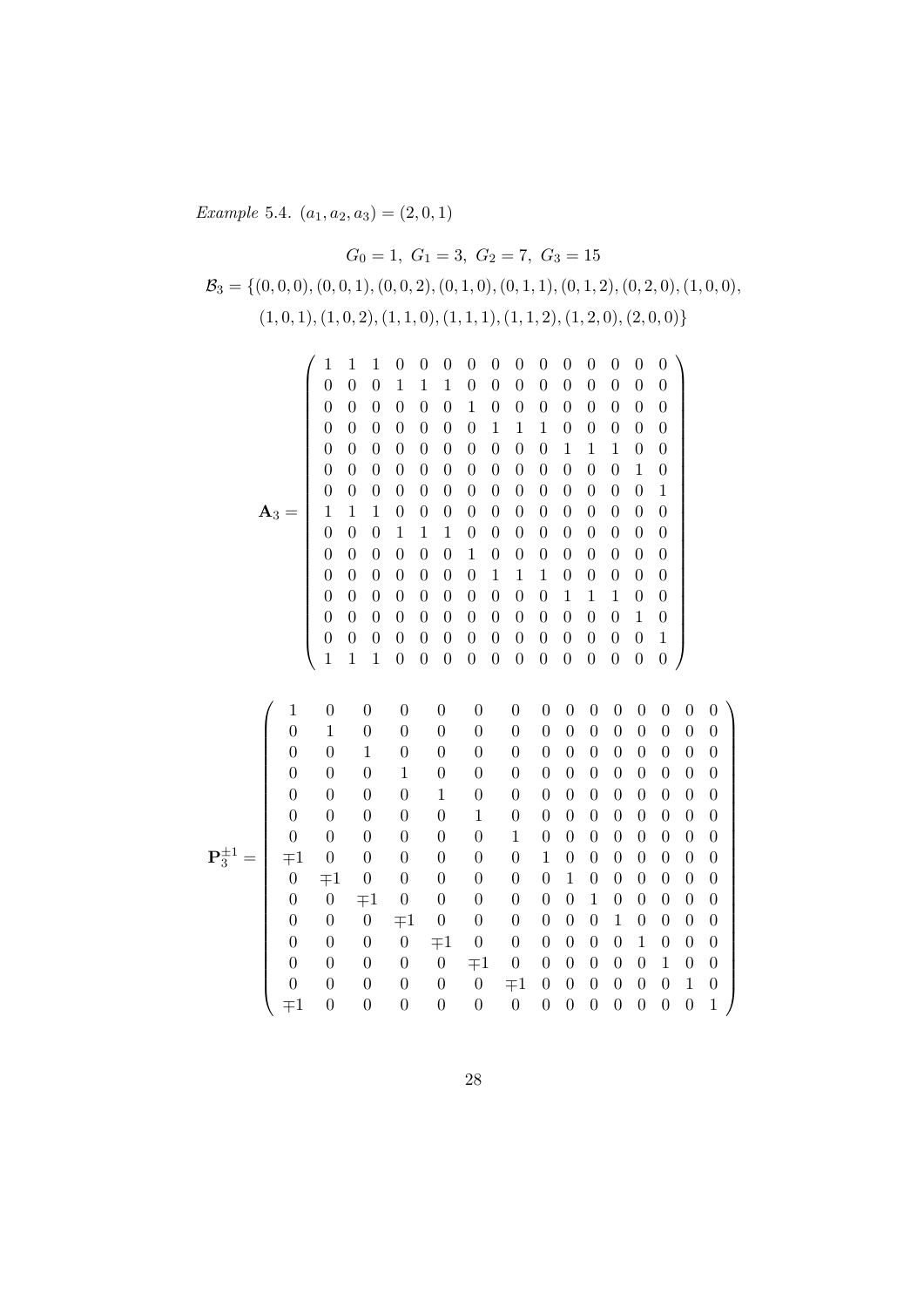P3A3P −1 <sup>3</sup> = 1 1 1 0 0 0 0 0 0 0 0 0 0 0 0 0 0 0 1 1 1 0 0 0 0 0 0 0 0 0 0 0 0 0 0 0 1 0 0 0 0 0 0 0 0 1 1 1 0 0 0 0 1 1 1 0 0 0 0 0 0 0 0 1 1 1 0 0 0 0 1 1 1 0 0 0 0 0 0 0 0 1 0 0 0 0 0 0 1 0 1 0 0 0 0 0 0 0 0 0 0 0 0 0 1 0 0 0 0 0 0 0 0 0 0 0 0 0 0 0 0 0 0 0 0 0 0 0 0 0 0 0 0 0 0 0 0 0 0 0 0 0 0 0 0 0 0 0 0 0 0 0 0 0 0 0 0 0 0 0 0 0 0 0 0 0 0 0 0 0 0 0 0 0 0 0 0 0 0 0 0 0 0 0 0 0 0 0 0 0 0 0 0 0 0 0 0 0 0 0 0 0 0 0 0 0 0 0 0 0 0 0 0 0 0 0 0 0 0 0 0 0 0 0 0 A<sup>2</sup> = 1 1 1 0 0 0 0 0 0 0 1 1 1 0 0 0 0 0 0 0 1 1 1 1 0 0 0 0 0 0 0 1 1 1 0 

$$
\mathbf{P}_{2}^{\pm 1} = \begin{pmatrix}\n1 & 0 & 0 & 0 & 0 & 0 & 1 \\
1 & 0 & 0 & 0 & 0 & 0 & 0 & 0 \\
0 & 1 & 0 & 0 & 0 & 0 & 0 & 0 \\
0 & 0 & 1 & 0 & 0 & 0 & 0 & 0 \\
0 & \mp 1 & 0 & 0 & 1 & 0 & 0 & 0 \\
0 & \mp 1 & 0 & 0 & 1 & 0 & 0 & 0 \\
0 & 0 & \mp 1 & 0 & 0 & 1 & 0 & 0 \\
0 & 0 & 0 & 0 & 0 & 0 & 1 & 0 \\
0 & 0 & 0 & 0 & 0 & 0 & 0 & 1\n\end{pmatrix}
$$
\n
$$
\mathbf{P}_{2}\mathbf{A}_{2}\mathbf{P}_{2}^{-1} = \begin{pmatrix}\n1 & 1 & 1 & 0 & 0 & 0 & 0 & 0 \\
1 & 1 & 1 & 1 & 1 & 1 & 0 & 0 \\
0 & 0 & 0 & 0 & 0 & 0 & 0 & 1 \\
0 & 0 & 0 & 0 & 0 & 0 & 0 & 0 \\
0 & 0 & 0 & 0 & 0 & 0 & 0 & 0 \\
0 & 0 & 0 & 0 & 0 & 0 & 0 & 0 \\
0 & 0 & 0 & 0 & 0 & 0 & 0 & 0 \\
0 & 0 & 0 & 0 & 0 & 0 & 0 & 0 \\
1 & 0 & 0 & 0 & 0 & 0 & 0 & 0\n\end{pmatrix}
$$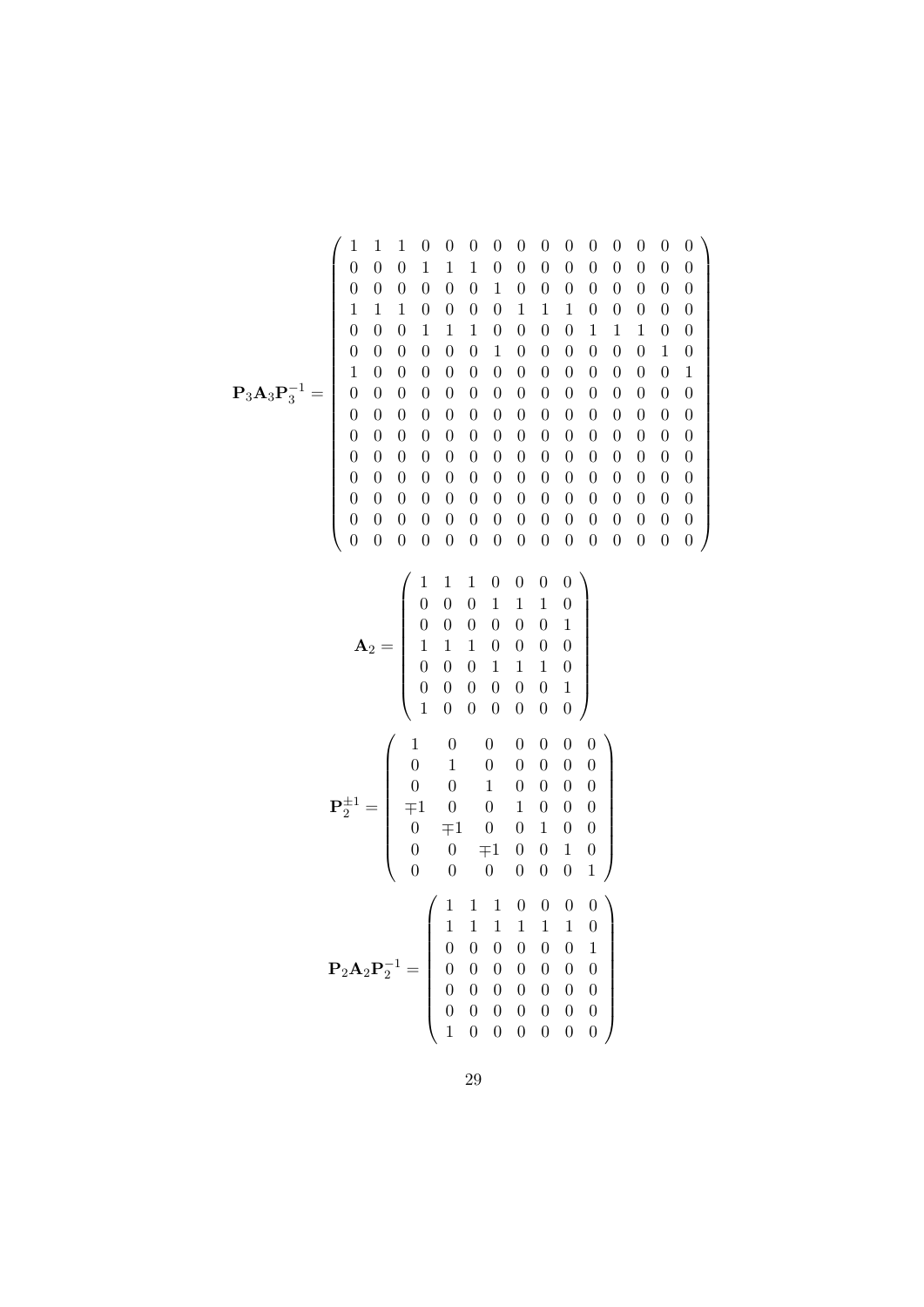$$
\begin{pmatrix}\n1 & 0 & 0 & 0 \\
-1 & 1 & 0 & 0 \\
0 & 0 & 1 & 0 \\
0 & 0 & 0 & 1\n\end{pmatrix}\n\begin{pmatrix}\n1 & 1 & 1 & 0 \\
1 & 1 & 1 & 0 \\
0 & 0 & 0 & 1 \\
1 & 0 & 0 & 0\n\end{pmatrix}\n\begin{pmatrix}\n1 & 0 & 0 & 0 \\
1 & 1 & 0 & 0 \\
0 & 0 & 1 & 0 \\
0 & 0 & 0 & 1\n\end{pmatrix}\n=\n\begin{pmatrix}\n2 & 1 & 1 & 0 \\
0 & 0 & 0 & 0 \\
0 & 0 & 0 & 1 \\
1 & 0 & 0 & 0\n\end{pmatrix}
$$
\n
$$
\mathbf{A}_0 = \begin{pmatrix}\n2 & 1 & 0 \\
0 & 0 & 1 \\
1 & 0 & 0\n\end{pmatrix}
$$
\n
$$
\chi(\mathbf{A}_3)(x) = x^{12}\chi(\mathbf{A}_0)(x) = x^{12}(x^3 - 2x^2 - 1)
$$

### 5.2 Non-simple  $\alpha$ -Numbers

Let  $\alpha$  be a non-simple  $\alpha$ -number, i.e.

$$
(a_{n+m+1}, a_{n+m+2}, \ldots) = (a_{n+1}, a_{n+2}, \ldots)
$$

for some integers  $m$ ,  $n$  and  $m$ ,  $n$  minimal with this property.

As above let  $\mathcal{B}_l$  denote the set

$$
\mathcal{B}_l = \{(\epsilon_{l-1}(i), \epsilon_{l-2}(i), \ldots, \epsilon_0(i)) : i < G_l\},
$$

F be a function  $F : \mathcal{B}_{l+1} \to \mathbf{R}$  (with  $F(0, 0, \ldots, 0) = 0$ ) and

$$
s_F(n) = \sum_{j\geq 0} F\left(\epsilon_{j+l}(n), \epsilon_{j+l-1}(n), \ldots, \epsilon_j(n)\right).
$$

Now we may assume that  $l = km \ge n + m - 1$  for some  $k \in \mathbb{N}$ . (If we are interested in  $l + 1$  subsequent digits with  $l < km$  then we consider a new function  $\tilde{F}: \mathcal{B}_{km+1} \to \mathbf{R}$  that does not depend on the first  $(km-l)$  digits.)

**Lemma 5.2.** For all  $l \in \mathbb{N}$  we can find an integer  $L \geq l$  such that

$$
(a_j, a_{j+1}, \dots, a_{L+1}) < (a_1, a_2, \dots, a_{L-j+2}) \ \forall j \in \{2, 3, \dots, L+1\} \tag{5.5}
$$

*Proof.* If (5.5) holds for  $L := l$ , we are finished. Otherwise we have a  $j \leq l+1$ such that

$$
(a_j, a_{j+1}, \dots, a_{l+1}) = (a_1, a_2, \dots, a_{l-j+2})
$$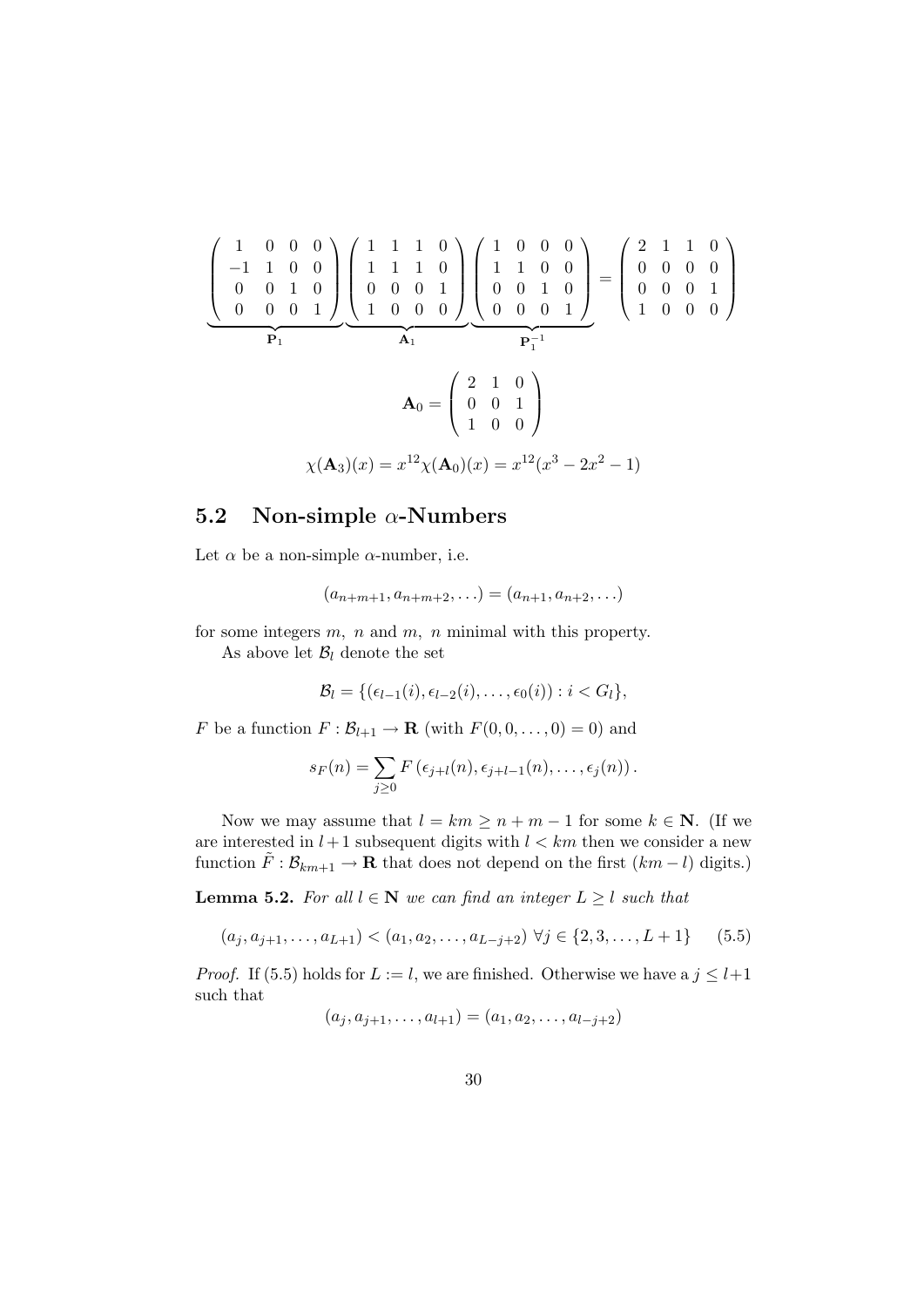and an integer  $g > l + 1$  such that

$$
(a_j, a_{j+1}, \dots, a_{g-1}) = (a_1, a_2, \dots, a_{g-j})
$$

and

$$
(a_j, a_{j+1}, \dots, a_g) < (a_1, a_2, \dots, a_{g-j+1}).
$$

If (5.5) holds for  $L := g - 1$ , we are finished. Otherwise we have a  $j' \leq g$ such that

$$
(a_{j'}, a_{j'+1}, \ldots, a_g) = (a_1, a_2, \ldots, a_{g-j'+1}).
$$

For  $j' \geq j$ , we have

$$
(a_{j'}, a_{j'+1}, \dots, a_g) < (a_{j'-j+1}, a_{j'-j+2}, \dots, a_{g-j+1}) \leq (a_1, a_2, \dots, a_{g-j'+1}).
$$

Therefore  $j' < j$ . We can find  $g' > g$  such that

$$
(a_{j'}, a_{j'+1}, \dots, a_{g-1}) = (a_1, a_2, \dots, a_{g-j'}),
$$
  

$$
(a_{j'}, a_{j'+1}, \dots, a_g) < (a_1, a_2, \dots, a_{g-j'+1})
$$

and repeat this procedure.

Since  $j > j' > j'' > \ldots > 1$ , we find a L that satisfies (5.5) after a finite number of steps.  $\Box$ 

*Remark* 5.6. If (5.5) holds for L, it holds for  $L + m$  since

$$
(a_j, a_{j+1}, \ldots, a_{L+m+1}) = (a_{j-m}, a_{j-m+1}, \ldots, a_{L+1}) \,\forall j \in \{L+2, L+3, \ldots, L+m+1\}
$$

and, with induction, for  $L + km$ .

Now we consider the functions

$$
a_j^B(z) := \sum_{n < G_j, (\epsilon_{j-1}(n), \dots, \epsilon_{j-L}(n)) = B} z^{s_F(n)} \qquad (B \in \mathcal{B}_L).
$$

**Lemma 5.3.** Let L satisfy (5.5) and  $L \geq km \geq n + m - 1$ . Then the functions  $a_j^B$ ,  $j > L$ ,  $B \in \mathcal{B}_L$  are (recursively) given by

$$
a_j^B(z) = \sum_{\substack{C \in \mathcal{B}_L : \ C = B', \\ (\eta_B, C) \in \mathcal{B}_{L+1}}} a_{j-1}^C(z) z^{\kappa(\eta_B, C)}
$$

if  $B \neq (a_1, a_2, \ldots, a_L)$  and

$$
a_j^{(a_1,...,a_L)}(z) = \sum_{\substack{C = (a_2,...,a_L,\eta_L),\\ \eta_L \le a_{L+1}}} a_{j-1}^C(z) z^{\kappa(a_1,C)} - \sum_{D \in \mathcal{C}_{km}} b_{j-L-1}^D(z) z^{\lambda(a_1,...,a_{L+1},D)},
$$
\n(5.6)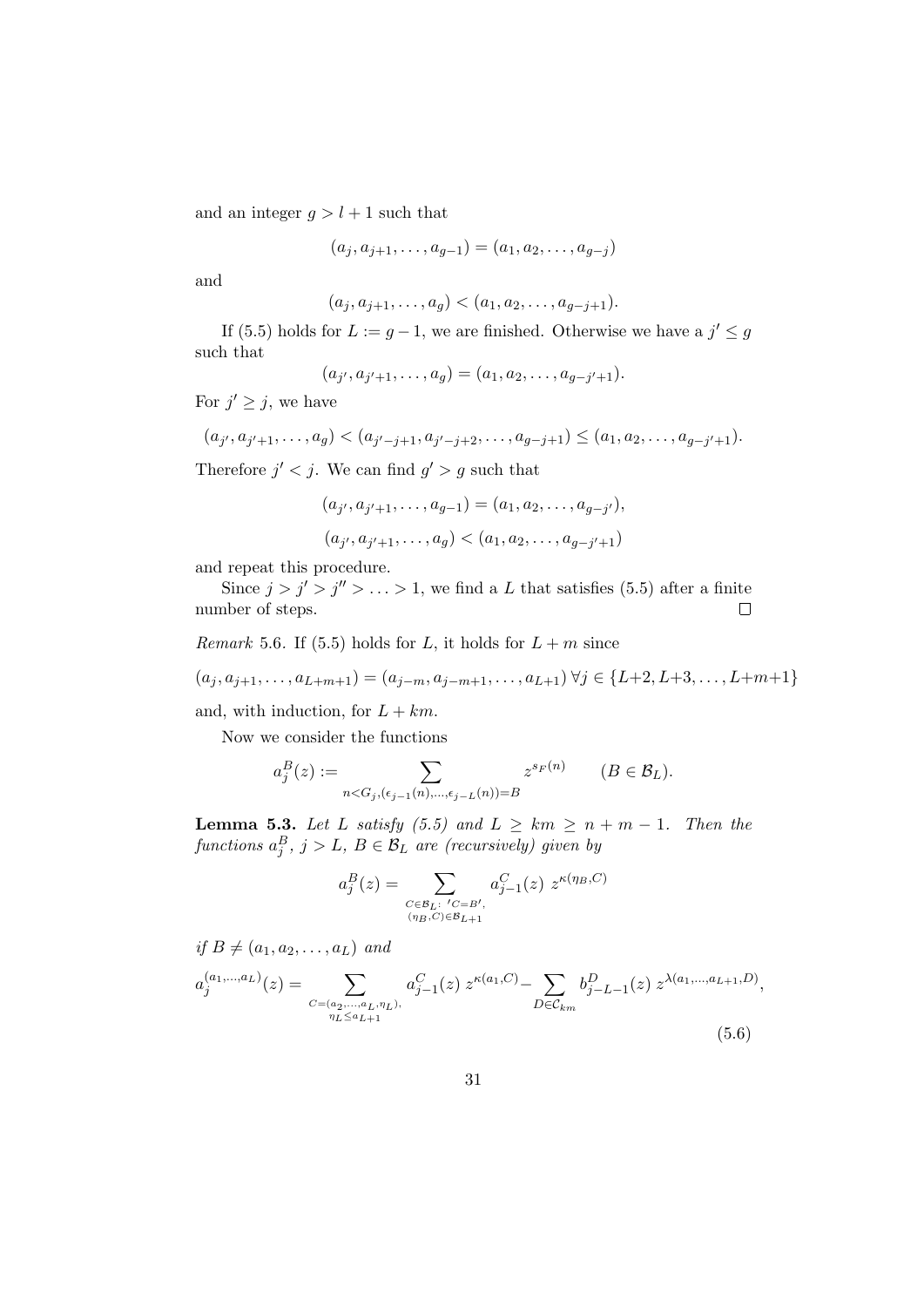where

$$
\mathcal{C}_{km} := \{ D \in \mathcal{B}_{km} : D \ge (a_{L+2}, a_{L+3}, \dots, a_{L+km+1}) \},
$$

$$
b_j^D(z) := \sum_{\substack{i < G_j: \ (e_{j-1}(i), \dots, e_{j-km}(i)) = D, \ (e_{j-1}(i), \dots, e_0(i)) > (a_{L+2}, \dots, a_{L+j+1})}} z^{s_F(n)}
$$

and

$$
\lambda(\theta_1,\theta_2,\ldots,\theta_{L+1},D):=s_F(n_1)-s_F(n_2)
$$

with

$$
D = (\zeta_1, \zeta_2, \dots, \zeta_{km}), \qquad \epsilon_i(n_1) = \epsilon_i(n_2) = 0 \ \forall i \geq km + L + 1
$$

$$
(\epsilon_{km+L}(n_1), \epsilon_{km+L+1}(n_1), \dots, \epsilon_0(n_1)) = (\theta_1, \theta_2, \dots, \theta_{L+1}, \zeta_1, \zeta_2, \dots, \zeta_{km}),
$$

$$
(\epsilon_{km+L}(n_2), \epsilon_{km+L+1}(n_2), \dots, \epsilon_0(n_2)) = (0, \dots, 0, \zeta_1, \zeta_2, \dots, \zeta_{km}).
$$
The functions  $b_j^D(z), j \geq km, D \in \mathcal{C}_{km}$  are recursively given by

$$
b_j^D(z) = \begin{cases} \sum_{B \in \mathcal{B}_L: (n_1, \dots, n_{km}) = D} a_j^B(z) & \text{if } D > (a_{L+2}, \dots, a_{L+km+1})\\ \sum_{E \in \mathcal{C}_{km}} b_{j-km}^E(z) z^{\lambda(0, \dots, 0, a_{L+2}, \dots, a_{L+km+1}, E)} & \text{if } D = (a_{L+2}, \dots, a_{L+km+1}) \end{cases}
$$

Proof. The proof of the first equation is the same as that of Lemma 5.1. We just have to check

$$
(\eta_B, \epsilon_{j-2}(n), \dots, \epsilon_0(n), 0, \dots) < (a_1, a_2, \dots) \tag{5.7}
$$

for  $C = (\epsilon_{j-2}(n), \ldots, \epsilon_{j-L-1}(n)), C = B', (\eta_B, C) \in \mathcal{B}_{L+1}.$ 

(5.7) can only be violated, if  $(\eta_B, C) = (a_1, \ldots, a_{L+1})$  (which implies  $B = (a_1, \ldots, a_L)).$ 

$$
a_j^{(a_1,...,a_L)}(z) = \sum_{\substack{(\varphi_{j-1},...,\varphi_0):\\ (\varphi_{j-1},...,\varphi_{j-L})=(a_1,...,a_L),\\ (\varphi_{j-2},...,\varphi_0)\in \mathcal{B}_{j-1}}} z^{s_F(\varphi_{j-1},...,\varphi_0)} - \sum_{\substack{(\varphi_{j-2},...,\varphi_0)\in \mathcal{B}_{j-1}}} z^{s_F(\varphi_{j-1},...,\varphi_0)} \quad (5.8)
$$
  

$$
\sum_{\substack{(\varphi_{j-1},...,\varphi_0):\\ (\varphi_{j-2},...,\varphi_0)\in \mathcal{B}_{j-1},\\ (\varphi_{j-2},...,\varphi_0)\in \mathcal{B}_{j-1},\\ (\varphi_{j-L-2},...,\varphi_0)\geq (a_{L+2},...,a_j)}} z^{s_F(\varphi_{j-1},...,\varphi_0)} \quad (5.8)
$$

where, with  $\varphi_i = 0 \; \forall i \geq j$ ,

$$
s_F(\varphi_{j-1},\ldots,\varphi_0):=\sum_{i\geq 0}F(\varphi_{i+l}(n),\ldots,\varphi_i(n)).
$$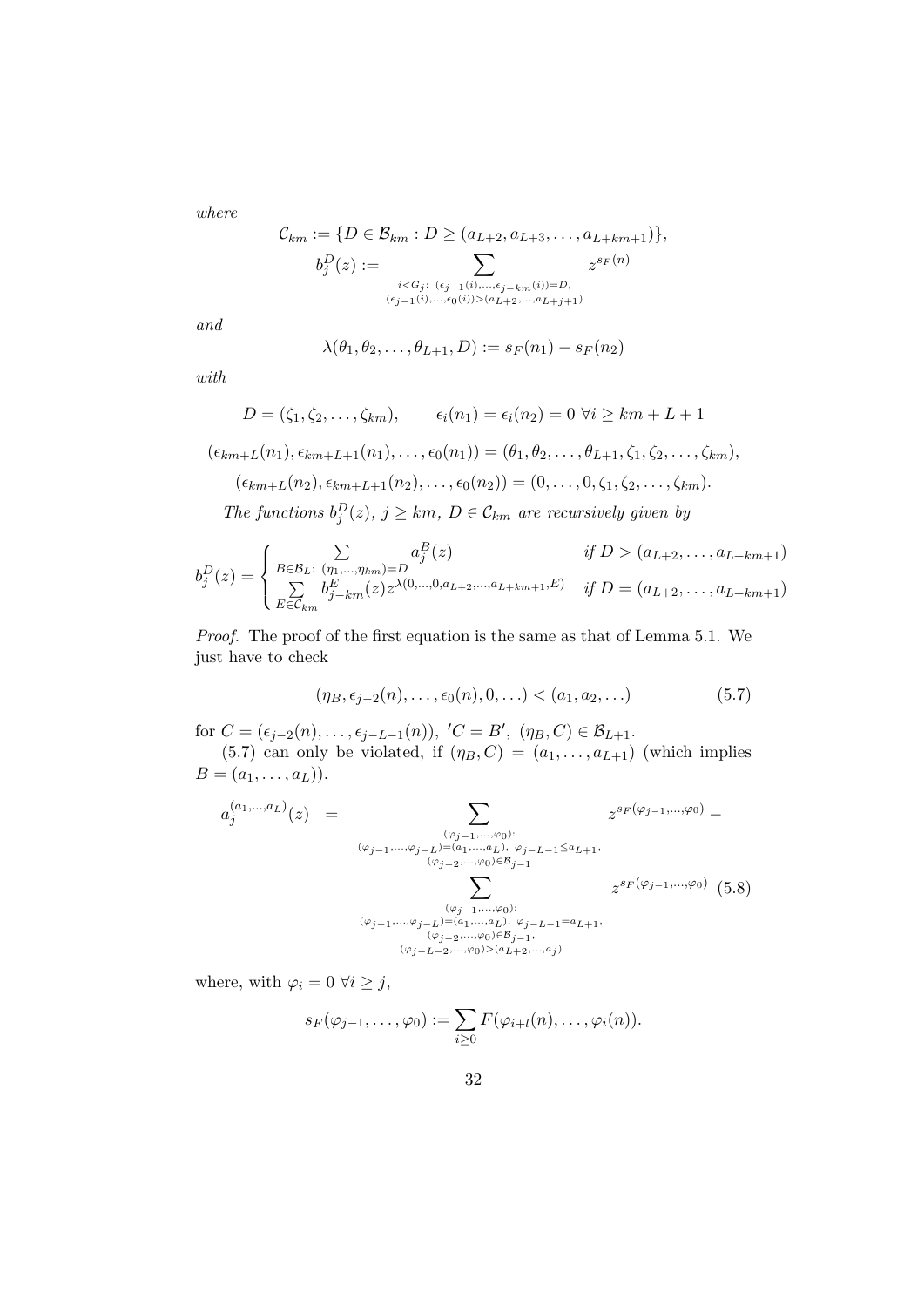The first sum of (5.8) is equal to the first sum of (5.6) (see lemma 5.1 and consider (5.5)). The patterns of the second sum of (5.8) are exactly those of the first sum which do not satisfy  $(\varphi_{j-1}, \ldots, \varphi_0) \in \mathcal{B}_j$ . Because of (5.5) the patterns  $(\varphi_{j-L-2}, \ldots, \varphi_0)$  which appear in the second sum of (5.8) are not influenced by the digits in front of them. Therefore this sum is equal to the second sum of (5.6).

The equation for  $b_j^D(z)$ ,  $D > (a_{L+2},...,a_{L+km+1})$  is clear. For  $D = (a_{L+2}, \ldots, a_{L+km+1})$  we have to consider Remark 5.6 and that  $(a_{L+km+2}, \ldots, a_{L+2km+1}) = (a_{L+2}, \ldots, a_{L+km+1}).$ 

Corollary 5.2. The vector

$$
\mathbf{a}_{j}(z) = (a_{j}^{B_{1}}(z), \ldots, a_{j}^{B_{G_{L}}}(z), b_{j-1}^{D_{1}}(z), \ldots, b_{j-1}^{D_{M}}(z), \ldots, b_{j-L}^{D_{1}}(z), \ldots, b_{j-L}^{D_{M}}(z))^{T}
$$
  
with

$$
M := \#(\mathcal{C}_{km}), \ B_i := (\epsilon_{L-1}(i-1), \dots, \epsilon_0(i-1))
$$
  

$$
D_1 := (a_{L+2}, \dots, a_{L+km+1}), \ \dots, \ D_M := (a_1, \dots, a_{km})
$$

satisfies the matrix recursion

$$
\mathbf{a}_j(z) = \mathbf{A}_L(z)\mathbf{a}_{j-1}(z) \qquad (j > L)
$$

where  $\mathbf{A}_L(z) = (a_{i,j}(z))_{1 \le i,j \le G_L+LM}$  is given by

$$
a_{i,j}(z) = \begin{cases} z^{\kappa(\eta_{B_i}, B_j)} & \text{if } i, j \leq G_L, \, 'B_j = B_i' \\ z^{\lambda(a_1, \ldots, a_{L+1}, D_{j-G_L - (L-1)M})} & \text{if } i = G_L, \, j > G_L + (L-1)M \\ z^{\lambda(0, \ldots, 0, a_{L+2}, \ldots, a_{L+km+1}, D_{j-G_L - (km-1)M})} & \text{if } i = G_L + 1, \, j \leq G_L + kmM, \\ 1 & \text{if } G_L + 2 \leq i \leq G_L + M, \\ 0 & \text{if } G_L + 2 \leq i \leq G_L + M, \, D_{i-G_L} = (\eta_1, \ldots, \eta_{km})(B_j) \\ 0 & \text{otherwise} \end{cases}
$$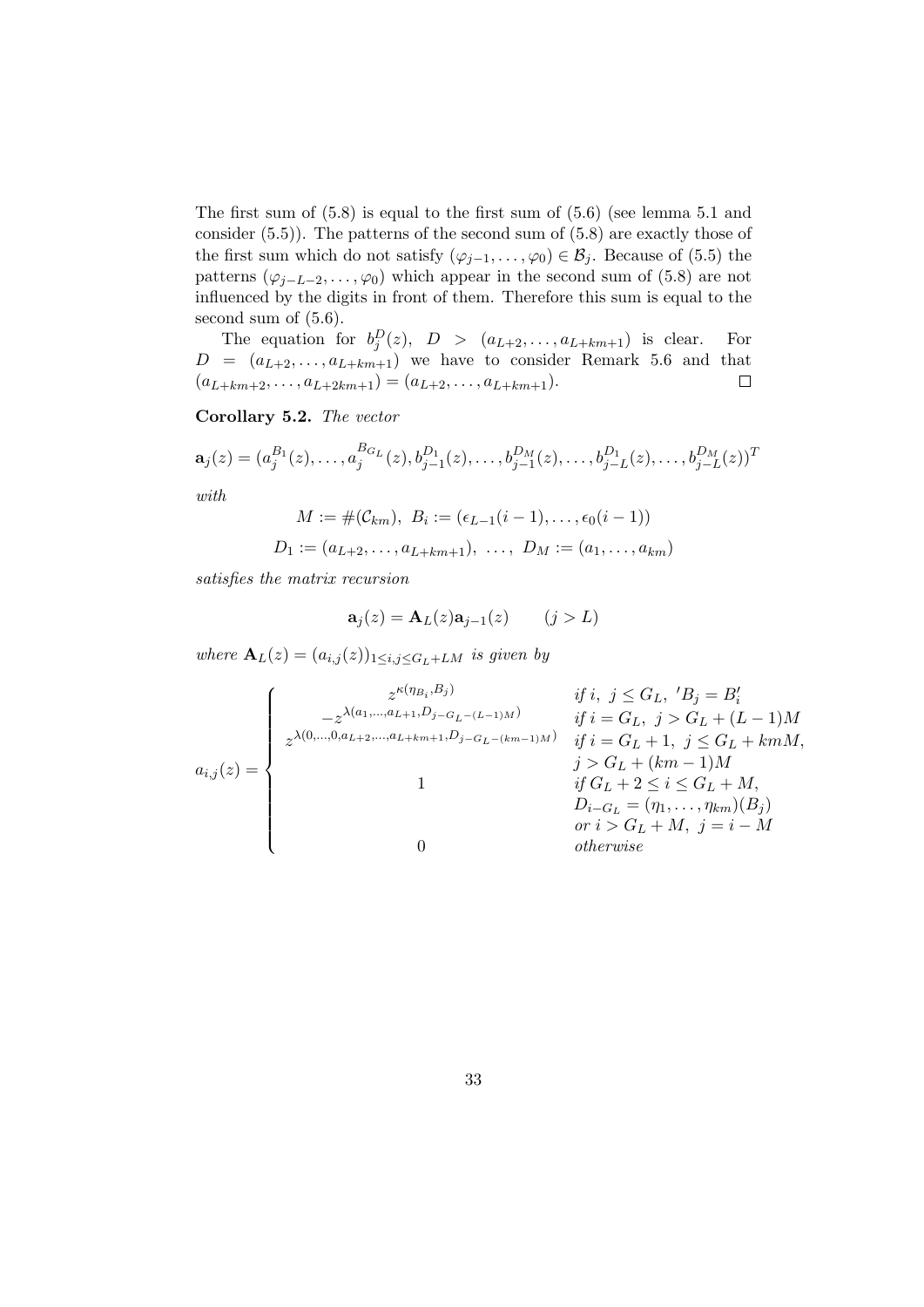Hence, if  $L > km$ ,  $\mathbf{A}_{L}(1)$  has the form

| $\tilde{\textbf{A}}_L$                                                                                                                                                                                                                                                        | $\theta$                    | $\cdots$                    | $\cdots$                                                                          | $\cdots$                             | $\overline{0}$  | 0<br>0<br>$\cdots$<br>0<br>$\cdots$<br>. |
|-------------------------------------------------------------------------------------------------------------------------------------------------------------------------------------------------------------------------------------------------------------------------------|-----------------------------|-----------------------------|-----------------------------------------------------------------------------------|--------------------------------------|-----------------|------------------------------------------|
| $\overline{0}$<br>$\cdots$<br>.<br>$\theta$<br>$\overline{0}$<br>1<br>$\theta$<br>$\cdots$<br>$\cdots$<br>$\boldsymbol{0}$<br>$\boldsymbol{0}$<br>$\boldsymbol{0}$<br>$\theta$<br>$\langle \cdot \rangle_{\rm c}$<br>$\overline{0}$<br>$\mathbf{1}$<br>$\mathbf{1}$<br>.<br>. | $\theta$                    | $\cdots$                    | .<br>$\Omega$<br>$\cup$<br>$\cdots$<br>٠<br>٠<br>$\theta$<br>$\theta$<br>$\cdots$ | $\cdots$                             | $\theta$        |                                          |
| $\theta$                                                                                                                                                                                                                                                                      | $E_M$                       | $\theta$                    | $\cdots$                                                                          | $\cdots$                             | $\cdots$        | $\Omega$                                 |
|                                                                                                                                                                                                                                                                               | $\mathcal{N}_{\mathcal{A}}$ | $\mathcal{L}_{\mathcal{A}}$ |                                                                                   |                                      |                 |                                          |
|                                                                                                                                                                                                                                                                               |                             | $\bullet$<br>$\bullet$      |                                                                                   | ٠<br>$\bullet$                       |                 |                                          |
|                                                                                                                                                                                                                                                                               |                             |                             |                                                                                   | ٠<br>$\langle \cdot \rangle_{\rm c}$ | $\bullet$       |                                          |
|                                                                                                                                                                                                                                                                               | $\cdots$                    | $\cdots$                    | $\cdots$                                                                          | $\overline{0}$                       | $\mathcal{E}_M$ | 0                                        |

where  $\tilde{\mathbf{A}}_L$  is the matrix  $\mathbf{A}_L(1)$  corresponding to the simple  $\alpha$ -number with  $\alpha$ -expansion  $(a_1, a_2, \ldots, a_L, a_{L+1} + 1, 0, \ldots, 0).$ 

 $\mathbf{A}_{km}(1)$  has the form

| $\tilde{\textbf{A}}_{km}$                                                                                                                                                                                                            | $\overline{0}$              | $\cdots$                  | $\cdots$                                 | $\boldsymbol{0}$ | $\Omega$<br>$\cdots$<br>U<br>. |
|--------------------------------------------------------------------------------------------------------------------------------------------------------------------------------------------------------------------------------------|-----------------------------|---------------------------|------------------------------------------|------------------|--------------------------------|
| 0<br>$\ddot{\phantom{0}}$<br>$\Omega$<br>$\overline{0}$<br>∩<br>$\cdots$<br>$\cdots$<br>$\boldsymbol{0}$<br>$\boldsymbol{0}$<br>$\theta$<br>$\theta$<br>$\langle \cdot \rangle_{\rm c}$<br>1<br>$\mathbf 1$<br>0<br>. .<br>$\bullet$ | $\overline{0}$              | .                         | $\cdots$                                 | $\boldsymbol{0}$ | .<br>$\Omega$<br>0<br>.<br>.   |
|                                                                                                                                                                                                                                      | $E_M$                       | $\overline{0}$            | $\cdots$                                 | $\cdots$         | ∩                              |
|                                                                                                                                                                                                                                      | $\mathcal{N}_{\mathcal{C}}$ | ٠<br>$\bullet$<br>$\cdot$ | $\bullet$<br>$\bullet$<br>$\bullet$      |                  |                                |
|                                                                                                                                                                                                                                      |                             | ٠<br>$\bullet$            | $\bullet$<br>$\bullet$<br>$\blacksquare$ |                  |                                |
|                                                                                                                                                                                                                                      | $\cdots$                    | $\cdots$                  | $\boldsymbol{0}$                         | $E_M$            |                                |

**Theorem 5.2.** The characteristic polynomial of  $A_L(1)$  is

 $\chi(\mathbf{A}_L(1))(x) = p(x) \left( x^{(k-1)m} + x^{(k-2)m} + \cdots + 1 \right) x^{G_L + LM - km - n}$  (5.9) where

 $p(x) = (x^{n+m} - a_1x^{n+m-1} - \cdots - a_{n+m}) - (x^n - a_1x^{n-1} - \cdots - a_n)$ 

is the characteristic polynomial of  $\alpha$ .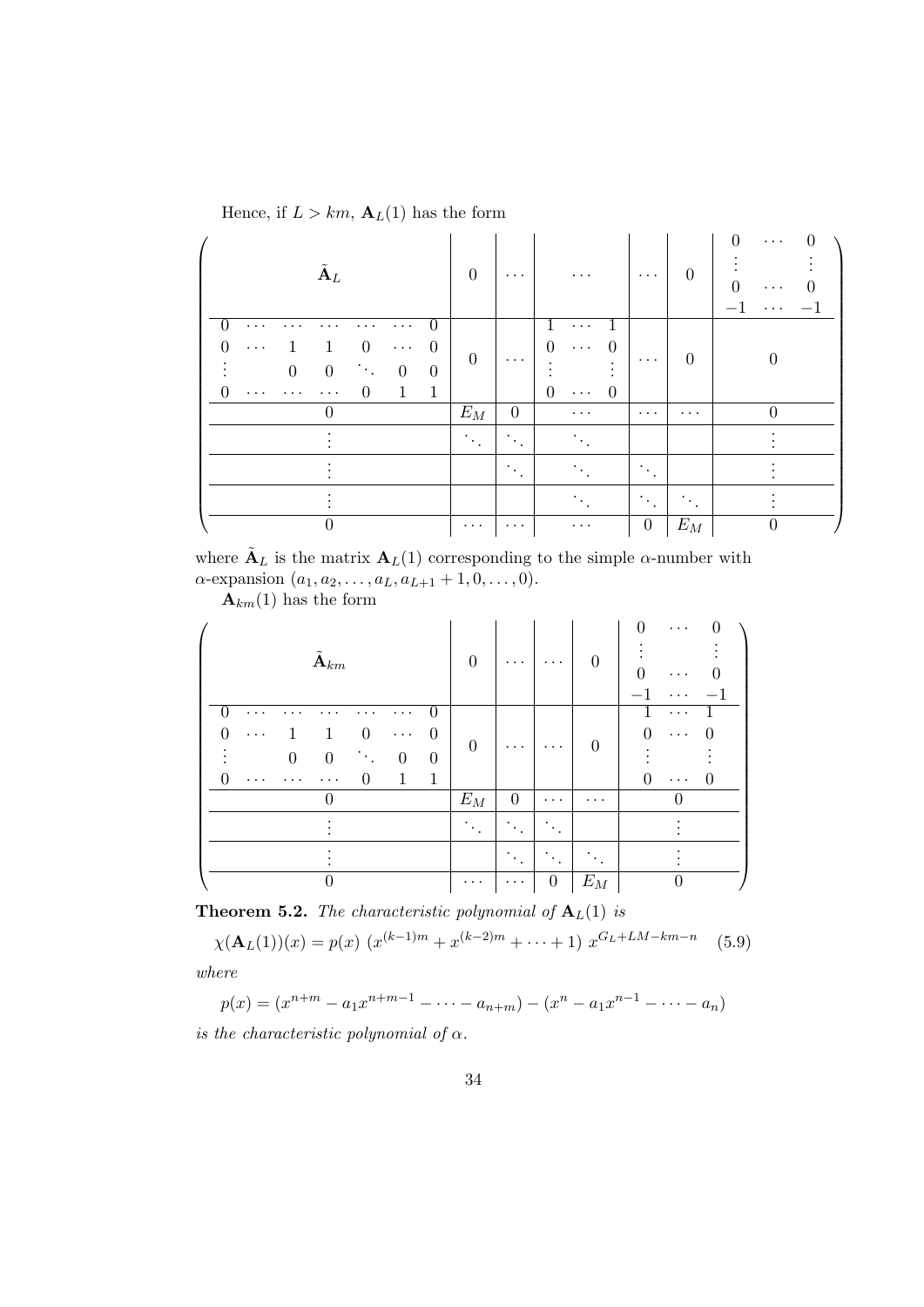*Proof.* First we construct a matrix  $\mathbf{A}' = (a'_{ij})_{1 \leq i,j \leq G_L + L}$  with

$$
\chi(\mathbf{A}_L(1))(x) = \chi(\mathbf{A}')(x) x^{LM-L}.
$$

To get  $\mathbf{A}'$ , we define  $\mathbf{P}_h = (p_{ij}^{(h)})_{1 \le i,j \le G_L + LM}$ ,  $0 \le h < L$ , with

$$
p_{i,i}^{(h)} := 1 \,\,\forall i \le G_L + LM,
$$

$$
p_{G_L+hM+1,j}^{(h)} := 1 \,\forall j : G_L + hM + 1 \le j \le G_L + (h+1)M.
$$

Then

$$
\mathbf{A'} := \bar{\mathbf{A}} \begin{pmatrix} 1 & 2 & \dots & G_L + 1 & G_L + M + 1 & \dots & G_L + (L - 1)M + 1 \\ 1 & 2 & \dots & G_L + 1 & G_L + M + 1 & \dots & G_L + (L - 1)M + 1 \end{pmatrix}
$$

where

$$
\bar{\mathbf{A}} := \mathbf{P}_0 \mathbf{P}_1 \dots \mathbf{P}_{L-1} \mathbf{A}_L \mathbf{P}_{L-1}^{-1} \mathbf{P}_L^{-1} \dots \mathbf{P}_0^{-1}.
$$

 $\mathbf{A}'$  has the form

| ${\bf A}_L$                                                                |                                                            |  |  |
|----------------------------------------------------------------------------|------------------------------------------------------------|--|--|
| $\overline{1}$<br>$\mathbf{1}$<br>$\overline{0}$<br>$\ldots$ .<br>$\cdots$ | -1<br>$0 \cdots$<br>$\mathbf{0}$<br>$\cdots$ 0<br>$\theta$ |  |  |
|                                                                            |                                                            |  |  |
|                                                                            | $E_{L-1}$                                                  |  |  |
|                                                                            |                                                            |  |  |

if  $L > km$  and

| $\tilde{\textbf{A}}_{km}$ |  |          |                |              |            |   | $\mathbf{I}$             |  |  |
|---------------------------|--|----------|----------------|--------------|------------|---|--------------------------|--|--|
|                           |  | $\cdots$ | $\overline{0}$ | $\mathbf{1}$ | $\cdots$ . | 1 | $\mathbf{0}$<br>$\cdots$ |  |  |
|                           |  |          |                |              |            |   |                          |  |  |
|                           |  |          |                |              |            |   | $E_{L-1}$                |  |  |
|                           |  |          |                |              |            |   |                          |  |  |

if  $L = km$ .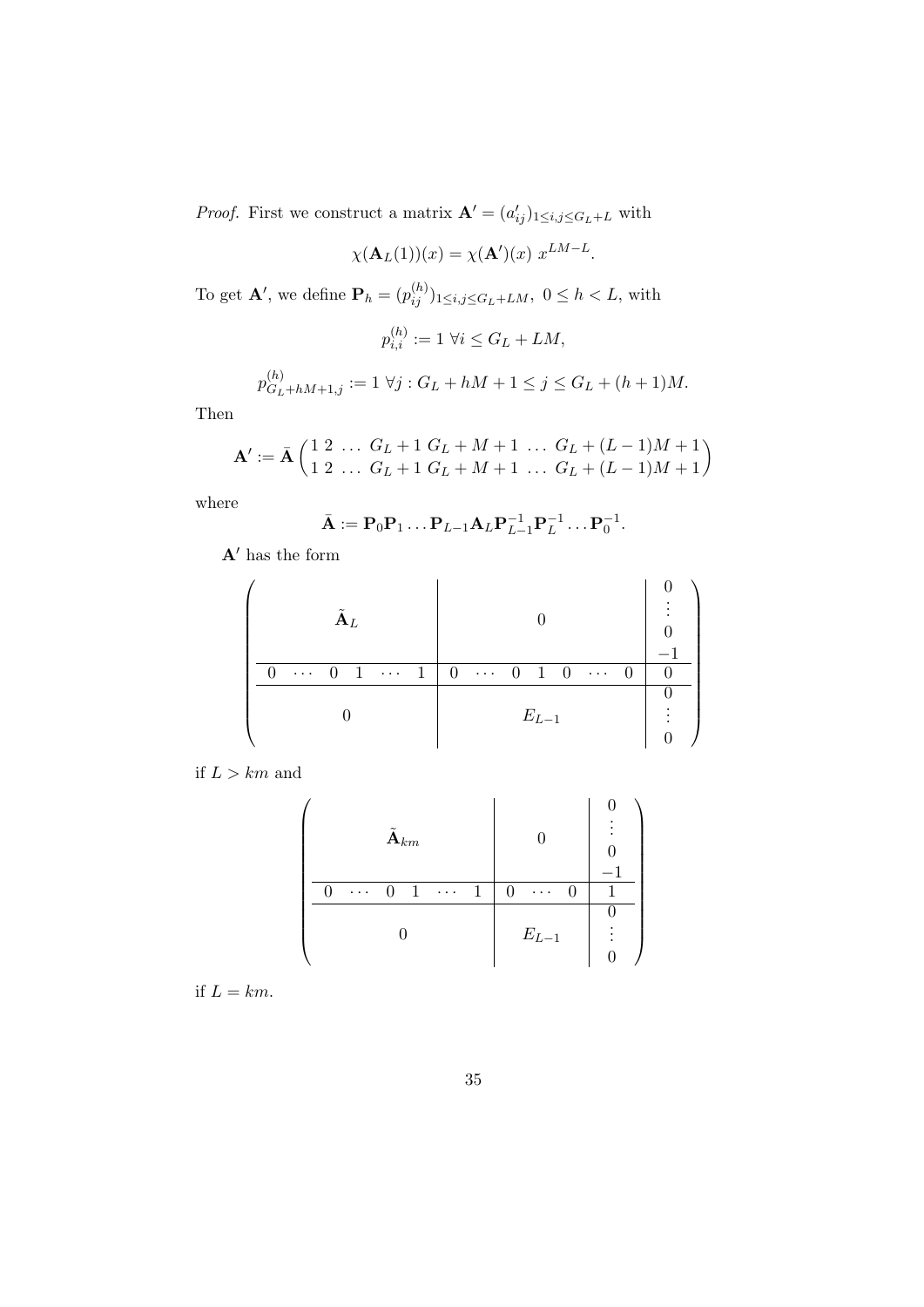Since  $\tilde{\mathbf{A}}_L$  is the matrix  $\mathbf{A}_L(1)$  corresponding to the simple  $\alpha$ -number with  $\alpha$ -expansion  $(a_1, a_2, \ldots, a_L, a_{L+1} + 1, 0, \ldots, 0)$ , it can be transformed to

| $a_1$                     |   | J |  |
|---------------------------|---|---|--|
| $a_2$                     |   |   |  |
|                           |   |   |  |
| $a_L$                     |   |   |  |
| $\mathbf{1}$<br>$a_{L+1}$ | U |   |  |

(see proof of Theorem 5.1). In the transformation the last row is never added to or subtracted from another row. Because of this and the fact that  $a'_{ij} = 0 \ \forall i \langle G_L, j \rangle G_L$ , we can apply this transformation to the whole matrix  $\mathbf{A}'$  and get the  $(2L + 1) \times (2L + 1)$ -matrix  $\mathbf{A}''$  which has the form

|     | $\boldsymbol{a}_1$ | $\mathbf 1$        | $\boldsymbol{0}$ |                             |                  |                             |                                           |                                           |                                |                  | 0                |
|-----|--------------------|--------------------|------------------|-----------------------------|------------------|-----------------------------|-------------------------------------------|-------------------------------------------|--------------------------------|------------------|------------------|
|     | $a_2$              | $\boldsymbol{0}$   | $\,1$            | $\mathcal{C}_{\mathcal{A}}$ |                  |                             |                                           |                                           |                                |                  |                  |
|     |                    |                    |                  |                             |                  |                             |                                           |                                           |                                |                  |                  |
|     | $a_L$              |                    |                  | $\ddot{\phantom{a}}$ .      | $\mathbf{1}$     | $\theta$                    |                                           |                                           |                                |                  | 0                |
|     | $a_{L+1}+{\bf 1}$  | $\Omega$           |                  |                             | $\boldsymbol{0}$ | 0                           |                                           |                                           |                                | $\theta$         | $^{-1}$          |
|     | $y_{\rm 0}$        | $\mathfrak{y}_1$   |                  |                             | $y_{l-1}$        | 0                           | $\ddotsc$                                 | $\theta$                                  | $\mathbf{1}$<br>$\overline{0}$ | $\ddotsc$        | $\overline{0}$   |
|     | $\theta$           |                    |                  |                             | $\boldsymbol{0}$ | $\mathbf 1$                 | $\boldsymbol{0}$                          |                                           |                                |                  | 0                |
|     |                    |                    |                  |                             |                  | $\mathcal{F}_{\mathcal{A}}$ |                                           |                                           |                                |                  |                  |
|     |                    |                    |                  |                             |                  |                             | $\mathcal{F}_{\mathcal{F}_{\mathcal{F}}}$ | $\ddot{\phantom{0}}$                      |                                |                  |                  |
|     |                    |                    |                  |                             |                  |                             |                                           | $\mathcal{F}_{\mathcal{F}_{\mathcal{F}}}$ |                                |                  |                  |
|     |                    |                    |                  |                             |                  |                             |                                           |                                           |                                |                  |                  |
|     | 0                  |                    |                  |                             |                  |                             |                                           |                                           | $\boldsymbol{0}$               | $\mathbf{1}$     | $\boldsymbol{0}$ |
| and |                    |                    |                  |                             |                  |                             |                                           |                                           |                                |                  |                  |
|     |                    | $\boldsymbol{a}_1$ | $\mathbf 1$      | $\boldsymbol{0}$            |                  |                             |                                           |                                           |                                | $\theta$         |                  |
|     |                    | $a_2$              | $\boldsymbol{0}$ | $\,1$                       | $\cdot$ .        |                             |                                           |                                           |                                |                  |                  |
|     |                    |                    |                  |                             |                  |                             |                                           |                                           |                                |                  |                  |
|     |                    | $a_L$              |                  |                             |                  | $\mathbf{1}$                | $\Omega$                                  |                                           |                                | $\Omega$         |                  |
|     |                    | $a_{L+1}+1\,$      | $\theta$         |                             |                  | $\boldsymbol{0}$            | $\overline{0}$                            |                                           | 0                              | $-1$             |                  |
|     |                    | $y_{\rm 0}$        | $\mathfrak{y}_1$ |                             |                  | $y_{l-1}$                   | $\boldsymbol{0}$                          | .                                         | 0                              | $\mathbf{1}$     |                  |
|     |                    | $\boldsymbol{0}$   |                  |                             |                  | $\boldsymbol{0}$            | $\mathbf{1}$                              | $\boldsymbol{0}$                          |                                | $\boldsymbol{0}$ |                  |
|     |                    |                    |                  |                             |                  |                             |                                           |                                           | $\ddot{\phantom{a}}$ .         |                  |                  |
|     |                    | $\overline{0}$     |                  |                             |                  |                             |                                           | $\boldsymbol{0}$                          | $\mathbf{1}$                   | $\boldsymbol{0}$ |                  |
|     | respectively.      |                    |                  |                             |                  |                             | $\sim$                                    | $\mathbf{r}$ and $\mathbf{r}$             |                                |                  |                  |

$$
\chi(\mathbf{A}')(x) = \chi(\mathbf{A}'')(x) x^{G_L - L - 1}
$$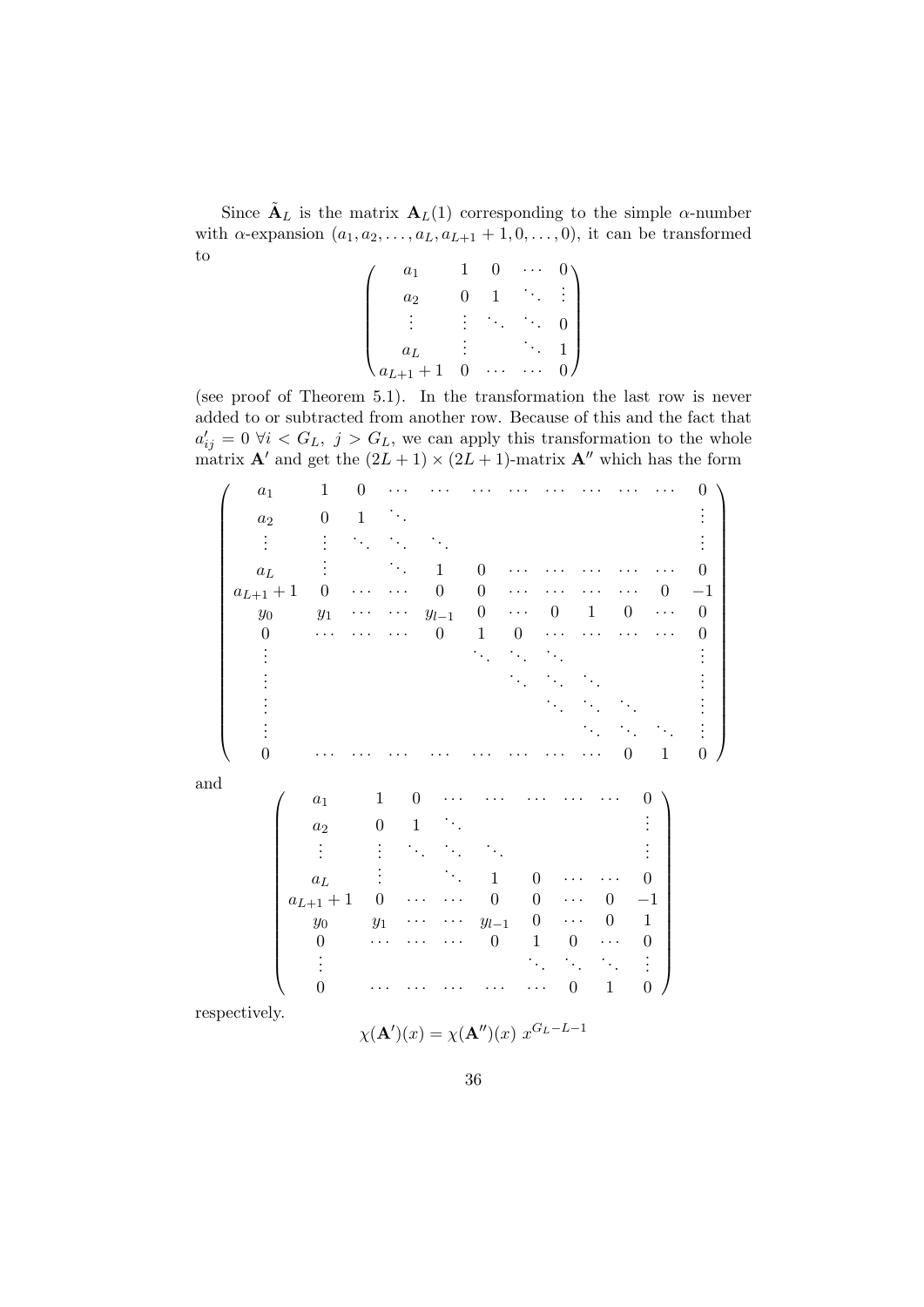The  $y_j, 0 \le j \le L$ , are given by  $y_j := \#(\mathcal{D}_j)$  with

$$
\mathcal{D}_j = \{ B = (\eta_1, ..., \eta_L) \in \mathcal{B}_L : (\eta_1, ..., \eta_{km}) > (a_{L+2}, ..., a_{L+km+1}), \n(\eta_{L-j+1}, ..., \eta_L) = (a_1, ..., a_j), (\eta_{L+1-h}, ..., \eta_L) \neq (a_1, ..., a_h) \ \forall h > j \}
$$

**Lemma 5.4.** The  $y_{L-j}$ ,  $0 \le j \le L$ , are recursively given by

$$
y_L = 1, \ y_{L-j} = \sum_{h=1}^{j} y_{L-j+h} a_h - \begin{cases} a_{L+j+1} & \text{if } 1 \le j < km \\ a_{L+1+km} + 1 & \text{if } j = km \\ 0 & \text{if } j > km \end{cases}
$$

*Proof.*  $y_L = 1$  is obvious.

If  $B = (\eta_1, \ldots, \eta_L) \in \mathcal{D}_{L-j}$ , let  $h \geq 1$  be maximal with the property

$$
B = (\eta_1, \ldots, \eta_{j-h}, a_1, \ldots, a_{h-1}, \eta_j, a_1, \ldots, a_{L-j})
$$

Then

 $(\eta_1, \ldots, \eta_{i-h}, a_1, \ldots, a_{L-i+h}) \in \mathcal{D}_{L-i+h}.$ If we take  $(\theta_1, \ldots, \theta_{j-h}, a_1, \ldots, a_{L-j+h}) \in \mathcal{D}_{L-j+h}, 1 \leq h < j$ , then

$$
(\eta_1,\ldots,\eta_L):=(\theta_1,\ldots,\theta_{j-h},a_1,\ldots,a_{h-1},\eta_j,a_1,\ldots,a_{L-j})\in\mathcal{D}_{l-j}
$$

iff  $\eta_j < a_h$  and  $(\eta_1, ..., \eta_{km}) > (a_{L+2}, ..., a_{L+km+1}).$ 

If  $j > km$ , the definition of  $(\eta_1, \ldots, \eta_L)$  guarantees that the last condition holds. If  $j \leq km$ , it guarantees

$$
(\eta_1,\ldots,\eta_{j-1})\geq (a_{L+2},\ldots,a_{L+j}).
$$

Therefore  $(\eta_1, \ldots, \eta_{km}) > (a_{L+2}, \ldots, a_{L+km+1})$  is violated iff

$$
j \leq km, (\eta_1, \ldots, \eta_{j-1}) = (a_{L+2}, \ldots, a_{L+j}), \ \eta_j < a_{L+j+1}
$$

or

$$
j = km, (\eta_1, ..., \eta_{j-1}) = (a_{L+2}, ..., a_{L+j}), \eta_{km} \le a_{L+km+1}.
$$

 $\Box$ 

We calculate  $\chi(\mathbf{A}^{\prime\prime})$  by developping det(x**I**−**A** $^{\prime\prime}$ ) at the columns (2L+1) and  $(L + km + 1)$ :

$$
\chi(\mathbf{A}'')(x) = x^{L-km} \Big( x^{km} (x^{L+1} - a_1 x^L - \dots - a_L x - a_{L+1} - 1) +
$$
  
\n
$$
(-1)^{km} (-1)^{L+km+1+L+2} (x^{L+1} - a_1 x^L - \dots - a_L x - a_{L+1} - 1) \Big) +
$$
  
\n
$$
(-1)^{L-1} (-1)^{2L+1+L+1} det(\hat{\mathbf{A}}_L)
$$
  
\n
$$
= x^{L-km} (x^{km} - 1) (x^{L+1} - a_1 x^L - \dots - a_L x - a_{L+1} - 1) - det(\hat{\mathbf{A}}_L)
$$
  
\n
$$
= x^{L-km} (x^{(k-1)m} + x^{(k-2)m} + \dots + 1) (x^m - 1)
$$
  
\n
$$
(x^{L+1} - a_1 x^L - \dots - a_L x - a_{L+1} - 1) - det(\hat{\mathbf{A}}_L)
$$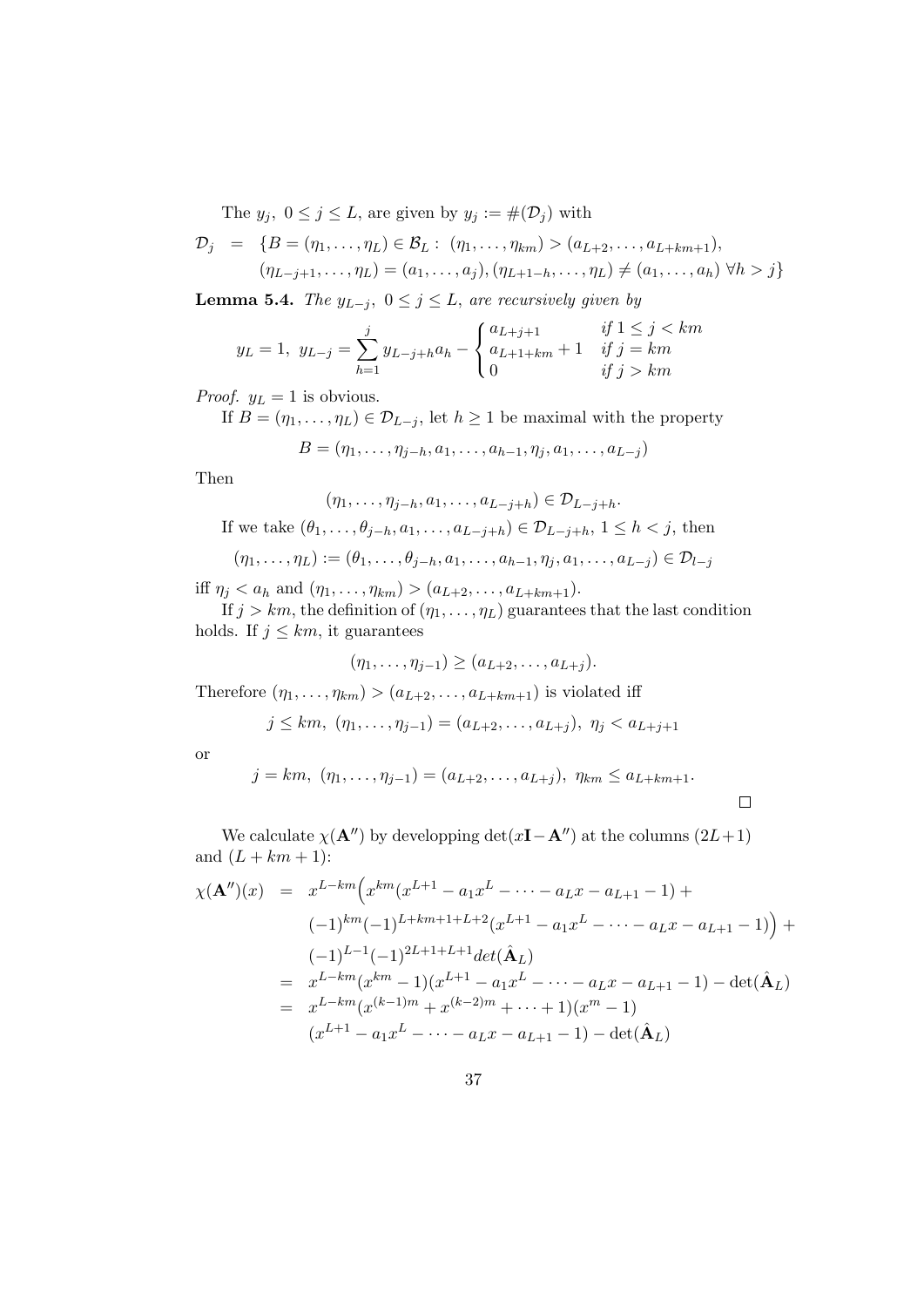where  $\hat{\mathbf{A}}_j, 1 \leq j \leq L$ , is the matrix

$$
\hat{\mathbf{A}}_{j} = \begin{pmatrix} x - a_{1} & -1 & 0 & \cdots & \cdots & 0 \\ -a_{2} & x & -1 & \ddots & & \vdots \\ \vdots & 0 & \ddots & \ddots & \ddots & 0 \\ \vdots & \vdots & \ddots & \ddots & \ddots & 0 \\ -a_{j} & 0 & \cdots & 0 & x & -1 \\ -y_{0} & -y_{1} & \cdots & \cdots & \cdots & -y_{j} \end{pmatrix}
$$

$$
\begin{array}{rcl}\n\det(\hat{\mathbf{A}}_L) & = & -y_L(x^L - a_1x^{L-1} - \dots - a_L) + \det(\hat{\mathbf{A}}_{L-1}) = \dots \\
& = & -y_Lx^L + (a_1y_L - y_{L-1})x^{L-1} + (a_2y_L + a_1y_{L-1} - y_{L-2})x^{L-2} \\
& + \dots + (a_Ly_L + \dots + a_1y_1 - y_0) \\
& = & -x^L + a_{L+2}x^{L-1} + \dots + a_{L+km}x^{L-km+1} + (a_{L+km+1} + 1)x^{L-km} \\
& = & -x^{L-km}(x^{km} - a_{L+2}x^{km-1} - \dots - a_{L+km}x - a_{L+km+1} - 1) \\
& = & -x^{L-km}(x^{(k-1)m} + \dots + 1)(x^m - a_{L+2}x^{m-1} - \dots - a_{L+m+1} - 1)\n\end{array}
$$

Hence

$$
\chi(\mathbf{A}'')(x) = x^{L-km} (x^{(k-1)m} + x^{(k-2)m} + \dots + 1)
$$
  
\n
$$
\left( (x^{L+m+1} - a_1 x^{L+m} - \dots - a_{L+m+1} - 1) - (x^{L+1} - a_1 x^{L} - \dots - a_{L+1} - 1) \right)
$$
  
\n
$$
= x^{2L+1-km-n} (x^{(k-1)m} + x^{(k-2)m} + \dots + 1)p(x)
$$

 $\Box$ 

Therefore

$$
\chi(\mathbf{A}(1))(x) = x^{G_L - L - 1 + LM - L} \chi(\mathbf{A}'')(x)
$$
  
=  $x^{G_L + LM - km - n} (x^{(k-1)m} + x^{(k-2)m} + \dots + 1)p(x)$ 

and the theorem is proved.

Remark 5.7. The roots of  $x^{(k-1)m} + x^{(k-2)m} + \cdots + 1$  are km-th roots of unity.

### 5.3 The Conjugates of  $\alpha$

We look at the conjugates of an  $\alpha$ -number  $\alpha$  with respect to its characteristic polynomial (see Section 2.4).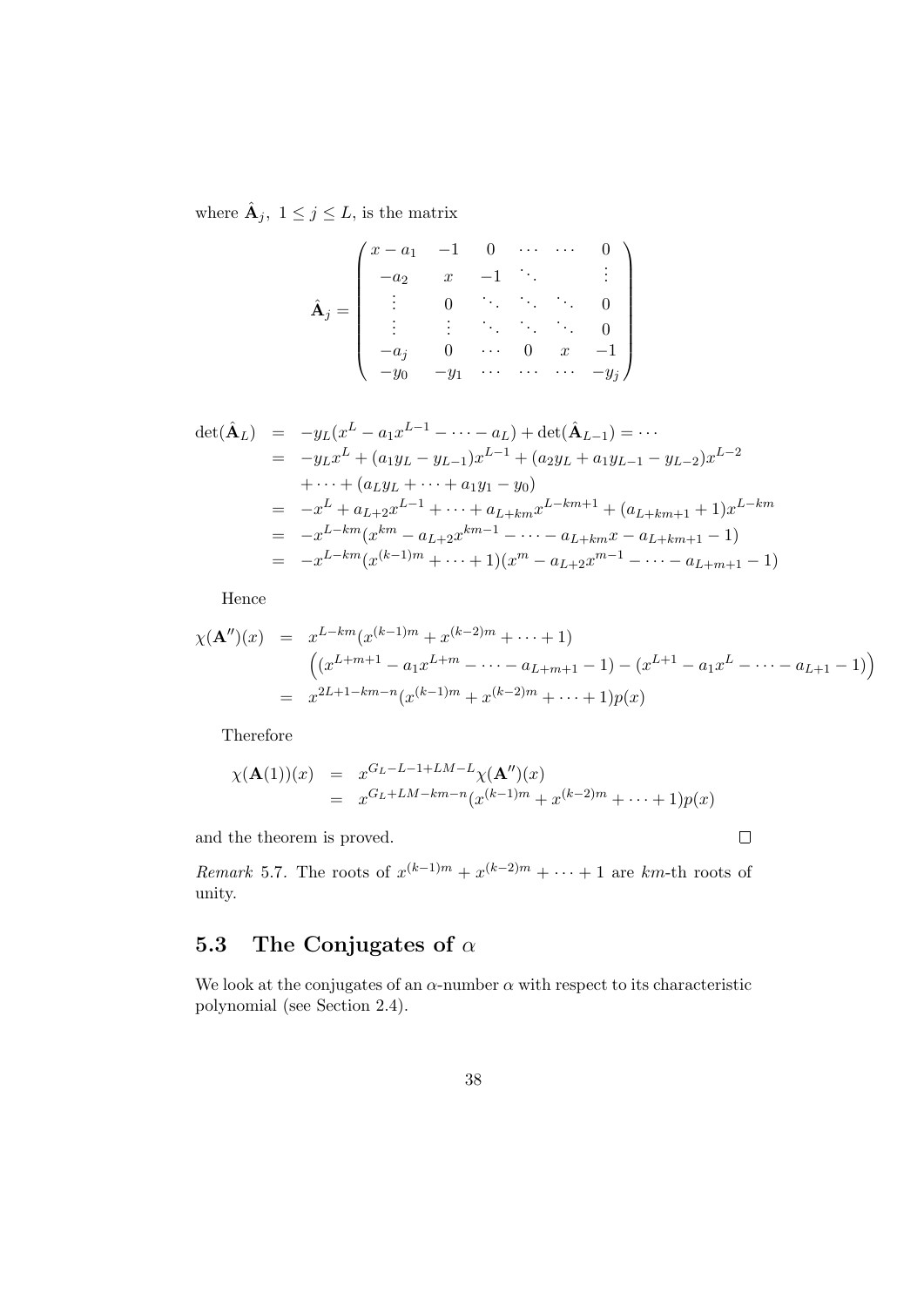Using the notation employed in Section 2.4, we define the transformation  $T(x) = \langle \alpha x \rangle$  which sends [0, 1) onto itself. Then, with  $T^{0}(x) = x$ , inductively  $T^n(1) = T^{n-1}(\langle \alpha \rangle)$  for  $n \geq 1$ , consequently  $T^n(1) = \langle \alpha T^{n-1}(1) \rangle$  and  $\epsilon_{-n}(\alpha) = [\alpha T^{n-1}(\langle \alpha \rangle)] = [\alpha T^n(1)].$  Therefore  $a_n = \epsilon_{-n+1}(\alpha) = [\alpha T^{n-1}(1)].$ Hence the characteristic polynomial is

$$
p(x) = x^r - [\alpha]x^{r-1} - [\alpha T(1)]x^{r-2} - \dots - [\alpha T^{r-1}(1)]
$$

and

$$
p(x) = (x^{n+m} - [\alpha]x^{n+m-1} - [\alpha T(1)]x^{n+m-2} - \dots - [\alpha T^{n+m-1}(1)]) -
$$

$$
(x^n - [\alpha]x^{n-1} - [\alpha T(1)]x^{n-2} - \dots - [\alpha T^{n-1}(1)])
$$

respectively.

**Lemma 5.5.** The conjugates  $\alpha_1, \alpha_2, \ldots, \alpha_{r-1}(\alpha_{n+m-1})$  of  $\alpha$  with respect to its characteristic polynomial are roots of

$$
\bar{p}(x) := x^{r-1} + T(1)x^{r-2} + T^2(1)x^{r-3} + \dots + T^{r-1}(1)
$$
\n(5.10)

and

$$
\bar{p}(x) := (x^{n+m-1} + T(1)x^{n+m-2} + T^2(1)x^{n+m-3} + \dots + T^{n+m-1}(1)) - (x^{n-1} + T(1)x^{n-2} + T^2(1)x^{n-3} + \dots + T^{n-1}(1)) \tag{5.11}
$$

respectively.

*Proof.* We show  $\bar{p}(x)(x - \alpha) = p(x)$ . If  $\alpha$  is a simple  $\alpha$ -number, then the coefficient of  $x^j$ ,  $1 \le j \le r-1$ , of the left hand side polynomial is

$$
T^{r-j}(1) - \alpha T^{r-j-1}(1) = \langle \alpha T^{r-j-1}(1) \rangle - \alpha T^{r-j-1} = -[\alpha T^{r-j-1}]
$$

and the constant coefficient is

$$
-\alpha T^{r-1}(1) = -[\alpha T^{r-1}(1)]
$$

since

$$
[\alpha T^j(1)] = a_{j+1} = 0 \,\,\forall j \geq r
$$

and therefore  $T<sup>r</sup>(1) = 0$ .

For non-simple  $\alpha$ -numbers we can make a similar reasoning. The constant coefficient is then

$$
-\alpha T^{n+m-1}(1) + \alpha T^{n-1}(1) = -[\alpha T^{n+m-1}(1)] + [\alpha T^{n-1}(1)]
$$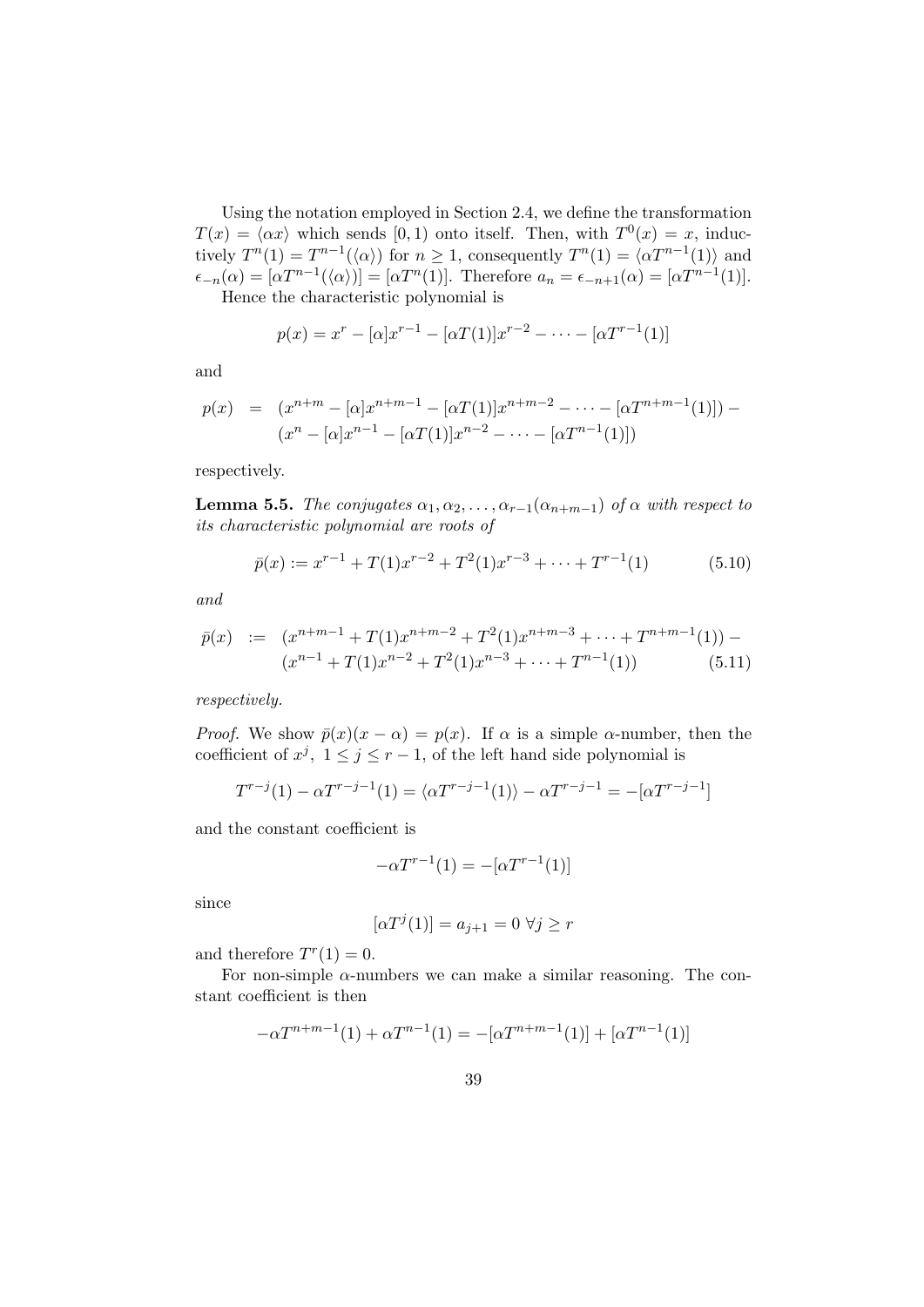since

$$
(\alpha T^{n+m-1}(1) - [\alpha T^{n+m-1}(1)]) - (\alpha T^{n-1}(1) - [\alpha T^{n-1}(1)]
$$
  
=  $\langle \alpha T^{n+m-1}(1) \rangle - \langle \alpha T^{n-1}(1) \rangle = T^{n+m}(1) - T^n(1) = 0$   

$$
([\alpha T^j(1)] = a_{j+1} = a_{j+m+1} = [\alpha T^{j+m}(1)] \ \forall j \ge n \ .
$$

**Proposition 5.1.** The conjugates of an  $\alpha$ -number  $\alpha$  with respect to the characteristic polynomial have absolute value less than  $\alpha$ .

*Proof.* If  $\alpha$  is a simple  $\alpha$ -number, set

$$
g(x) := 1 - x^r p(x^{-1}) = \sum_{j=1}^r a_j x^j.
$$

If  $|x| > \alpha$ , then

$$
|g(x^{-1})| \le g(|x^{-1}|) < g(\alpha^{-1}) = 1
$$

and  $p(x) \neq 0$ . If  $|x| = \alpha$ ,  $x \neq \alpha$ , this is assured by

$$
|g(x^{-1})| < g(|x^{-1}|) = 1
$$

since  $a_1 \neq 0$ .

If  $\alpha$  is a non-simple  $\alpha$ -number, set, for  $|x| > 1$ ,

$$
f(x) := 1 - \frac{a_1}{x} - \frac{a_2}{x^2} - \frac{a_3}{x^3} - \dots
$$

and, for  $|x| < 1$ ,

$$
g(x) := 1 - f(x^{-1}) = \sum_{j=1}^{\infty} a_j x^j.
$$

Then, for the same reasons as above, the roots of  $f(x)$  have absolute value less than  $\alpha$  for  $x \neq \alpha$ .

If we set

$$
p_k(x) = p(x)(1 + x^m + x^{2m} + \dots + x^{(k-1)m}),
$$

then

$$
p_k(x) := (x^{n+km} - a_1 x^{n+km-1} - \dots - a_{n+km}) - (x^n - a_1 x^{n-1} - \dots - a_n).
$$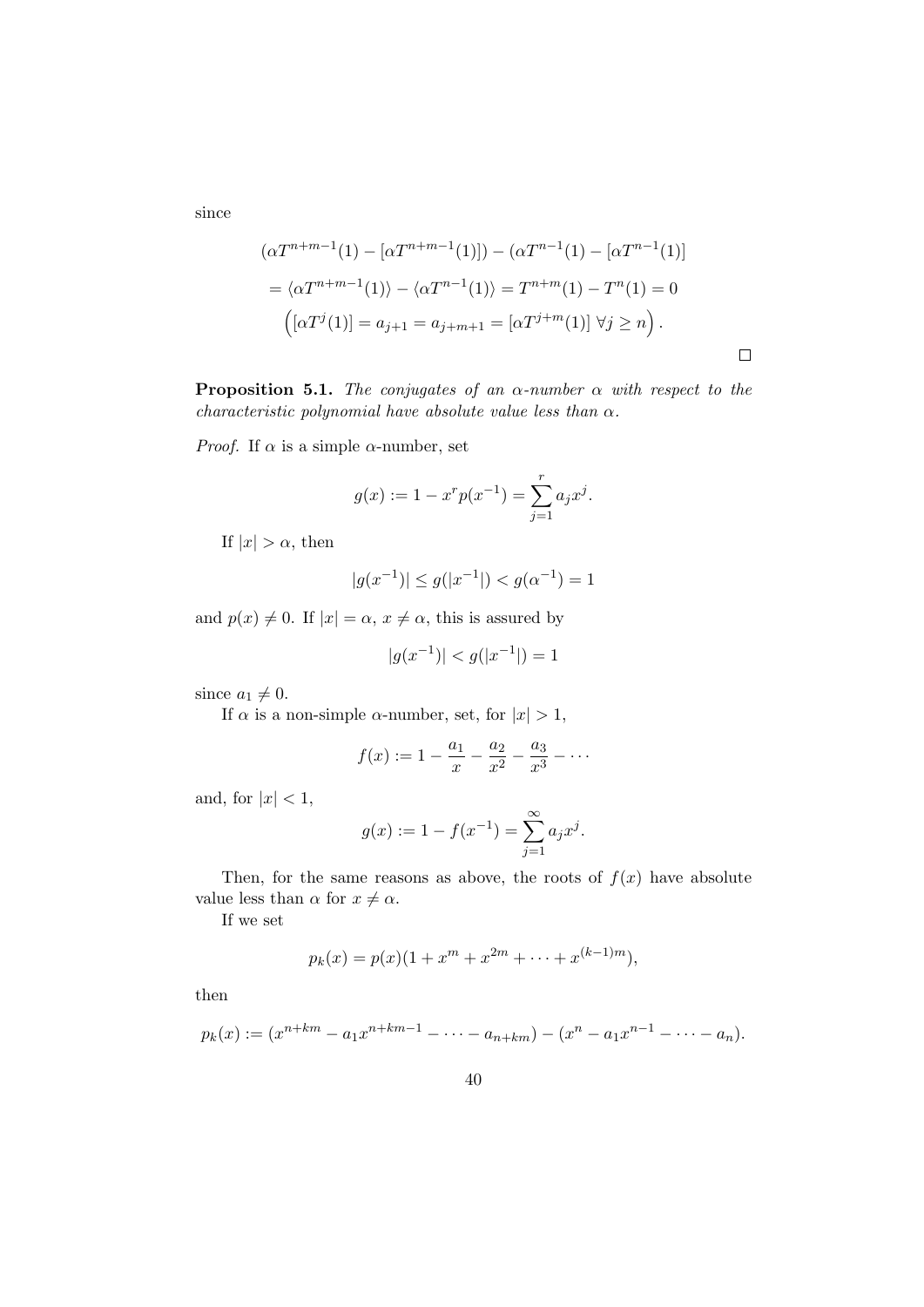With  $q_k(x) := x^{-n-km} p_k(x)$  we have

$$
q_k(x) = \left(1 - \frac{a_1}{x} - \dots - \frac{a_{n+km}}{x^{n+km}}\right) - \left(\frac{1}{x^{km}} - \frac{a_1}{x^{km+1}} - \dots - \frac{a_n}{x^{n+km}}\right)
$$

and, for  $|x| > 1$ ,  $q_k(x) \rightarrow f(x)$  as  $k \rightarrow \infty$ .

Therefore  $f(x) = 0$  is a necessary condition for  $p(x) = 0$ ,  $|x| > 1$  and the roots of  $p(x)$  have absolute value less than  $\alpha$  for  $x \neq \alpha$ .

Since  $\alpha$  is simple root of  $p(x)$  ( $\bar{p}(\alpha) > 0$ ), the proposition is proved.  $\Box$ 

**Proposition 5.2.** The conjugates of  $\alpha$  with respect to the characteristic polynomial have absolute value less than 2.

*Proof.* If  $x \in \mathbb{C}$  is a conjugate with  $|x| > 1$  and  $\alpha$  is a non-simple  $\alpha$ -number, then

$$
|x^{n+m-1}+T(1)x^{n+m-2}+\cdots+T^{n+m-1}(1)|=|x^{n-1}+T(1)x^{n-2}+\cdots+T^{n-1}(1)|.
$$

Hence

$$
(|x|^m - 1)|x^{n-1} + T(1)x^{n-2} + \dots + T^{n-1}(1)| < |x|^{m-1} + \dots + 1,
$$
  

$$
|x^{n-1} + T(1)x^{n-2} + \dots + T^{n-1}(1)| < \frac{1}{|x| - 1}
$$

and

$$
|x|^{n-1} < \frac{1}{|x|-1} + |T(1)x^{n-2} + \dots + T^{n-1}(1)| \le \frac{1}{|x|-1} + \frac{|x|^{n-1} - 1}{|x|-1} = \frac{|x|^{n-1}}{|x|-1}.
$$

If  $x \in \mathbb{C}$  is a conjugate with  $|x| > 1$  and  $\alpha$  is a non-simple  $\alpha$ -number, then

$$
|x|^{r-1} = |T(1)x^{r-2} + T^2(1)x^{r-3} + \dots + T^{r-1}(1)|
$$
  
\n
$$
\leq |x|^{r-2} + |x|^{r-3} + \dots + 1 = \frac{|x|^{r-1} - 1}{|x| - 1} < \frac{|x|^{r-1}}{|x| - 1}.
$$

Therefore  $|x| < 2$  in both cases.

 $\alpha$  resembles thus a Pisot number which is an algebraic integer greater than 1, with conjugates of maximum absolute value less than 1.

The proofs of Lemma 5.5 and Proposition 5.2 are due to Parry [34].

**Proposition 5.3.** If the  $\alpha$ -expansion  $(a_1, a_2, \ldots, a_r, 0, \ldots)$  satisfies  $a_1 \ge a_2 \ge \ldots \ge a_r > 0$ , then  $\alpha$  is a Pisot number.

 $\Box$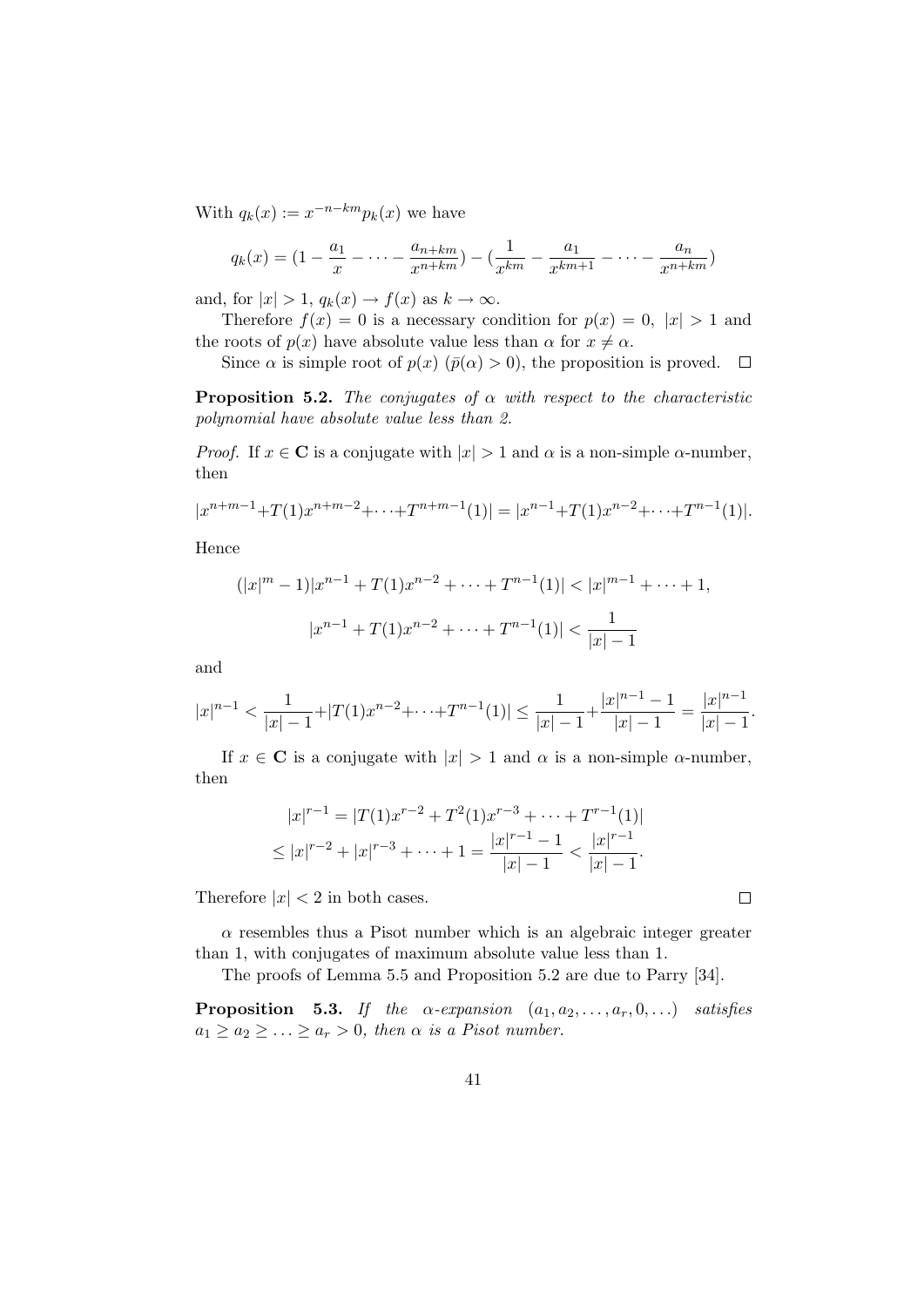Proof. We use the following two lemmas:

**Lemma 5.6.** If  $(a_1, a_2, \ldots, a_r)$  satisfies  $a_1 \geq a_2 \geq \ldots \geq a_r > 0$ , then

$$
1 > T(1) > T^2(1) > \cdots > T^{r-1}(1) > 0
$$

*Proof.* We assume  $T^{n-1}(1) \leq T^n(1)$ . This implies

$$
a_n = [\alpha T^{n-1}(1)] \le [\alpha T^n(1)] = a_{n+1}
$$

and consequently  $a_n = a_{n+1}$ . Hence

$$
T^{n}(1) = \langle \alpha T^{n-1}(1) \rangle \le \langle \alpha T^{n}(1) \rangle = T^{n+1}(1).
$$

We can repeat this consideration and get  $T^{r-1}(1) \leq T^{r}(1) = 0$ . Then  $a_r = [\alpha T^{r-1}(1)] = 0$  which is not allowed.  $\Box$ 

Lemma 5.7.  $q(z) := a_0 + a_1 x + \cdots + a_n x^n$ . If  $a_0 > a_1 \ge a_2 \ge \cdots \ge a_n \ge 0$ , then all roots of  $q(x)$  have absolute value bigger than 1.

*Proof.* Let  $\xi$  be a root of  $q(x)$ . Clearly  $\xi \neq 1$ . Assume  $|\xi| \leq 1$ ,  $\xi \neq 1$ . We have

$$
(1-x)q(x) = a_0 - \underbrace{(a_0 - a_1)}_{>0}x - \underbrace{(a_1 - a_2)}_{\geq 0}x^2 - \dots - \underbrace{(a_{n-1} - a_n)}_{\geq 0}x^n - a_n x^{n+1},
$$

hence

$$
|(1-\xi)q(\xi)|>a_0-(a_0-a_1)-(a_1-a_2)-\cdots-(a_{n-1}-a_n)-a_n=0
$$

 $\Box$ 

and  $\xi$  cannot be a root of  $q(x)$ .

Therefore  $|\xi| > 1$ .

We set  $q(x) := x^{r-1} \bar{p}(x^{-1}),$  i.e.

$$
q(x) := 1 + T(1)x + T^{2}(1)x^{2} + \dots + T^{r-1}(1)x^{r-1}.
$$

With Lemma 5.6,  $q(x)$  satisfies the conditions of Lemma 5.7 and all roots of  $q(x)$  have absolute value bigger than 1. Therefore all roots of  $\bar{p}(x)$  have absolute value less than 1.  $\Box$ 

Corollary 5.3. If  $(a_1, a_2, \ldots, a_r)$  satisfies  $a_1 \geq a_2 \geq \ldots \geq a_r > 0$ , the *characteristic polynomial is irreducible in*  $\mathbf{Z}[x]$ *.*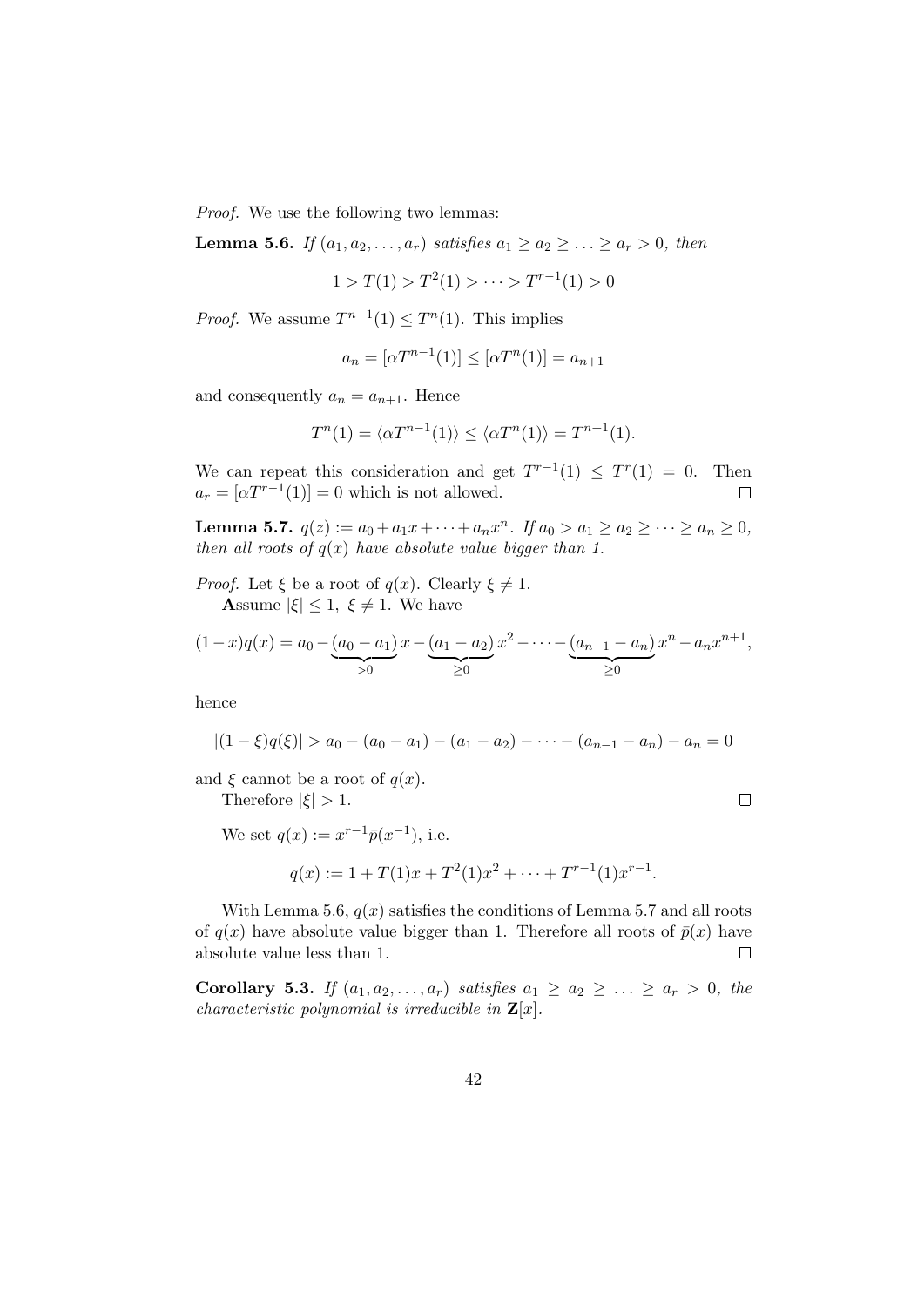Proof.

$$
p(x) = (x - \alpha)(x - \alpha_1)(x - \alpha_2)\dots(x - \alpha_{r-1})
$$

If

$$
(x - \alpha_{i_1})(x - \alpha_{i_2}) \dots (x - \alpha_{i_k}) \in \mathbf{Z}[x] \qquad (1 \le i_j \le r - 1),
$$

then

$$
\prod_{j=1}^k \alpha_{i_j} \in \mathbf{Z},\ |\prod_{j=1}^k \alpha_{i_j}| < 1.
$$

Therefore  $\alpha_{i_j} = 0$  for a  $j \in \{1, 2, ..., k\}$  and  $a_r = \alpha \prod^{r-1}$  $\prod_{i=1} \alpha_i = 0$  which is not allowed.  $\Box$ 

Remark 5.8. In general, the characteristic polynomial is not irreducible. E.g.

$$
x^{5}-3x^{4}-2x^{3}-2x-3=(x^{3}-2x^{2}-5x-3)(x^{2}-x+1).
$$

### 5.4 Expected Value and Variance

**Lemma 5.8.** Let  $G(t, z) = \det(t\mathbf{I} - \mathbf{A}_L(z))$  be the characteristic polynomial of the matrix  $\mathbf{A}_L(z)$ . Then there exists a (complex) neighbourhood of  $z = 1$ such that  $G(t, z) = 0$  has a unique solution  $t = \alpha(z)$  of maximal modulus. Furthermore, the function  $\alpha(z)$  is analytic in this neighbourhood.

*Proof.* Since the eigenvalues of  $A_L(1)$  are  $\alpha$  (which is simple) and  $(\dim A_L-1)$ complex numbers  $\beta_i$  with max  $|\beta_i| < \alpha$ , there exists a neigbourhood of  $z = 1$ such that  $(\dim \mathbf{A}_L - 1)$  eigenvalues of  $\mathbf{A}_L(z)$  are bounded by  $\frac{\max|\beta_i| + \alpha}{2}$  and one eigenvalue is contained in the circle  $|t - \alpha| < \frac{\alpha - \max|\beta_i|}{2}$  $\frac{\text{ax }|\rho_i|}{2}$ . Hence, the equation  $G(t, z) = 0$  has a unique solution  $t = \alpha(z)$  of maximal modulus.

Since  $\alpha$  is a simple root of  $G(t, 1) = 0$  we also have

$$
\frac{\partial}{\partial t}G(t,1)|_{t=q}\neq 0.
$$

Hence, by the implicit function theorem, there exists a neighbourhood of  $z = 1$  such that  $\alpha(z)$  is analytic, too.  $\Box$ 

**Corollary 5.4.** There exists a neighbourhood of  $z = 1$  such that for every block  $B \in \mathcal{B}_L$ 

$$
a_j^B(z) = a^B(z)\alpha(z)^j + \mathcal{O}(\alpha^{(1-\delta)j})
$$

as  $j \to \infty$ , where  $\delta > 0$  and  $a^B(z)$  is a properly chosen analytic function.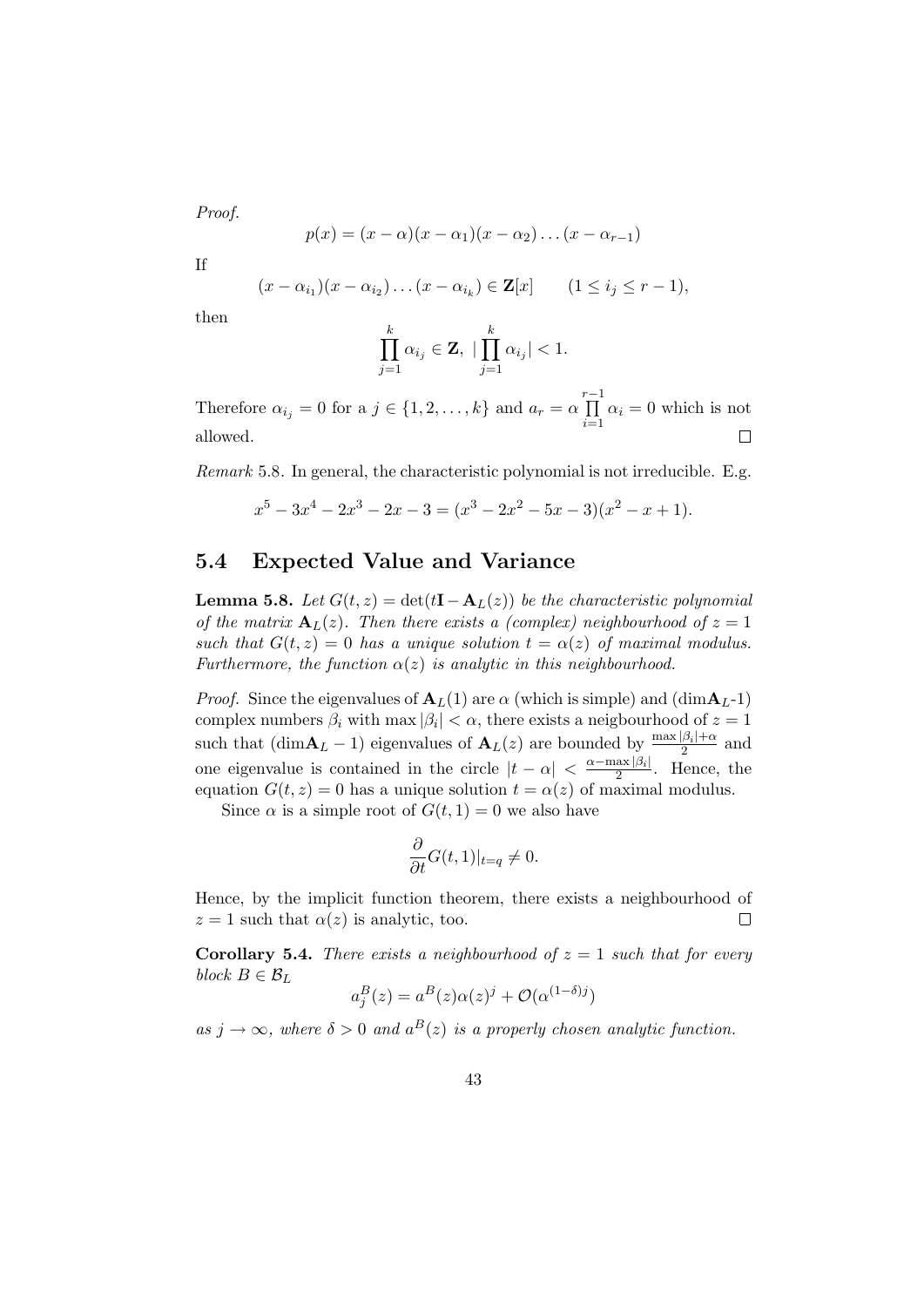Now we look at the function  $c_N(z)$  (=  $\sum_{n \le N}$  $z^{s_F(n)}$ ). By the preceding corollary we know the following:

**Lemma 5.9.** The asymptotic behaviour of  $c_{\eta G_j}(z)$ ,  $j \geq 0$ ,  $1 \leq \eta \leq a_1$ , locally around  $z = 1$  is given by

$$
c_{\eta G_j}(z) = C_{\eta}(z)\alpha(z)^j + \mathcal{O}(\alpha^{(1-\delta)j})
$$

as  $j \rightarrow \infty$ , where  $C_n(z)$  is a properly chosen analytic function with  $C_n(1) = \eta$ .

*Proof.* We just have to add up over all  $a_{j+1}^B(z)$  with blocks  $B \in \mathcal{B}_L$  with  $\eta_B = \eta$  and observe that  $c_{\eta G_j}(1) = \eta G_j$ .  $\Box$ 

The next recurrence will help to extend this property to general N.

**Lemma 5.10.** Suppose that  $N = \eta G_k + N'$ ,  $k \ge L$ , with  $1 \le \eta \le a_1$  and  $N' < G_k$  and let  $B_N = (\epsilon_{k-1}(N), \ldots, \epsilon_{k-L}(N))$  be the block of digits of N preceding  $\eta = \epsilon_k(N)$ . Then

$$
c_N(z) = c_{\eta G_k}(z) + c_{N'}(z) z^{\kappa(\eta, B_N)}.
$$
\n(5.12)

*Proof.* For  $n < N'$  we have

$$
s_F(n + \eta G_k) = s_F(n) + \kappa(\eta, B_N).
$$

Hence, (5.12) follows immediately.

Obviously, we have

$$
\mathbf{E} X_N = \frac{c_N'(1)}{N}
$$

and

$$
\mathbf{V}X_N = \frac{c_N''(1)}{N} + \frac{c_N'(1)}{N} - \left(\frac{c_N'(1)}{N}\right)^2.
$$

Therefore we need expressions for  $c'_{N}(1)$  and  $c''_{N}(1)$ .

**Lemma 5.11.** Suppose that the digital representation of  $N$  with respect to  $G_j$  is given by

$$
N = \sum_{m=1}^{M} \eta_m G_{j_m}
$$

with  $G_{j_1} > G_{j_2} > \cdots > G_{j_M}$  and  $\eta_m > 0$ . Then there exist  $\kappa_m$  depending on N such that

$$
c_N(z) = \sum_{m=1}^{M} z^{\kappa_m} c_{\eta_m} c_{j_m}(z)
$$
\n(5.13)

and  $|\kappa_m| \leq Dm$  for some constant  $D > 0$ .

 $\Box$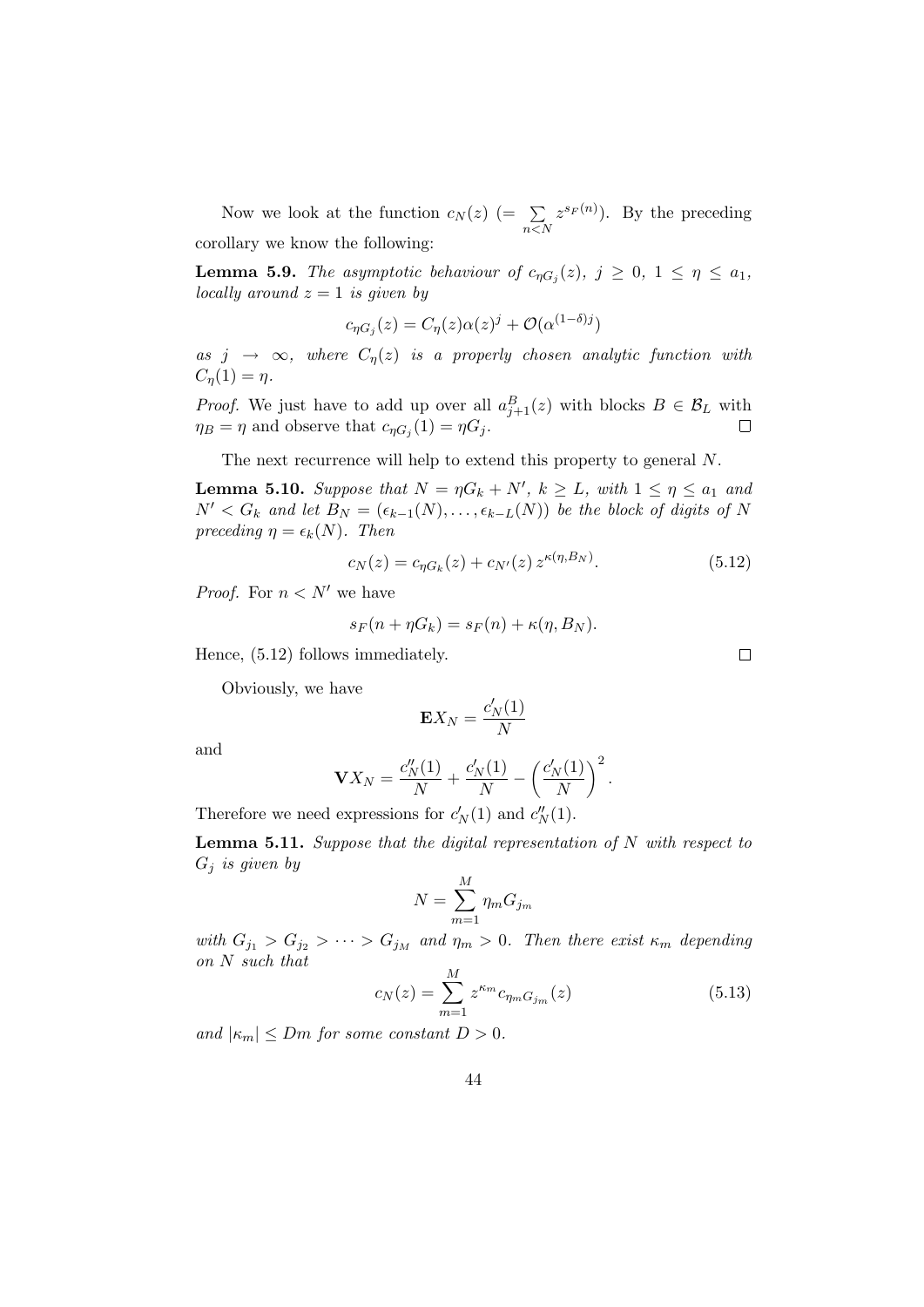Proof. We just have to apply Lemma 5.10 recursively. Furthermore  $|\kappa_m| \leq Dm$  with

$$
D = \max_{(\eta,B)\in \mathcal{B}_{L+1}} |\kappa(\eta,B)|.
$$

 $\Box$ 

Corollary 5.5. With the same notation as in Lemma 5.11 we have

$$
c'_{N}(1) = \sum_{m=1}^{M} \left( \kappa_m \eta_m + C'_{\eta_m}(1) + j_m \frac{\alpha'(1)}{\alpha(1)} \eta_m \right) G_{j_m} + \mathcal{O}(N^{1-\delta})
$$

and

$$
c''_N(1) = \sum_{m=1}^M \left( \kappa_m (\kappa_m - 1) \eta_m + 2 \kappa_m C'_{\eta_m}(1) + C''_{\eta_m}(1) \right) G_{j_m}
$$
  
+ 
$$
\sum_{m=1}^M \left( 2 \kappa_m \eta_m \frac{\alpha'(1)}{\alpha(1)} + 2 C'_{\eta_m}(1) \frac{\alpha'(1)}{\alpha(1)} + \frac{\alpha''(1)}{\alpha(1)} \eta_m \right) j_m G_{j_m}
$$
  
+ 
$$
\sum_{m=1}^M \left( \eta_m j_m (j_m - 1) \frac{\alpha'(1)^2}{\alpha(1)^2} \right) G_{j_m} + \mathcal{O}(N^{1-\delta})
$$

for some  $\delta > 0$ .

*Proof.* We just apply that  $c_{\eta G_j}(z)$  and its derivatives are given by

$$
c_{\eta G_j}(z) = C_{\eta}(z)\alpha(z)^j + \mathcal{O}(\alpha^{(1-\delta)j}),
$$
  
\n
$$
c'_{\eta G_j}(z) = C'_{\eta}(z)\alpha(z)^j + C_{\eta}(z)j\alpha'(z)\alpha(z)^{j-1} + \mathcal{O}(\alpha^{(1-\delta)j}),
$$
  
\n
$$
c'_{\eta G_j}(z) = C''_{\eta}(z)\alpha(z)^j + 2C'_{\eta}(z)j\alpha'(z)\alpha(z)^{j-1} + C_{\eta}(z)j(\gamma^{1-\delta})
$$
  
\n
$$
+ C_{\eta}(z)j\alpha''(z)\alpha(z)^{j-1} + C_{\eta}(z)j(j-1)\alpha'(z)^2\alpha(z)^{j-2} + \mathcal{O}(\alpha^{(1-\delta)j})
$$

in a sufficiently small neighbourhood of  $z = 1$  and for some  $\delta > 0$ . Note that by Cauchy's formula, the absolute value of the derivative of an analytic function f in some circle  $|z - 1| \leq R$  can be essentially bounded by max |f| in a slightly larger circle  $|z - 1| \le R + \varepsilon$ .  $\Box$ 

#### Theorem 5.3.

$$
\mathbf{E}X_N = \frac{1}{N} \sum_{n < N} s_G(n) = \mu \frac{\log N}{\log \alpha} + \mathcal{O}(1) \tag{5.14}
$$

and

$$
\mathbf{V}X_N = \frac{1}{N} \sum_{n < N} (s_G(n) - \mathbf{E}X_N)^2 = \sigma^2 \frac{\log N}{\log \alpha} + \mathcal{O}(1),
$$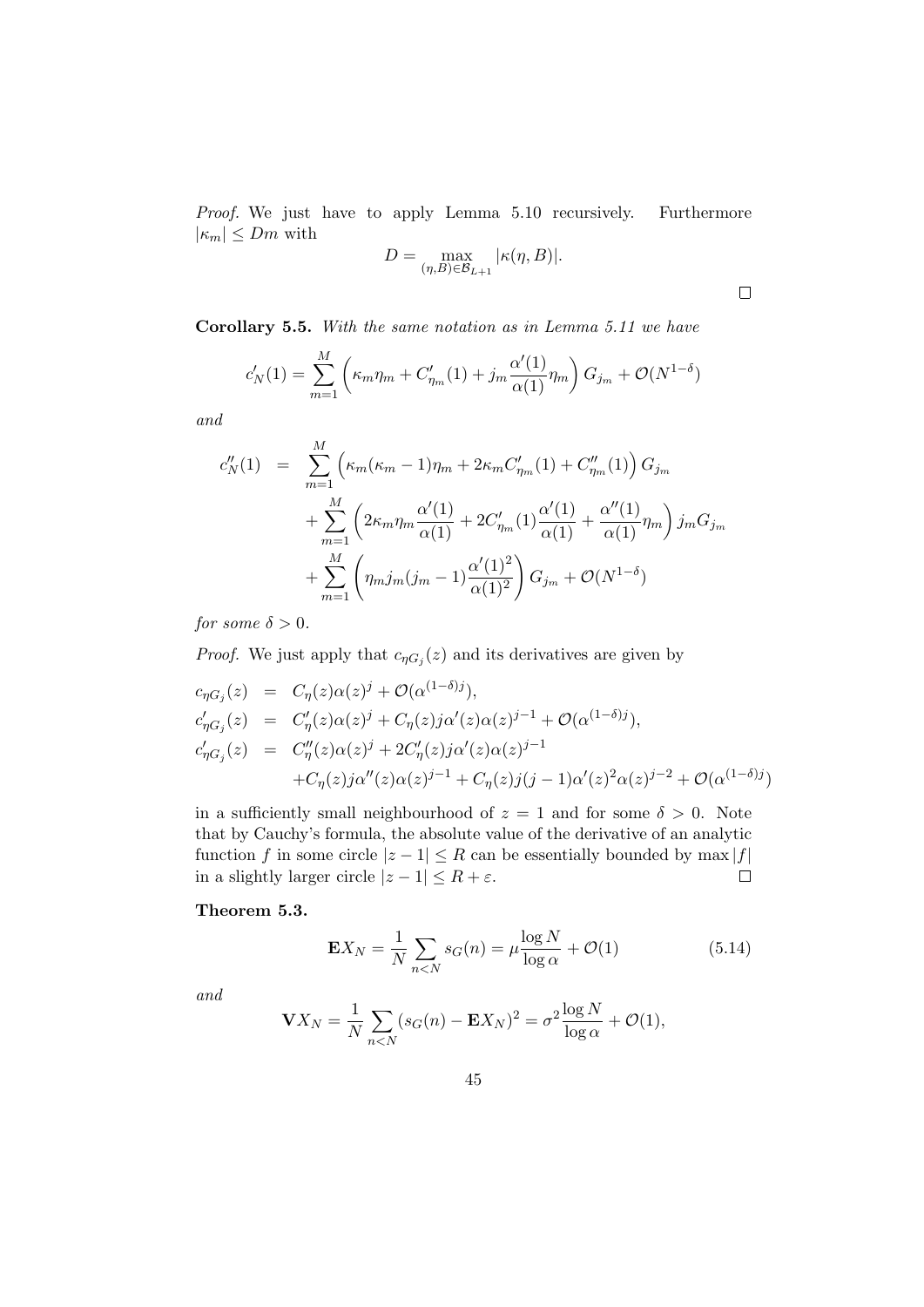where

$$
\mu = \frac{\alpha'(1)}{\alpha} \text{ and } \sigma^2 = \frac{\alpha''(1)}{\alpha} + \mu - \mu^2.
$$

*Proof.* Let us start with  $\mathbf{E}X_N$ . Firstly, we have

$$
\mathbf{E}X_N = \frac{c'_N(1)}{N}
$$
  
=  $\frac{1}{N} \sum_{m=1}^M \left( \kappa_m \eta_m + C'_{\eta_m}(1) + j_m \frac{\alpha'(1)}{\alpha(1)} \eta_m \right) G_{j_m} + \mathcal{O}(N^{-\delta})$   
=  $j_1 \frac{\alpha'(1)}{\alpha(1)} \frac{1}{N} \sum_{m=1}^M \eta_m G_{j_m} - \frac{1}{N} \sum_{m=1}^M \frac{\alpha'(1)}{\alpha(1)} (j_1 - j_m) \eta_m G_{j_m}$   
+  $\frac{1}{N} \sum_{m=1}^M (\kappa_m \eta_m + C'_{\eta_m}(1)) G_{j_m} + \mathcal{O}(N^{-\delta}).$ 

Now note that

$$
\sum_{m=1}^{M} (j_1 - j_m) \eta_m G_{j_m} \le a_1 \sum_{j=0}^{j_1} j G_{j_1-j} = \mathcal{O}(\sum_{j=0}^{j_1} j \alpha^{j_1-j}) = \mathcal{O}(\alpha^{j_1}) = \mathcal{O}(N)
$$

and that

$$
\sum_{m=1}^{M} |\kappa_m|\eta_m G_{j_m} \le \sum_{m=1}^{M} Dma_1 G_{j_m} = \mathcal{O}(N).
$$

Hence,

$$
\mathbf{E}X_N = j_1 \frac{\alpha'(1)}{\alpha(1)} + \mathcal{O}(1).
$$

Finally, since  $j_1 = \log N/\log \alpha + \mathcal{O}(1)$  the representation (5.14) for  $\mathbf{E}X_N$ follows.

For the variance  $\mathbf{V} X_N$  we have to be a little bit more careful. Let us start with the full expansion of

$$
N(c_N''(1) + c_N'(1)) - c_N'(1)^2 = N \sum_{m=1}^M \left( \kappa_m^2 \eta_m + 2 \kappa_m C_{\eta_m}'(1) + C_{\eta_m}'(1) + C_{\eta_m}''(1) \right) G_{j_m}
$$
  
+2N  $\frac{\alpha'(1)}{\alpha(1)} \sum_{m=1}^M (\kappa_m \eta_m + C_{\eta_m}'(1)) j_m G_{j_m}$   
-2 $\frac{\alpha'(1)}{\alpha(1)} \sum_{m=1}^M (\kappa_m \eta_m + C_{\eta_m}'(1)) G_{j_m} \sum_{k=1}^M j_k \eta_k G_{j_k}$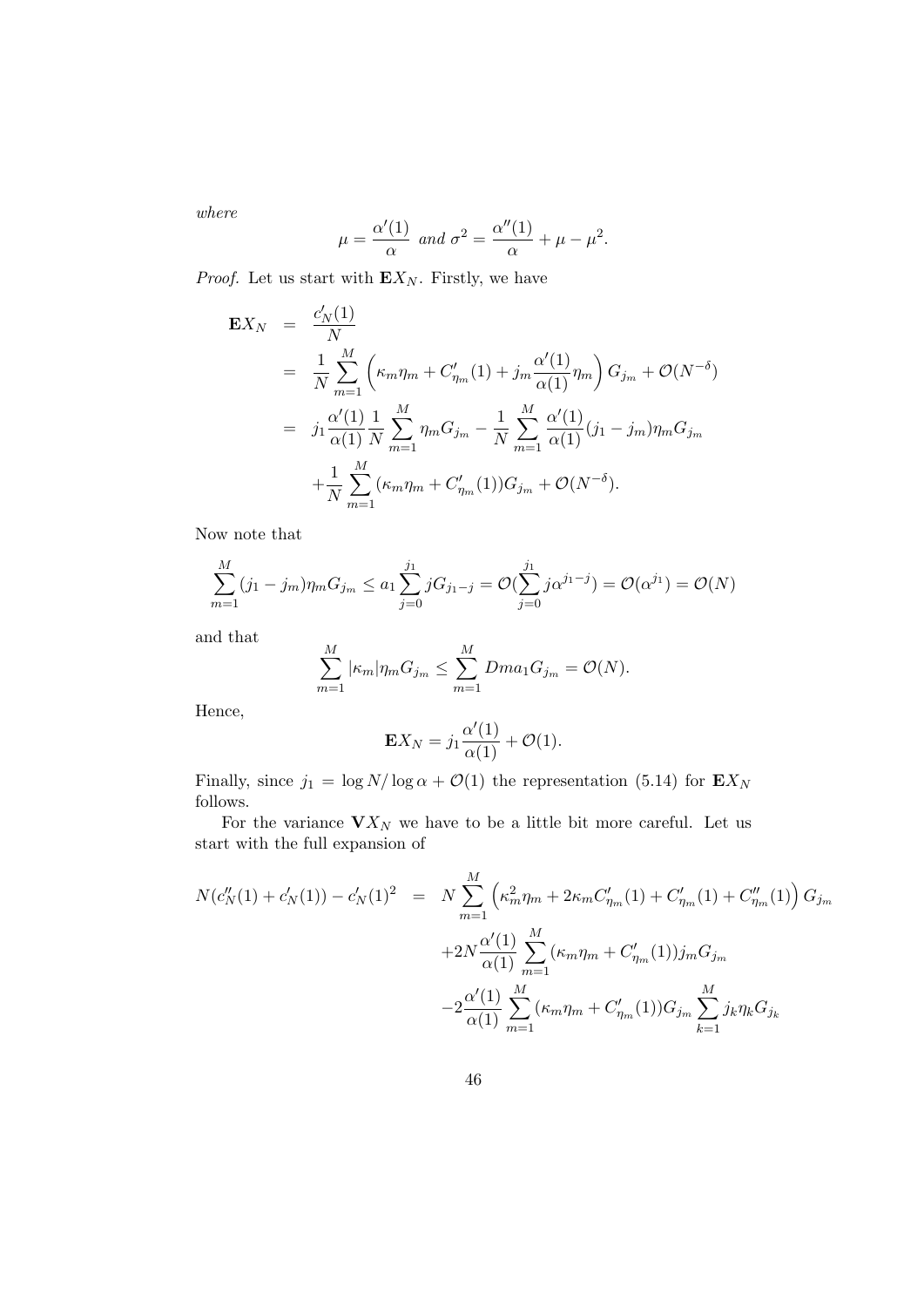$$
+N\sum_{m=1}^{M} \left(\frac{\alpha''(1)}{\alpha(1)} + \frac{\alpha'(1)}{\alpha(1)} - \frac{\alpha'(1)^2}{\alpha(1)^2}\right) j_m \eta_m G_{j_m}
$$
  
+
$$
N\frac{\alpha'(1)^2}{\alpha(1)^2} \sum_{m=1}^{M} j_m^2 \eta_m G_{j_m} - \frac{\alpha'(1)^2}{\alpha(1)^2} \left(\sum_{m=1}^{M} j_m \eta_m G_{j_m}\right)^2
$$
  
-
$$
\left(\sum_{m=1}^{M} (\kappa_m \eta_m + C'_{\eta_m}(1)) G_{j_m}\right)^2 + \mathcal{O}(N^{2-\delta}).
$$

Now we apply the estimates

$$
\sum_{m=1}^{M} m^2 \eta_m G_{j_m} = \mathcal{O}(N),
$$
\n
$$
\sum_{m=1}^{M} |\kappa_m \eta_m + C'_{\eta_m}(1)| (j_1 - j_m) G_{j_m} = \mathcal{O}(N), \qquad \left( C'_{\eta_m}(1) \le \max_{0 \le i \le a_1} C'_i(1) \right)
$$
\n
$$
\sum_{m=1}^{M} (j_1 - j_m) \eta_m G_{j_m} = \mathcal{O}(N),
$$

and

$$
N\sum_{m=1}^{M} j_m^2 \eta_m G_{j_m} - \left(\sum_{m=1}^{M} j_m \eta_m G_{j_m}\right)^2 = \sum_{k,m=1}^{M} j_m (j_m - j_k) \eta_m \eta_k G_{j_m} G_{j_k}
$$
  
= 
$$
\sum_{k,m=1}^{M} (j_m - j_1)((j_m - j_1) - (j_k - j_1)) \eta_m \eta_k G_{j_m} G_{j_k} = \mathcal{O}(N^2)
$$

and directly obtain

$$
\mathbf{V}X_N = j_1 \left( \frac{\alpha''(1)}{\alpha(1)} + \frac{\alpha'(1)}{\alpha(1)} - \frac{\alpha'(1)^2}{\alpha(1)^2} \right) + \mathcal{O}(1).
$$

As above,  $j_1 = \log N / \log \alpha + \mathcal{O}(1)$  and so the theorem is proved.

 $\Box$ 

### 5.5 Global Limit Law

With help of Lemma 5.9 and Lemma 5.10 we can prove asymptotic normality of  $X_N$ . Observe that

$$
\frac{1}{N}c_N(e^{it}) = \mathbf{E}e^{itX_N}
$$

is the characteristic function of  $X_N$ .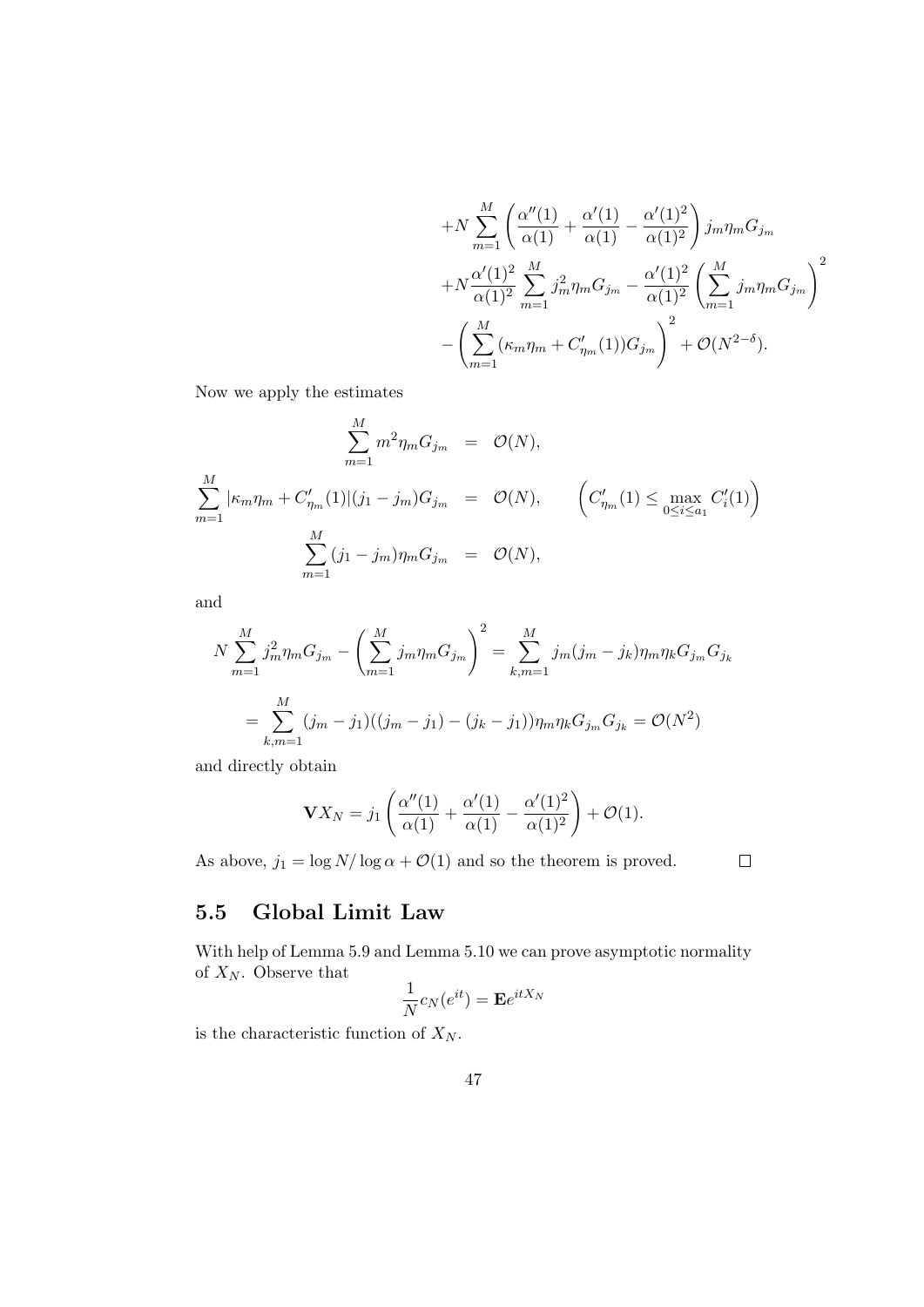**Proposition 5.4.** Suppose that  $\sigma^2 \neq 0$  and set  $\mu_N = \mathbf{E} X_N$  and  $\sigma_N^2 = \mathbf{V} X_N$ . Then for every  $\varepsilon > 0$  we have uniformly for  $|t| \leq (\log N)^{1/2 - \varepsilon}$ 

$$
e^{-it\mu_N/\sigma_N} \frac{1}{N} c_N(e^{it/\sigma_N}) = e^{-t^2/2} + \mathcal{O}((\log N)^{-1/2+\varepsilon}).\tag{5.15}
$$

*Proof.* Set  $f(z) = \log \alpha(e^z)$  in an open neighbourhood of  $z = 0$ . Then we have

$$
\alpha(e^{it}) = \alpha e^{i\mu t - \sigma^2 t^2 / 2 + \mathcal{O}(|t|^3)},
$$

with  $\mu = f'(0) = \alpha'(1)/\alpha$  and  $\sigma^2 = f''(0) = \alpha''(1)/\alpha + \mu - \mu^2$  (see Theorem 5.3). Hence, by using Lemma 5.9

$$
c_{\eta G_j}(e^{it}) = \eta G_j e^{j(i\mu t - \sigma^2 t^2/2)} e^{\mathcal{O}(|t| + j|t|^3)} + \mathcal{O}\left(\alpha^{(1-\delta)j}\right)
$$

in an open neighbourhood of  $t = 0$  in **R**.

Now suppose that  $N = \sum$ M  $\sum_{m=1}^{N} \eta_m G_{j_m}$  with  $j_1 > j_2 > \cdots > j_M$  and  $\eta_m > 0$ is the G-ary expansion of  $N$ . Then by Lemma 5.11

$$
c_N(e^{it}) = \sum_{m=1}^{M} c_{\eta_m G_{j_m}}(e^{it})e^{it\kappa_m}
$$
  
= 
$$
\sum_{m=1}^{M} \eta_m G_{j_m}e^{ij_m\mu t - j_m \sigma^2 t^2/2}e^{\mathcal{O}(m|t| + j_m|t|^3)} + \mathcal{O}(N^{(1-\delta)}).
$$

Now observe that

$$
\frac{it}{\sigma_N} = \frac{it}{\sigma j_1^{1/2}} \left( 1 + \mathcal{O}(j_1^{-1}) \right),\,
$$

and that

$$
e^{-it\mu_N/\sigma_N} = e^{-it(\mu/\sigma)j_1^{1/2}(1+\mathcal{O}(j_1^{-1}))}.
$$

Hence

$$
\mathbf{E}e^{it(X_N - \mu_N)/\sigma_N} = e^{-it\mu_N/\sigma_N} \frac{1}{N} c_N(e^{it/\sigma_N})
$$
  
=  $e^{-t^2/2} \frac{1}{N} \sum_{m=1}^M \eta_m G_{j_m} e^{it(j_m - j_1)/(\sigma_{j_1}^{1/2}) - (j_m - j_1)t^2/(2j_1)}$   
× $e^{\mathcal{O}\left(m|t|/j_1^{1/2} + t^2/j_1 + |t^3|/j_1^{1/2}\right)} + \mathcal{O}(N^{-\delta}).$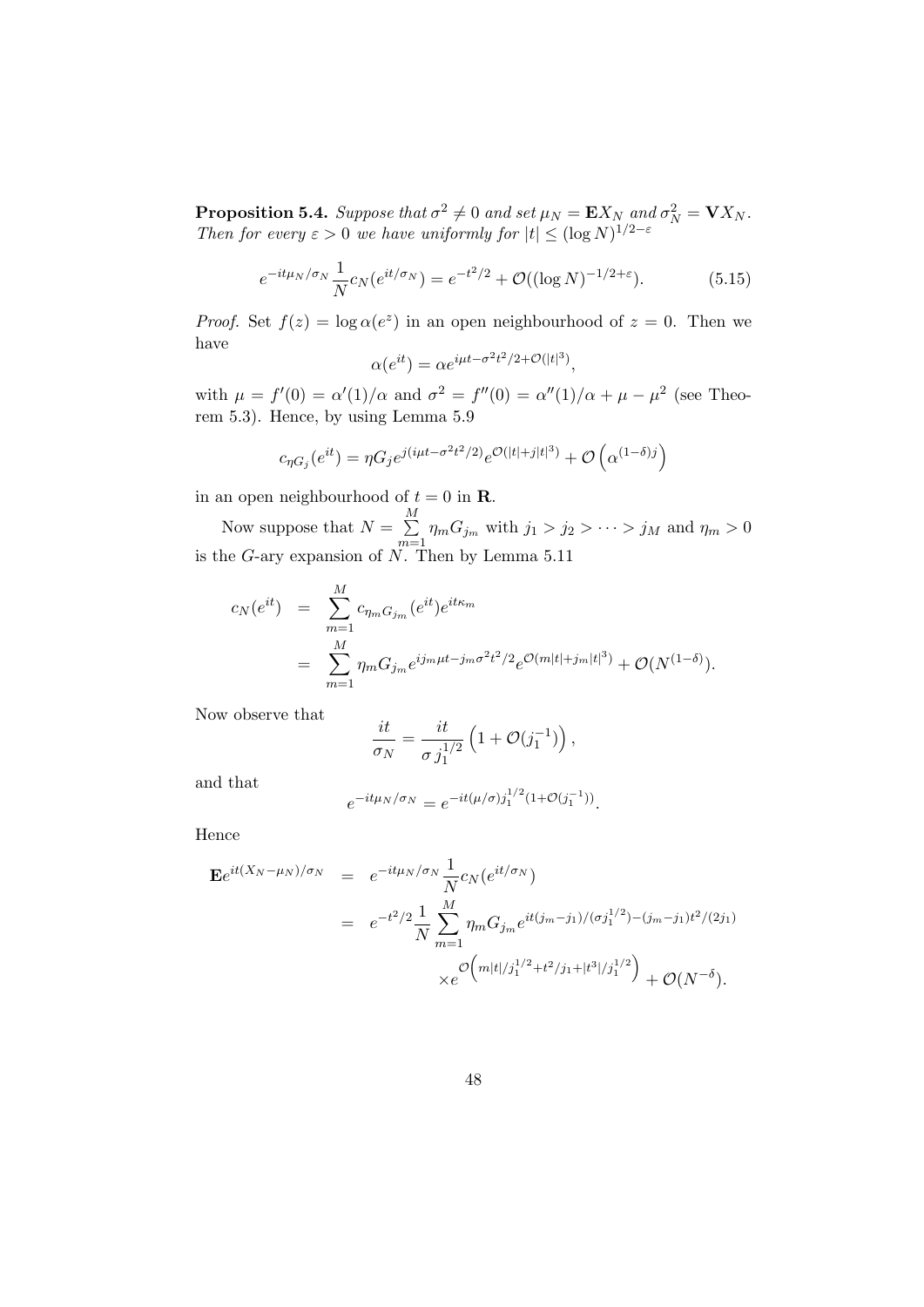Let  $\varepsilon > 0$  be a (small) real number and let  $\tau$  be defined by  $j_{\tau} > j_1 - j_1^{\varepsilon} \ge j_{\tau+1}$ . Then  $\tau/2 \leq j_1 - j_\tau < j_1^{\varepsilon}$  and consequently

$$
\mathbf{E}e^{it(X_N - \mu_N)/\sigma_N} = e^{-t^2/2} \sum_{m=1}^{\tau} \frac{\eta_m G_{j_m}}{N} e^{\mathcal{O}\left(|t|\sigma j_1^{\varepsilon - 1/2} + t^2 j_1^{\varepsilon - 1} + |t|^3 j_1^{-1/2}\right)} + \mathcal{O}\left(\sum_{m=\tau+1}^{M} \frac{\eta_m G_{j_m}}{N}\right) + \mathcal{O}(N^{-\delta})
$$
  
=  $e^{-t^2/2} e^{\mathcal{O}\left(|t|\sigma j_1^{\varepsilon - 1/2} + t^2 j_1^{\varepsilon - 1} + |t|^3 j_1^{-1/2}\right)} + \mathcal{O}(\alpha^{-j_1^{\varepsilon}}).$ 

Since  $j_1 = (\log N)/(\log \alpha) + \mathcal{O}(1)$  this implies (5.15) directly for  $|t| \leq (\log N)^{\varepsilon/3}$ . Furthermore, since

$$
e^{-t^2/2 + \mathcal{O}(|t^3|j_1^{-1/2})} \le e^{-cj_1^{2\varepsilon/3}} = \mathcal{O}(j_1^{-1})
$$

for  $(\log N)^{\varepsilon/3} \leq |t| \leq (\log N)^{1/2-\varepsilon}$  and a sufficiently small  $c > 0$  we finally obtain the full version of (5.15).  $\Box$ 

We use Proposition 5.4 to prove the following theorem.

**Theorem 5.4.** If 
$$
\sigma^2 \neq 0
$$
, then for every  $\varepsilon > 0$   
\n
$$
\frac{1}{N} |\{n < N : s_F(n) < \mathbf{E}X_N + x\mathbf{V}X_N\}| = \frac{1}{\sqrt{2\pi}} \int_{-\infty}^x e^{-\frac{1}{2}t^2} dt + \mathcal{O}((\log N)^{-1/2+\varepsilon})
$$
\n(5.16)

uniformly for all real x as  $N \to \infty$ .

Proof. Set

$$
\Delta_N(t) = e^{-t^2/2} - \mathbf{E}e^{it(X_N - \mu_N)/\sigma_N}.
$$

Then by Esseen's inequality [15, p. 32] we have

$$
\frac{1}{N}|\{n < N : s_F(n) < \mathbf{E}X_N + x\mathbf{V}X_N\}| = \frac{1}{\sqrt{2\pi}}\int_{-\infty}^x e^{-\frac{1}{2}t^2}dt + \mathcal{O}\left(\frac{1}{T} + \int_{-T}^T \left|\frac{\Delta_N(t)}{t}\right|dt\right).
$$

We choose  $T = (\log N)^{1/2-\epsilon}$  and use the estimate

$$
e^{-it\mu_N/\sigma_N}\frac{1}{N}c_N(e^{it/\sigma_N})=1+\mathcal{O}(t^2)
$$

for  $|t| \leq (\log N)^{-2}$ . Combining this with Proposition 5.4 we directly get

$$
\int_{-T}^{T} \left| \frac{\Delta_N(t)}{t} \right| dt = \int_{|t| \le (\log N)^{-2}} \left| \frac{\Delta_N(t)}{t} \right| dt + \int_{(\log N)^{-2} < |t| \le T} \left| \frac{\Delta_N(t)}{t} \right| dt
$$
\n
$$
= \mathcal{O}\left( (\log N)^{-1/2 + \varepsilon} (\log \log N) \right).
$$

Hence, (5.16) follows.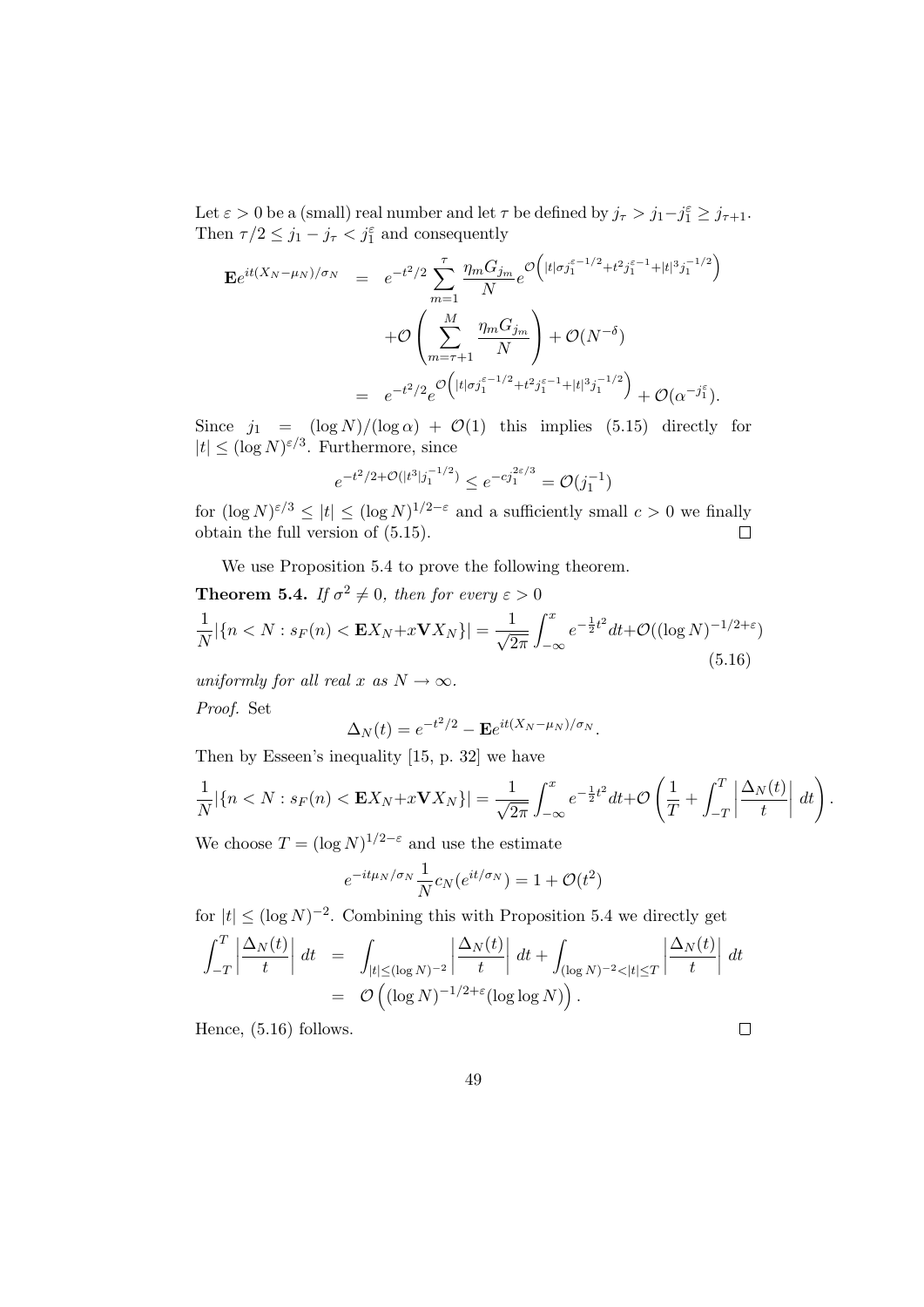### 5.6 Local Limit Law

In order to prove a local limit law for  $X_N$ , we need more precise information on the behaviour of  $c_{\eta G_j}(z)$ .

**Proposition 5.5.** Suppose that  $\alpha$  is a simple  $\alpha$ -number and that

 $d = \gcd{\kappa(\eta, B) : B \in \mathcal{B}_{L+1}\} = 1.$ 

Then there exist  $\varepsilon > 0$  and  $\delta > 0$  such that

$$
c_{\eta G_j}(e^{it}) = C_{\eta}(e^{it})\alpha(e^{it})^j + \mathcal{O}\left(\alpha^{(1-\delta)j}\right)
$$
\n(5.17)

uniformly for  $|t| \leq \varepsilon$ , where  $C_n(z)$  and  $\alpha(z)$  are as in Lemma 5.9, and

$$
c_{\eta G_j}(e^{it}) = \mathcal{O}\left(\alpha^{(1-\delta)j}\right) \tag{5.18}
$$

uniformly for  $\varepsilon \leq |t| \leq \pi$ .

*Proof.* Obviously, (5.17) follows from Lemma 5.9 for some  $\varepsilon > 0$ .

For the proof of  $(5.18)$  we just have to observe that  $d = 1$  implies that all solutions t of  $G(t, z) = \det(t\mathbf{I} - \mathbf{A}_L(z)) = 0$  for  $z = e^{i\varphi}$ ,  $0 < \varphi < 2\pi$ , are strictly bounded by  $\alpha$ .

If  $|z|=1$  then all entries of  $\mathbf{A}_L(z)$  are complex numbers whose abolute values are bounded by those of  $A_L(1)$ . Hence by [33, theorem 2.1, p. 36] all eigenvalues  $\beta$  of  $\mathbf{A}_L(z)$  are bounded by  $|\beta| \leq \alpha$ . Furthermore,  $|\beta| = \alpha$  if and only if there exists a complex number  $\lambda$  with  $|\lambda| = 1$  and a diagonal matrix  $D = \text{diag}(\lambda_B)_{B \in \mathcal{B}_L}$  with complex numbers  $\lambda_B$  with  $|\lambda_B| = 1$  such that

$$
\mathbf{A}_L(z) = \lambda D \, \mathbf{A}_L(1) \, D^{-1}.
$$

Without loss of generality we may assume that  $\lambda_{00\cdots0} = 1$ .

We now show that in this case we have  $\lambda = 1$  and  $\lambda_B = 1$  for all  $B \in \mathcal{B}_L$ , i.e.  $\mathbf{A}_L(z) = \mathbf{A}_L(1)$ . First observe that  $a_{00\cdots0,00\cdots0}(z) = 1$  for all z. Thus,  $\lambda = 1$ . More generally, if  $a_{B,C}(z) = a_{B,C}(1) = 1$  then  $\lambda_B = \lambda_C$ . Obviously, we have  $a_{B,C}(z) = a_{B,C}(1) = 1$  if  $B' = 'C$  and  $\eta_B = 0$ . Thus, if  $B = (\eta_1, \dots, \eta_L)$  is any block in  $\mathcal{B}_L$  then we can consider the sequence

 $B_0 = (0, 0, \ldots, 0), B_1 = (0, \ldots, 0, \eta_1), B_2 = (0, \ldots, 0, \eta_1, \eta_2), \ldots, B_{L-1} = B$ and can conclude that

$$
1=\lambda_{B_0}=\lambda_{B_1}=\cdots=\lambda_B.
$$

However, if  $d = 1$  then for every  $\varphi$ ,  $0 < \varphi < 2\pi$ , there exists  $(\epsilon, B) \in \mathcal{B}_{L+1}$ with  $e^{it\kappa(\epsilon,B)} \neq 1$ . Consequently, if  $d=1$  then all eigenvalues  $\beta$  of  $\mathbf{A}_{L}(e^{it})$ are strictly bounded by  $|\beta| < \alpha$ .  $\Box$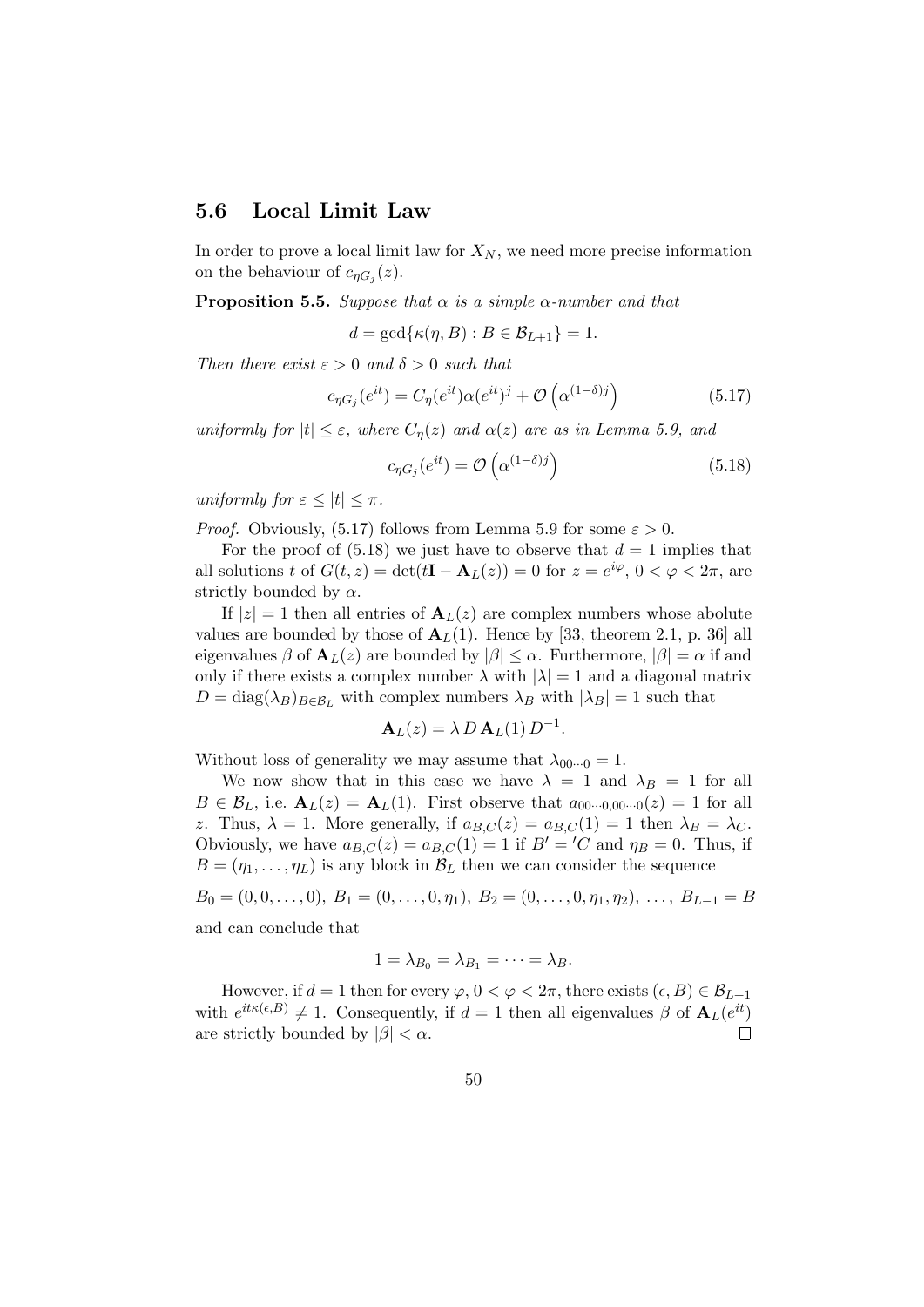*Remark* 5.9. If  $d > 1$  then we have  $\mathbf{A}_L(z) = \mathbf{A}_L(1)$  if and only if z is a d-th root of unity, and therefore we get a periodic structure, i.e. a local limit law for every residue class of d.

With help of Proposition 5.5 it is possible to derive asymptotic expansions for the coefficients

$$
c_{N,k} = |\{n < N : s_F(n) = k\}|
$$

of

$$
c_N(z) = \sum_{k \ge 0} c_{N,k} z^k
$$

for  $N = \eta G_j$ ,  $1 \leq \eta \leq Q$ , via saddle point approximations.

Proposition 5.6. We have

$$
c_{\eta G_j,k} = \frac{\eta G_j}{\sqrt{2\pi j \sigma^2}} \left( \exp\left(-\frac{(k-j\mu)^2}{2j\sigma^2}\right) + \mathcal{O}(j^{-1/2})\right)
$$

uniformly for all  $j, k \geq 0$ .

Proof. We again use Cauchy's formula

$$
c_{\eta G_j,k} = \frac{1}{2\pi} \int_{-\pi}^{\pi} c_{\eta G_j}(e^{it}) e^{-ikt} dt.
$$

Since

$$
\int_{\varepsilon \leq |t| \leq \pi} |c_{\eta G_j}(e^{it})| dt = \mathcal{O}\left(\alpha^{(1-\delta)j}\right) = \mathcal{O}(G_j/j)
$$

we just have to evaluate

$$
I = \frac{1}{2\pi} \int_{|t| \le j^{-\nu}} c_{\eta G_j}(e^{it}) e^{-ikt} dt + \frac{1}{2\pi} \int_{j^{-\nu} \le |t| \le \varepsilon} c_{\eta G_j}(e^{it}) e^{-ikt} dt = I_1 + I_2,
$$

where  $0 < \nu < \frac{1}{6}$ . From  $\alpha(e^{it}) = \alpha e^{i\mu t - \sigma^2 t^2/2 + \mathcal{O}(|t|^3)}$  it follows that there exists a constant  $c > 0$  such that  $|\alpha(e^{it})| \leq e^{-ct^2}$  for  $|t| \leq \varepsilon$ . Hence,

$$
I_2 \leq \frac{1}{\pi} \int_{j-\nu}^{\infty} e^{-cjt^2} dt + \mathcal{O}\left(\alpha^{(1-\delta)j}\right) = \mathcal{O}\left(e^{-cj^{1-2\nu}}\right) + \mathcal{O}\left(\alpha^{(1-\delta)j}\right) = \mathcal{O}(G_j/j)
$$

Finally,

$$
I_1 = \frac{1}{2\pi} \int_{|t| \le j^{-\nu}} C_{\eta}(1) \alpha^j e^{it(j\mu - k) - j\sigma^2 t^2/2} \left( 1 + \mathcal{O}(j|t|^3 + |t|) \right) dt + \mathcal{O}\left( \alpha^{(1-\delta)j} \right)
$$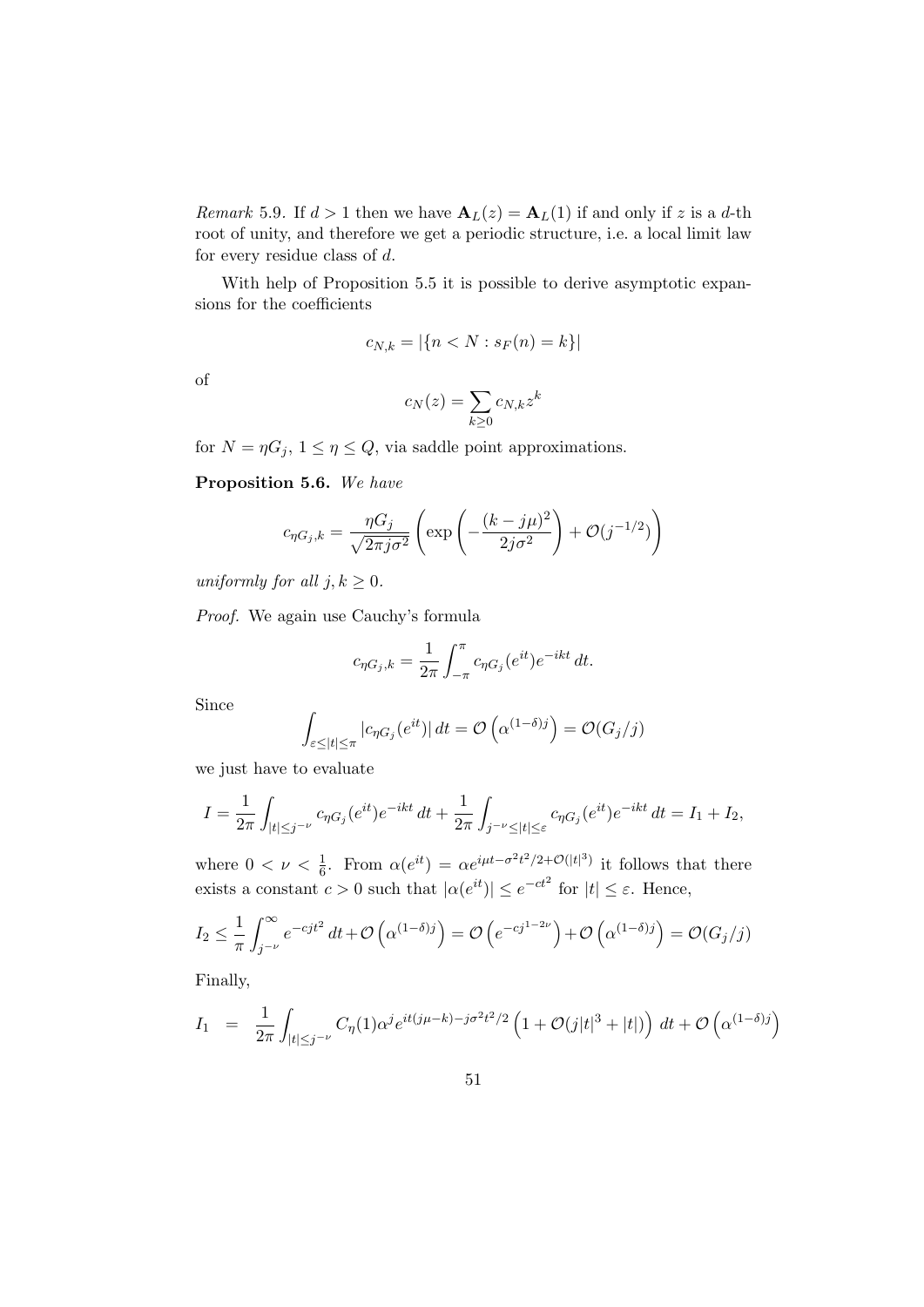$$
= \frac{1}{2\pi} \int_{-\infty}^{\infty} C_{\eta}(1) \alpha^{j} e^{it(j\mu - k) - j\sigma^{2}t^{2}/2} dt + \mathcal{O}\left(\int_{|t| > j^{-\nu}} C_{\eta}(1) \alpha^{j} e^{-j\sigma^{2}t^{2}/2} dt\right)
$$

$$
+ \mathcal{O}\left(\int_{|t| \leq j^{-\nu}} C_{\eta}(1) \alpha^{j} e^{-j\sigma^{2}t^{2}/2} (j|t|^{3} + |t|) dt\right) + \mathcal{O}\left(\alpha^{(1-\delta)j}\right)
$$

$$
= \frac{C_{\eta}(1) \alpha^{j}}{\sqrt{2\pi j \sigma^{2}}} \exp\left(-\frac{(k - j\mu)^{2}}{2j\sigma^{2}}\right) + \mathcal{O}(\alpha^{j}/j)
$$

$$
= \frac{\eta G_{j}}{\sqrt{2\pi j \sigma^{2}}} \exp\left(-\frac{(k - j\mu)^{2}}{2j\sigma^{2}}\right) + \mathcal{O}(G_{j}/j).
$$

Proposition 5.6 and Lemma 5.11 can be used to prove the following theorem.

**Theorem 5.5.** If  $\alpha$  is a simple  $\alpha$ -number,  $\sigma^2 \neq 0$ , F just attains integer values and

$$
d = \gcd\{\kappa(\epsilon, B) : (\epsilon, B) \in \mathcal{B}_{L+1}\} = 1,
$$

then for every  $\varepsilon > 0$ 

$$
|\{n < N : s_F(n) = k\}| = \frac{N}{\sqrt{2\pi \mathbf{V} X_N}} \left( \exp\left(-\frac{(k - \mathbf{E} X_N)^2}{2\mathbf{V} X_N}\right) + \mathcal{O}((\log N)^{-1/2 + \varepsilon})\right)
$$

uniformly for all non-negative integers k as  $N \to \infty$ .

*Proof.* As in the proof of Proposition 5.4 we suppose that  $N = \sum$ M  $\sum_{m=1} \eta_m G_{j_m}$ (with  $j_1 > j_2 > \cdots > j_M$  and  $\eta_m > 0$ ) is the G-ary expansion of N. Furthermore, let  $\varepsilon > 0$  be a (small) real number and let  $\tau$  be defined by  $j_{\tau} > j_1 - j_1^{\varepsilon} \ge j_{\tau+1}$ . Then by (5.13)

$$
c_{N,k} = \sum_{m=1}^{M} c_{\eta_m G_{j_m}, k - \kappa_m}
$$
  
= 
$$
\sum_{m=1}^{\tau} c_{\eta_m G_{j_m}, k - \kappa_m} + \mathcal{O}\left(\sum_{l=\tau+1}^{M} \frac{\eta_m G_{j_m}}{j_l^{1/2}}\right)
$$
  
= 
$$
\sum_{m=1}^{\tau} \frac{\eta_m G_{j_m}}{\sqrt{2\pi j_m \sigma^2}} \exp\left(-\frac{(k - \kappa_m - j_m \mu)^2}{2j_m \sigma^2}\right) + \mathcal{O}(G_{j_1}/j_1).
$$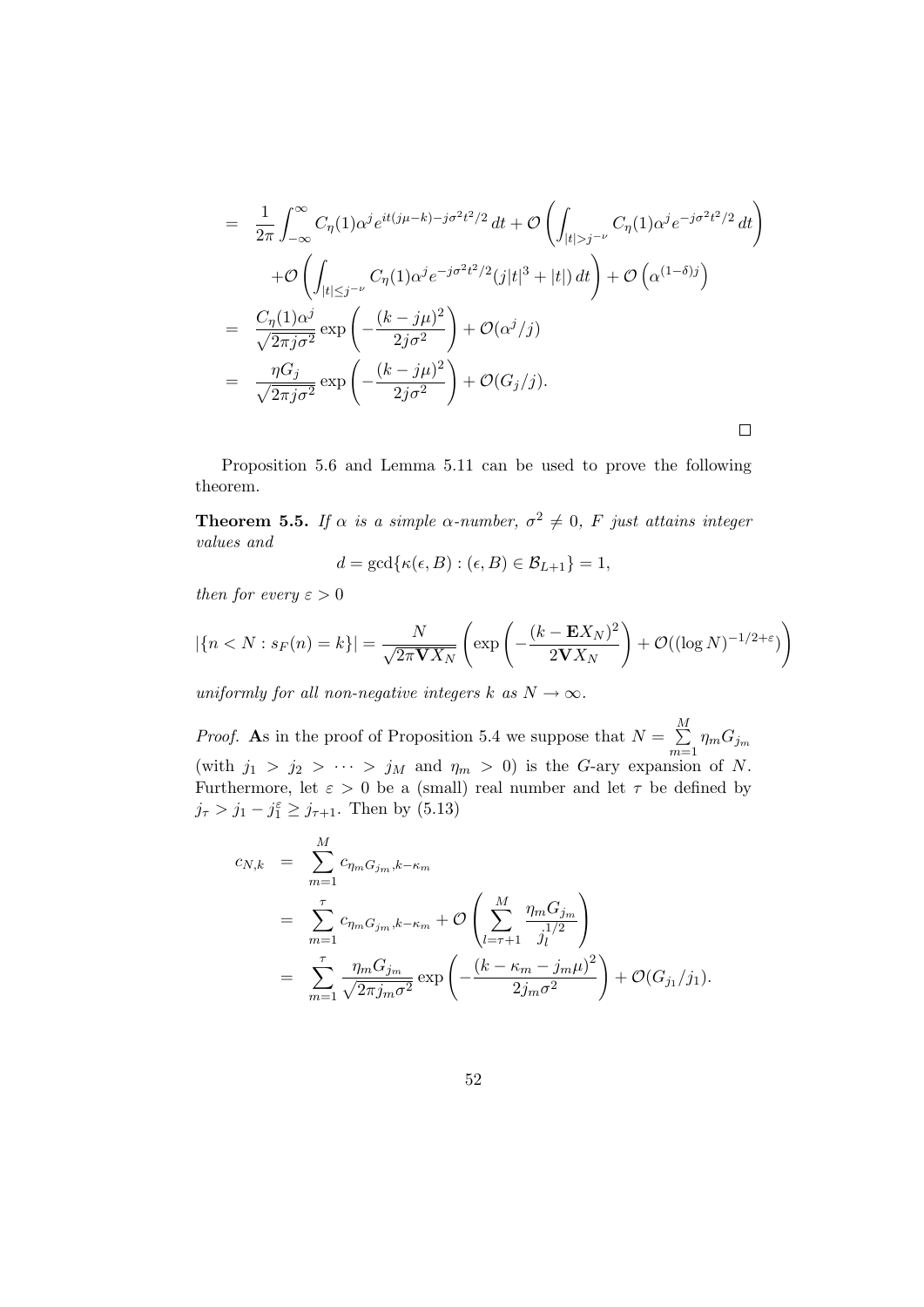If  $m < \tau$  and  $|k - \mu_N| = \mathcal{O}(j_1^{1/2})$  $j_1^{1/2}$  log  $j_1$ ) then

$$
\frac{(k-\mu_N)^2}{2\sigma_N^2} - \frac{(k-\kappa_m - j_m\mu)^2}{2j_m\sigma^2} \n= \frac{(k-\mu_N)^2 - (k-\kappa_m - j_m\mu)^2}{2\sigma_N^2} + (k-\kappa_m - j_m\mu)^2 \left(\frac{1}{2\sigma_N^2} - \frac{1}{2j_m\sigma^2}\right) \n= \mathcal{O}\left(j_1^{\varepsilon-1/2} \log j_1\right) + \mathcal{O}\left(j_1^{-1}(\log j_1)^2\right),
$$

where we have used  $\mu_N = j_1 \mu + \mathcal{O}(1)$ ,  $\sigma_N^2 = j_1 \sigma^2 + \mathcal{O}(1)$ , and  $\kappa_m = \mathcal{O}(m)$ . Hence, from

$$
\sqrt{\frac{j_1 + \mathcal{O}(1)}{j_m}} \exp\left(\frac{(k - \mu_N)^2}{2\sigma_N^2} - \frac{(k - \kappa_m - j_m \mu)^2}{2j_m \sigma^2}\right) = 1 + \mathcal{O}\left(j_1^{\varepsilon - 1/2} \log j_1\right)
$$

we obtain

$$
c_{N,k} = \frac{N}{\sqrt{2\pi\sigma_N^2}} \exp\left(-\frac{(k-\mu_N)^2}{2\sigma_N^2}\right) \sum_{m=0}^{\tau} \frac{\eta_m G_{j_m}}{N} \left(1 + \mathcal{O}\left(j_1^{\varepsilon-1/2} \log j_1\right)\right) + \mathcal{O}(G_{j_1}/j_1)
$$
  
= 
$$
\frac{N}{\sqrt{2\pi\sigma_N^2}} \left( \exp\left(-\frac{(k-\mu_N)^2}{2\sigma_N^2}\right) + \mathcal{O}\left(j_1^{\varepsilon-1/2} \log j_1\right) \right).
$$

If  $|k - \mu_N| \ge j_1^{1/2}$  $j_1^{1/2}$  log  $j_1$  then we have for  $m < \kappa$ 

$$
c_{\eta_m G_{j_m}, k - \kappa_m} = \mathcal{O}\left(\alpha^{j_m} j_1^{-1/2} \exp\left(-\frac{(\log j_1)^2}{4\sigma^2}\right)\right)
$$

$$
= \mathcal{O}\left(\alpha^{j_m} j_1^{-1}\right)
$$

which finally gives

$$
c_{N,k} = \mathcal{O}((\alpha^{j_1}j_1^{-1}) + \mathcal{O}\left(\sum_{m=\tau+1}^{M}\frac{G_{j_m}}{j_m^{1/2}}\right)
$$
  
=  $\mathcal{O}(G_{j_1}/j_1).$ 

 $\Box$ 

Remark 5.10. The case  $d > 1$  can be treated in a similar way. (See Remark 5.9.) However, for the sake of shortness and simplicity we just formulated Theorem 5.5 for  $d = 1$ .

Remark 5.11. It is an open problem if corresponding theorems to Theorem 5.4 and Theorem 5.5 hold for real numbers  $\alpha$  which are not  $\alpha$ -numbers and simple  $\alpha$ -numbers respectively. The case  $L = 0$  is discussed in [11].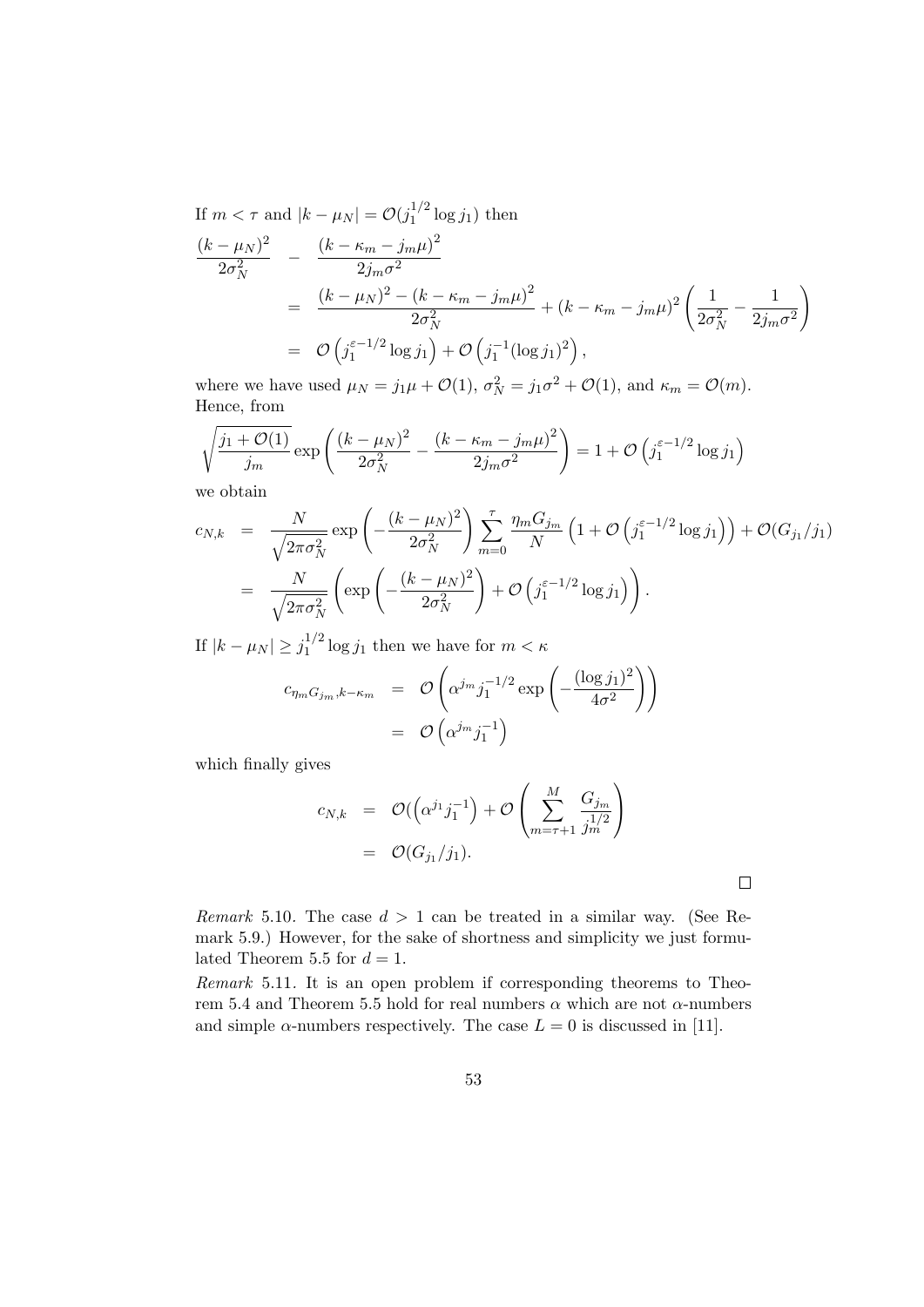## Bibliography

- [1] G. BARAT, R. F. TICHY, AND R. TIJDEMAN, Digital blocks in linear numeration systems, Proceedings of the Number Theory Conference, Zakopane, 1997, to appear.
- [2] N. L. BASSILY AND I. KÁTAI, Distribution of the values of  $q$ -additive functions on polynomial sequences, Acta Math. Hung. 68 (1995), 353-361.
- [3] R. BELLMAN AND H. N. SHAPIRO, On a problem in additive number theory, Ann. Math., 49 (1948), 333-340.
- [4] L. E. Bush, An asymptotic formula for the average sum of the digits of integers, Am. Math. Monthly 47 (1940), 154-156.
- [5]  $\Box$  CATELAND, Suites digitales et suites k-régulières, Thèse de doctorat, Université de Bordeaux 1 (1992).
- [6] J. COQUET, Power sums of digital sums, *J. Number Th.* 22 (1986), 161-176.
- [7] H. Delange, Sur la fonction sommatoire de la fonction " Somme des chiffres ",  $L'Enseignement math. 21 (1975), 31-77.$
- [8] M. Drmota, The distribution of patterns in digital expansions, Proceedings of the Number Theory Conference, Graz, 1998, to appear.
- [9] M. DRMOTA, The joint distribution of q-additive functions,  $Acta$  Arith. submitted.
- [10] M. DRMOTA, q-additive functions and well distribution, *Demonst*. Math. **30** (1998), 883-896.
- [11] M. DRMOTA AND J. GAJDOSIK, The distribution of the sum-of-digits function, *J. Théorie Nombres Bordeaux*  $10$  (1998), 17–32.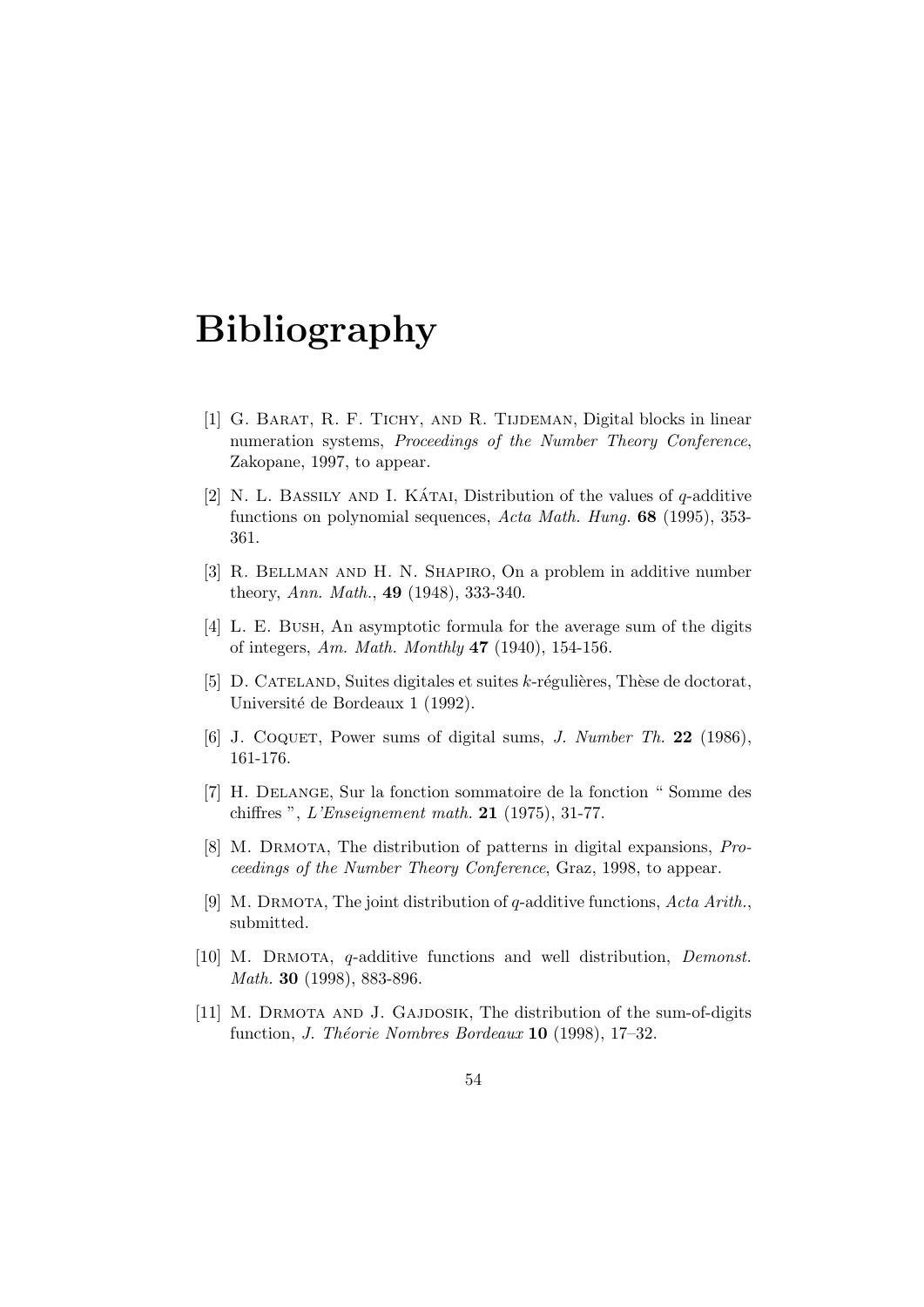- $[12]$  M. DRMOTA AND M. SKALBA, The parity of the Zeckendorf sum-ofdigits-function, *manuscripta math.*, to appear.
- [13] J. M. Dumont and A. Thomas, Digital sum moments and substitutions, Acta Arith. **64** (1993), 205-225.
- [14] J. M. DUMONT AND A. THOMAS, Gaussian asymptotic properties of the sum-of-digits function,  $J.$  Number Th.  $62$  (1997), 19-38.
- [15] C.-G. Esseen, Fourier analysis of distribution functions. A mathematical study of the Laplace-Gaussian law, Acta Math. 77 (1945), 1–125.
- [16] J. GAJDOSIK, Kombinatorische Faktorisierungen und Ziffernentwicklungen, Dissertation, TU Wien, 1996.
- [17] J. GALAMBOS, Representations of Real Numbers by Infinite Series, Lecture Notes in Mathematics 502, Springer, Berlin, 1976.
- [18] B. Gittenberger and J. M. Thuswaldner, The moments of the sum of digits function in number fields, *Canadian Math. Bull.*  $42(1)$ (1999), 68-77.
- [19] B. Gittenberger and J. M. Thuswaldner, Asymptotic normality of b-additive functions on polynomial sequences in the gaussian number field, J. Number Th., to appear.
- [20] P. J. Grabner, P. Kirschenhofer and H. Prodinger, The sumof-digits function for complex bases,  $J.$  London Math. Soc.  $57(1)$ (1998), 20-40.
- [21] P. J. Grabner, P. Kirschenhofer, H. Prodinger and R. F. TICHY, On the moments of the sum-of-digits function, *Applications of* Fibonacci Numbers, G. E. Bergum, A. N. Philippou and A. F. Horadam, eds 5 (1993), 263-273.
- [22] P. J. GRABNER AND R. F. TICHY, Contributions to digit expansions with respect to linear recurrences, J. Number Th.  $36$  (1990), 160–169.
- [23] P. GRABNER AND R. F. TICHY,  $\alpha$ -Expansions, linear recurrences, and the sum-of-digits function, *manuscripta math.* **70** (1991), 311–324.
- $[24]$  I. KATAI AND B. KOVACS, Canonical number systems in imaginary quadratic fields, Acta Math. Hungar. 37 (1981), 159-164.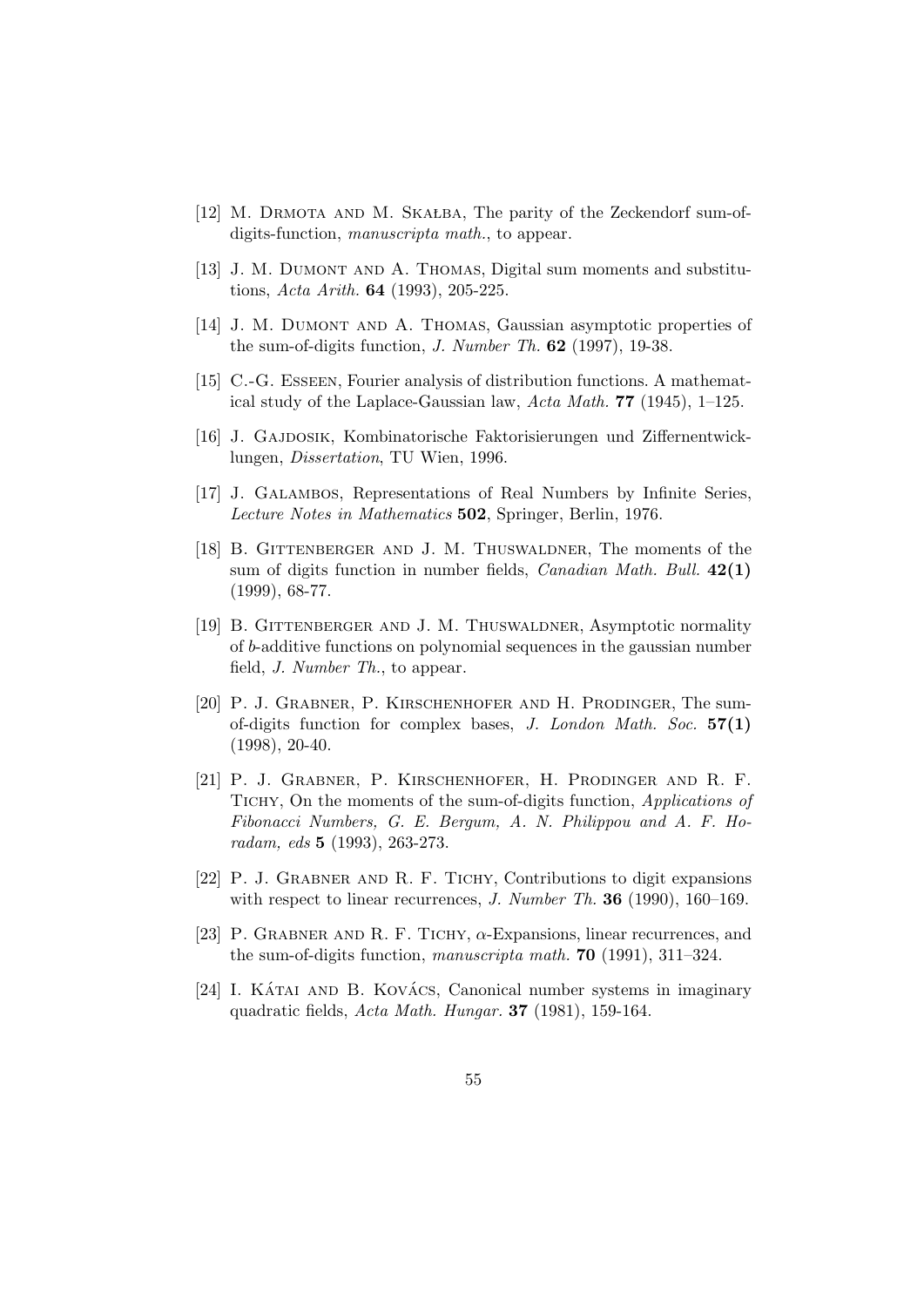- [25] I. KÁTAI AND B. KOVÁCS, Kanonische Zahlensysteme in der Theorie der quadratischen algebraischen Zahlen, Acta Sci. Math. (Szeged) 42 (1980), 99-107.
- [26] I. KÁTAI AND J. SZABÓ, Canonical number systems for complex integers, Acta Sci. Math. (Szeged) 37 (1975), 255-260.
- [27] R. E. Kennedy and C. N. Cooper, An extension of a theorem by Cheo and Yien concerning digita sums, Fibonacci Q. 29 (1991), 145- 149.
- [28] P. KIRSCHENHOFER, On the variance of the sum of digits function, Number Theoretic Analysis, Lecture Notes in Mathematics (E. Hlawka and R. F. Tichy, eds)  $1452$  (1990), 112-116.
- [29] P. KIRSCHENHOFER, Subblock occurrences in the  $q$ -ary representation of n, SIAM J. Alg. Discr. Meth. 4 (1983), 231–236.
- [30] B. Kovács, Canonical number systems in algebraic number fields,  $Acta$ Math. Acad. Sci. Hung. **37** (1981), 405-407.
- [31] B. KOVÁCS AND A. PETHÖ, Number systems in integral domains, especially in orders of algebraic number field,  $Acta Sci. Math. 55 (1991),$ 287-299.
- [32] E. MANSTAVIČIUS, Probabilistic Theory of additive functions related to systems of numerations, Analytic and Probabilistic Methods in Number Theory, VSP, Utrecht 1997, 413-430.
- [33] H. Minc, Nonnegative Matrices, Wiley, 1988.
- [34] W. PARRY, On the  $\beta$ -expansion of real numbers, Acta Math. Acad. Sci. Hung., 11 (1960), 401-416.
- [35] A. PETHŐ AND R. F. TICHY, On digit expansions with wrepect to linear recurrences, J. Number Th. 33 (1989),243-256.
- [36] A. RENYI, Representations for real numbers and their ergodic properties, Acta Math. Acad. Sci. Hung., 8 (1957), 477-493.
- [37] G. TENENBAUM, Sur la non-dérivabilité de fonctions périodiques associées à certaines formules sommatoires, In: The mathematics of Paul Erdős, I (R. L. Graham and J. Nesestril eds.), Springer, Berlin, 1997, 117–128.